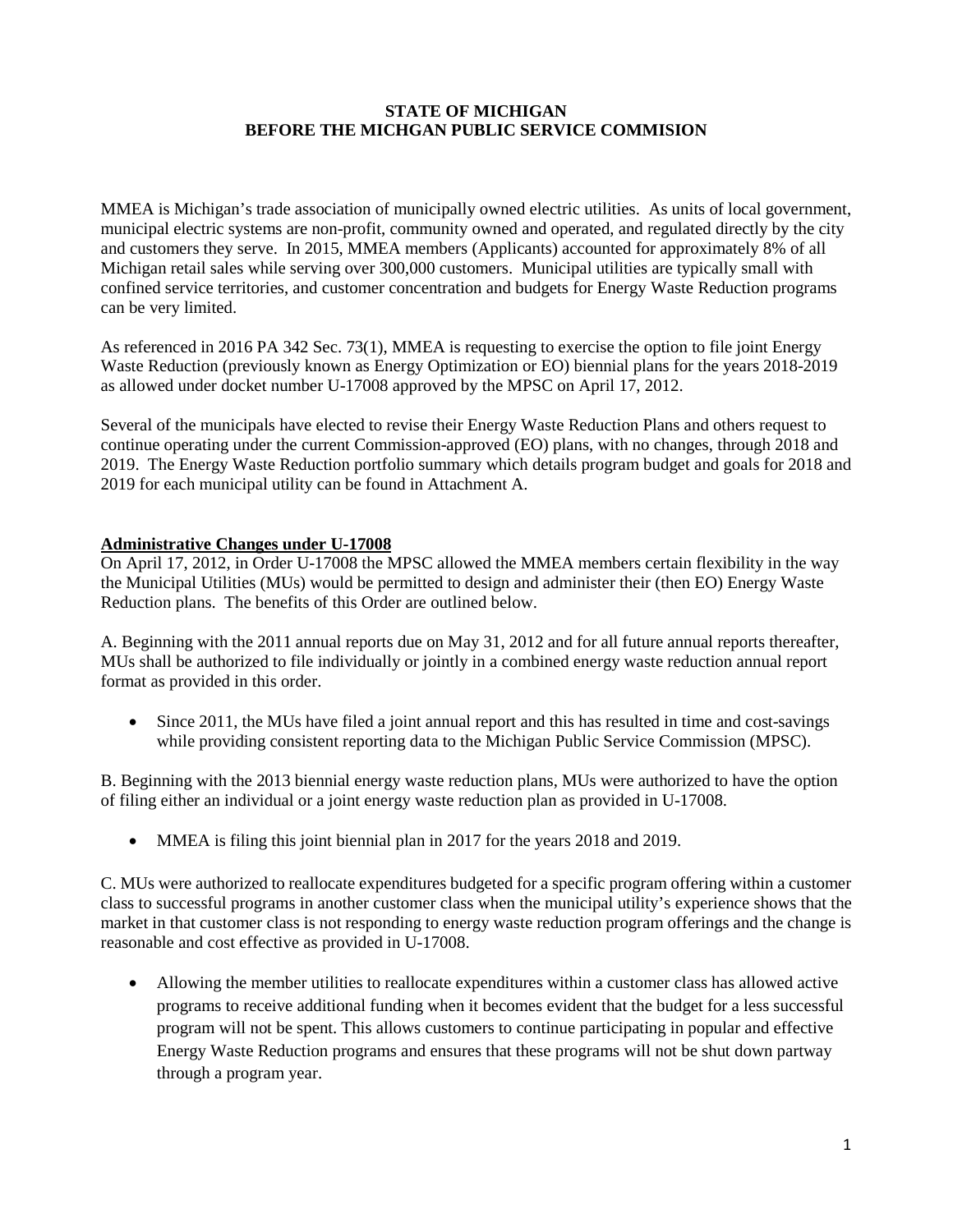D. MUs were authorized to limit the third-party evaluations performed for certification purposes to the certification of a municipal utility's gross kilowatt-hour savings as provided in this order.

• This benefits MUs due to the limited funding available to invest in independent third party evaluations of incremental savings.

E. MUs were authorized to include savings resulting from load management programs that reduce overall energy usage and that allow for the transfer of renewable energy credits as provided in U-17008.

• At this time, no MU is participating in this option.

F. MUs were authorized to calculate net energy savings towards the kilowatt-hour goals by including energy savings resulting from a municipal utility customer's participation in an energy waste reduction heating, ventilation, and air conditioning program or a fuel-switching pilot program that results in the municipal utility customer thereafter undertaking fuel-switching that involves geothermal or air-to-air heat pumps as provided in this order. In addition, a municipal utility shall be authorized to include annual energy savings associated with customers installing solar thermal systems.

• MMEA members continue to evaluate these opportunities.

G. MUs were authorized the additional flexibility to allocate savings and budget over a multi-year period up to and including the projected life of the project by allowing their large commercial and industrial customers to implement multi-year projects with significant energy savings and costs as provided in this order if they continue to offer energy waste reduction programs to all customer classes.

• Several MUs have benefited from the ability to carry forward both savings and budgets into multiple years.

H. Upon petition by a municipal utility, the Commission may, for good cause, grant up to two extensions for compliance with the electric savings standard as provided for in U-17008. Upon subsequent petition by a municipal electric provider, at least three months before the expiration of the second extension, the Commission may, for good cause, establish a permanent revised energy efficiency standard of less than 1%.

• At this time, no MU is participating in this option. This may become more important as smaller municipal utilities reach market saturation of certain energy efficiency measures.

G. MUs and their governing bodies have sole discretion with respect to the use of volumetric or per-meter energy waste reduction surcharges as provided by law.

• At this time, there is only one municipal utility that has a per-meter charge for residential customers.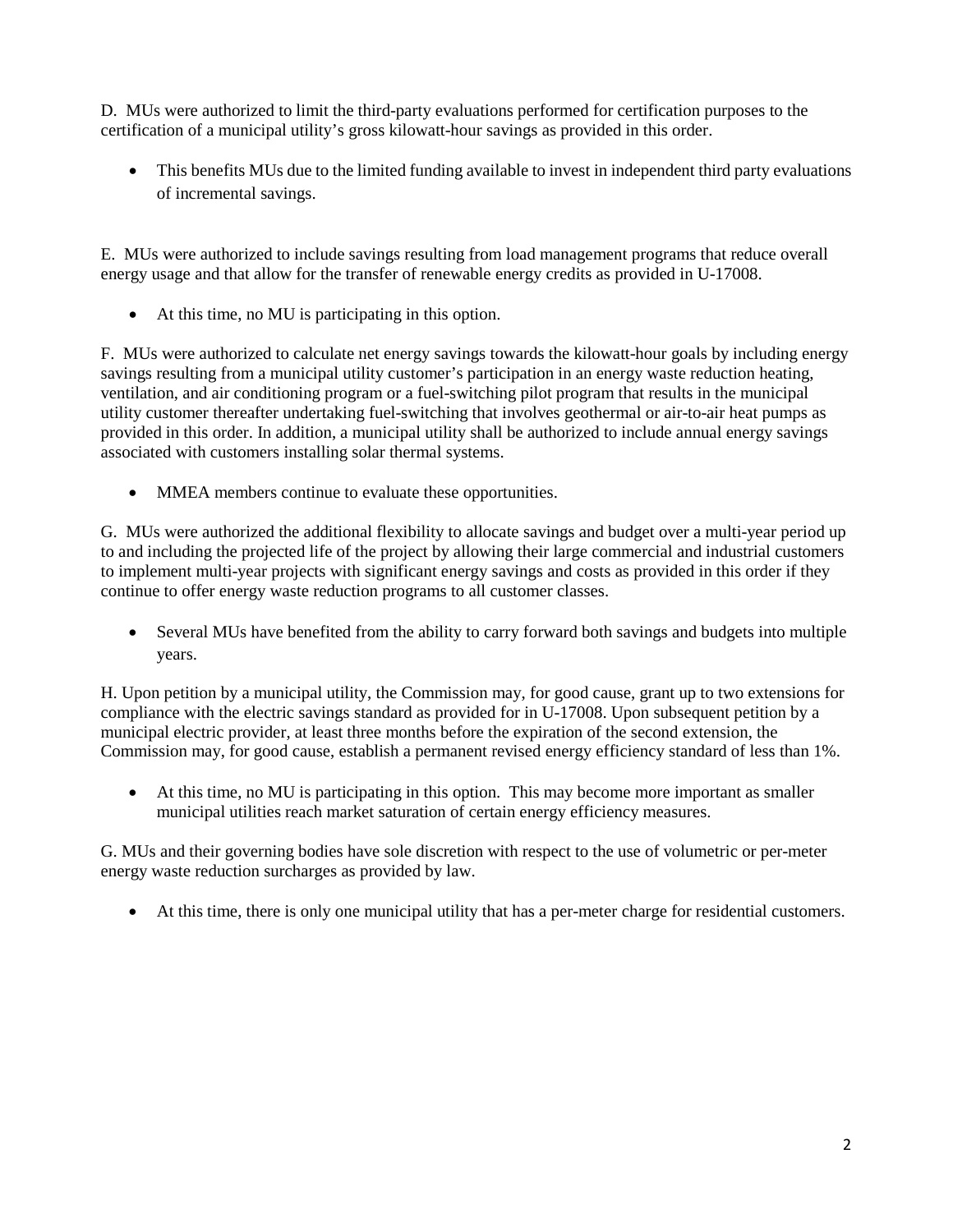|                                                                                                                                                                       |                               |                                          | 2018 Plan Filing                                 |                                                                        | 2019 Plan Filing                                 |                                                                        | 2020 Plan Filing                                 |                                                                        |
|-----------------------------------------------------------------------------------------------------------------------------------------------------------------------|-------------------------------|------------------------------------------|--------------------------------------------------|------------------------------------------------------------------------|--------------------------------------------------|------------------------------------------------------------------------|--------------------------------------------------|------------------------------------------------------------------------|
| <b>Program Portfolio</b>                                                                                                                                              | <b>USRT</b><br><b>Results</b> | <b>CCE</b><br><b>Results</b>             | <b>Gross First</b><br>Year kWh<br><b>Savings</b> | Program<br><b>Budget</b>                                               | <b>Gross First</b><br>Year kWh<br><b>Savings</b> | Program<br><b>Budget</b>                                               | <b>Gross First</b><br>Year kWh<br><b>Savings</b> | Program<br><b>Budget</b>                                               |
| Low Income Services                                                                                                                                                   | <b>NA</b>                     | <b>NA</b>                                | 190,095                                          | \$57,014                                                               | 191,243                                          | \$58,462                                                               | 191,243                                          | \$59,565                                                               |
| <b>Residential Services</b><br><b>Educational Services</b><br><b>Pilot Programs</b><br>Administration<br>Evaluation<br><b>Subtotal - Residential Solutions</b>        | 8.95<br>0.38<br>3.22<br>7.33  | \$0.012<br>\$0.188<br>\$0.019<br>\$0.015 | 1,076,986<br>49,693<br>82,822<br>1,399,595       | \$180,761<br>\$9,321<br>\$15,535<br>\$15,535<br>\$9,321<br>\$287,486   | 1,168,924<br>49,693<br>82,822<br>1,492,681       | \$196,671<br>\$9,321<br>\$15,535<br>\$15,535<br>\$9,321<br>\$304,844   | 1,262,901<br>49,693<br>82,822<br>1,586,658       | \$213,070<br>\$9,321<br>\$15,535<br>\$15,535<br>\$9,321<br>\$322,346   |
| <b>Business Services</b><br><b>Educational Services</b><br>Pilot/Emerging Technology Programs<br>Administration<br>Evaluation<br><b>Subtotal - Business Solutions</b> | 5.02<br>0.21<br>1.89<br>4.25  | \$0.010<br>\$0.151<br>\$0.015<br>\$0.012 | 1,678,127<br>78,481<br>130,801<br>1,887,409      | \$248,560<br>\$11,848<br>\$19,747<br>\$19,747<br>\$11,848<br>\$311,751 | 1,688,262<br>78,481<br>130,801<br>1,897,544      | \$254,870<br>\$11,848<br>\$19,747<br>\$19,747<br>\$11,848<br>\$318,061 | 1,688,262<br>78,481<br>130,801<br>1,897,544      | \$259,679<br>\$11,848<br>\$19,747<br>\$19,747<br>\$11,848<br>\$322,870 |
| Total Program Portfolio                                                                                                                                               | 5.60                          | \$0.013                                  | 3,287,004                                        | \$599,237                                                              | 3,390,225                                        | \$622,905                                                              | 3,484,202                                        | \$645,216                                                              |

# **Attachment A: Bay City Electric Light & Power Energy Waste Reduction Program Portfolio U-18282**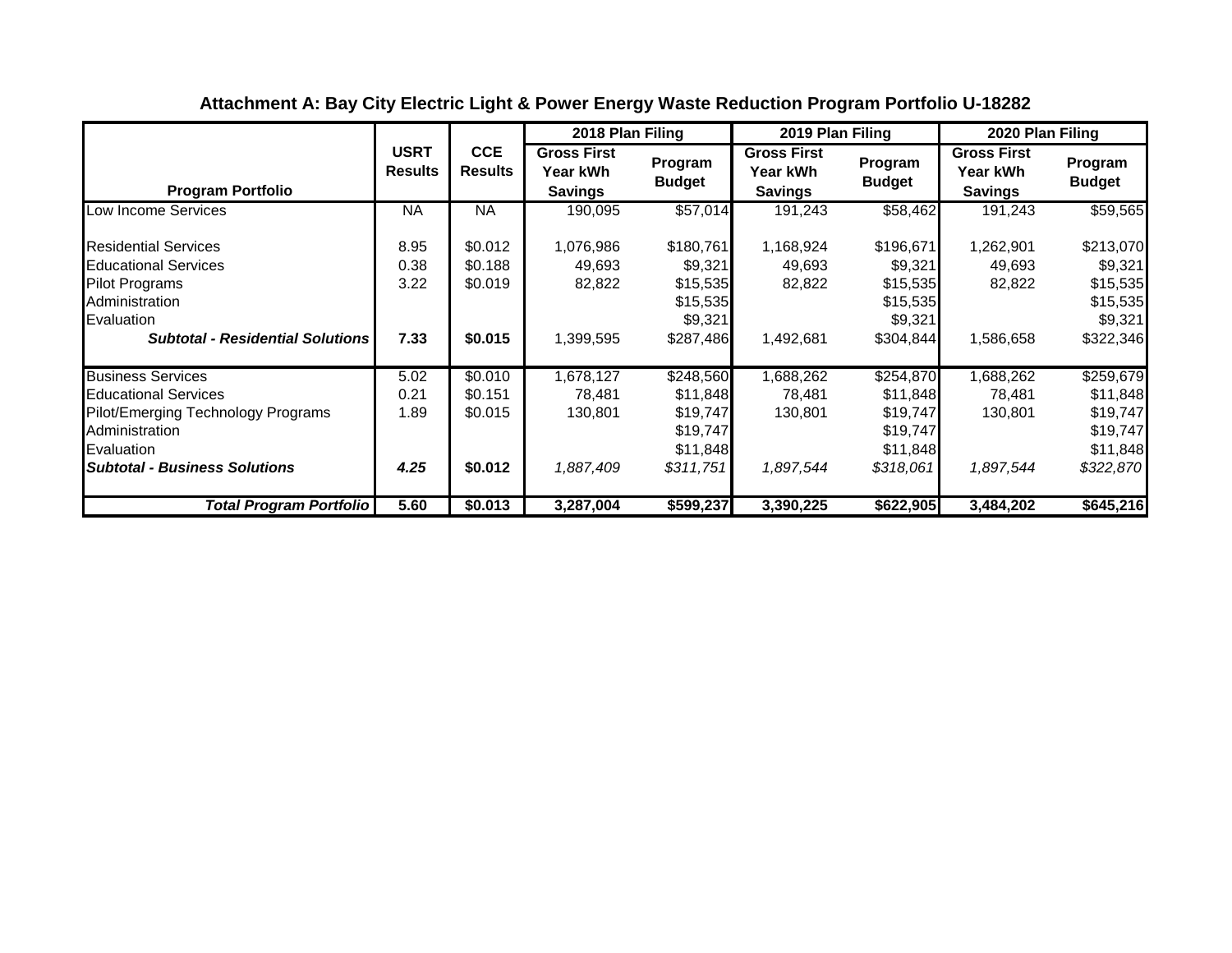|                                                                                                                                                                       |                               |                                          | 2018 Plan Filing                                 |                                                                  | 2019 Plan Filing                                 |                                                                  | 2020 Plan Filing                                 |                                                                  |
|-----------------------------------------------------------------------------------------------------------------------------------------------------------------------|-------------------------------|------------------------------------------|--------------------------------------------------|------------------------------------------------------------------|--------------------------------------------------|------------------------------------------------------------------|--------------------------------------------------|------------------------------------------------------------------|
| <b>Program Portfolio</b>                                                                                                                                              | <b>USRT</b><br><b>Results</b> | <b>CCE</b><br><b>Results</b>             | <b>Gross First</b><br>Year kWh<br><b>Savings</b> | Program<br><b>Budget</b>                                         | <b>Gross First</b><br>Year kWh<br><b>Savings</b> | Program<br><b>Budget</b>                                         | <b>Gross First</b><br>Year kWh<br><b>Savings</b> | Program<br><b>Budget</b>                                         |
| Low Income Services                                                                                                                                                   | <b>NA</b>                     | <b>NA</b>                                | 28,259                                           | \$8,475                                                          | 28,099                                           | \$8,590                                                          | 28,428                                           | \$8,854                                                          |
| <b>Residential Services</b><br><b>Educational Services</b><br><b>Pilot Programs</b><br>Administration<br>Evaluation<br><b>Subtotal - Residential Solutions</b>        | 8.87<br>0.38<br>3.22<br>7.22  | \$0.012<br>\$0.191<br>\$0.019<br>\$0.015 | 152,557<br>6,643<br>11,072<br>198,531            | \$25,255<br>\$1,263<br>\$2,105<br>\$2,105<br>\$1,263<br>\$40,468 | 151,697<br>6,643<br>11,072<br>197,511            | \$25,596<br>\$1,269<br>\$2,116<br>\$2,116<br>\$1,269<br>\$40,956 | 153,473<br>6,643<br>11,072<br>199,616            | \$26,384<br>\$1,282<br>\$2,137<br>\$2,137<br>\$1,282<br>\$42,076 |
| <b>Business Services</b><br><b>Educational Services</b><br>Pilot/Emerging Technology Programs<br>Administration<br>Evaluation<br><b>Subtotal - Business Solutions</b> | 4.77<br>0.40<br>3.42<br>4.06  | \$0.010<br>\$0.156<br>\$0.016<br>\$0.012 | 365,417<br>16,510<br>27,517<br>409,444           | \$55,863<br>\$2,573<br>\$4,288<br>\$4,288<br>\$2,573<br>\$69,583 | 363,356<br>16,593<br>27,655<br>407,604           | \$56,616<br>\$2,585<br>\$4,309<br>\$4,309<br>\$2,585<br>\$70,405 | 367,610<br>16,759<br>27,931<br>412,300           | \$58,359<br>\$2,611<br>\$4,352<br>\$4,352<br>\$2,611<br>\$72,286 |
| Total Program Portfolio                                                                                                                                               | 5.06                          | \$0.013                                  | 607,975                                          | \$110,051                                                        | 605,115                                          | \$111,361                                                        | 611,916                                          | \$114,363                                                        |

# **Attachment A: City of Charlevoix Energy Waste Reduction Program Portfolio U-18283**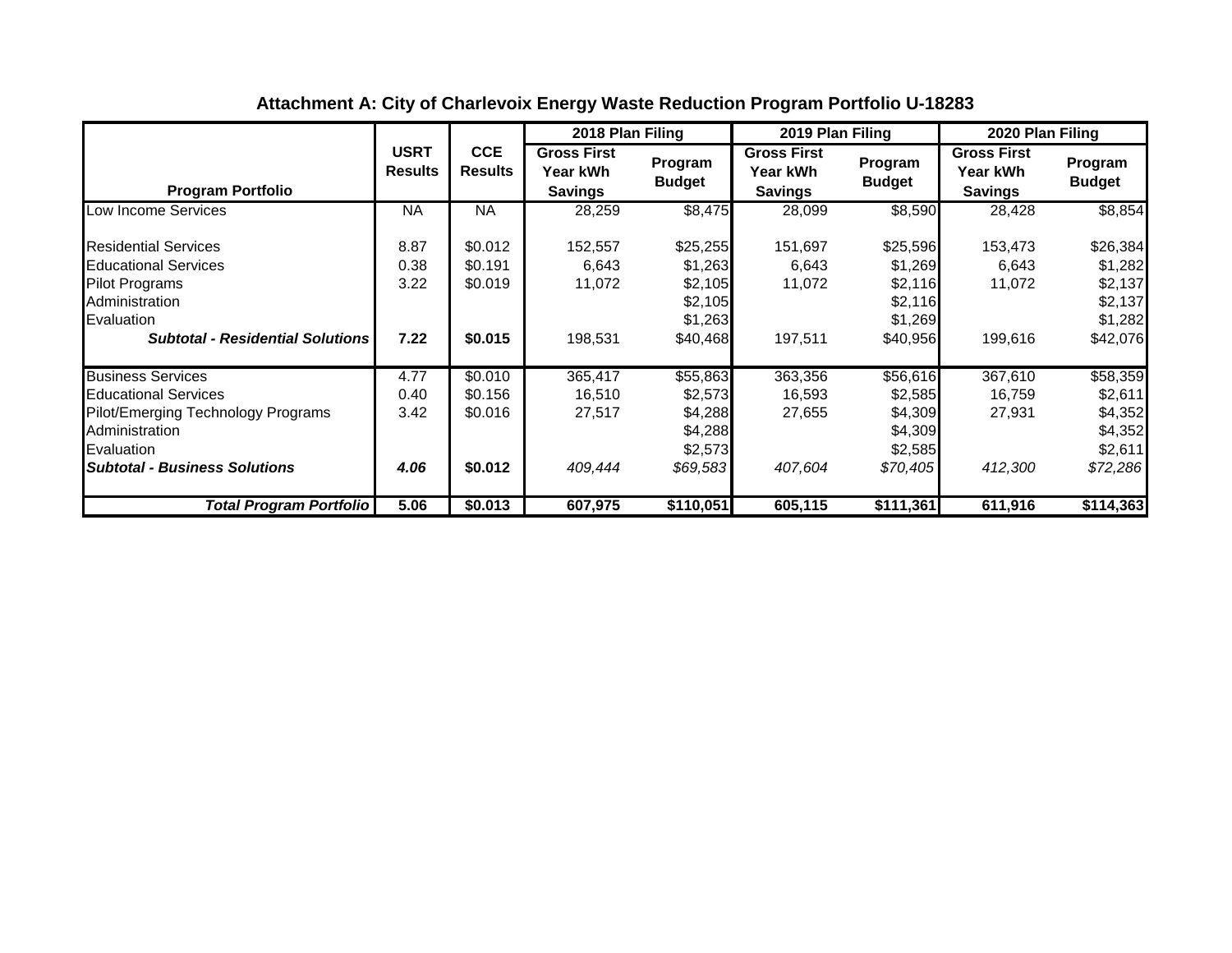|                                                                                                                                                                       |                               |                                          | 2018 Plan Filing                                 |                                                                   | 2019 Plan Filing                                 |                                                                   | 2020 Plan Filing                                        |                                                                   |
|-----------------------------------------------------------------------------------------------------------------------------------------------------------------------|-------------------------------|------------------------------------------|--------------------------------------------------|-------------------------------------------------------------------|--------------------------------------------------|-------------------------------------------------------------------|---------------------------------------------------------|-------------------------------------------------------------------|
| <b>Program Portfolio</b>                                                                                                                                              | <b>USRT</b><br><b>Results</b> | <b>CCE</b><br><b>Results</b>             | <b>Gross First</b><br>Year kWh<br><b>Savings</b> | Program<br><b>Budget</b>                                          | <b>Gross First</b><br>Year kWh<br><b>Savings</b> | Program<br><b>Budget</b>                                          | <b>Gross First</b><br><b>Year kWh</b><br><b>Savings</b> | Program<br><b>Budget</b>                                          |
| Low Income Services                                                                                                                                                   | <b>NA</b>                     | <b>NA</b>                                | 6,385                                            | \$1,915                                                           | 6,293                                            | \$1,924                                                           | 6,249                                                   | \$1,946                                                           |
| <b>Residential Services</b><br><b>Educational Services</b><br><b>Pilot Programs</b><br>Administration<br>Evaluation<br><b>Subtotal - Residential Solutions</b>        | 11.42<br>0.38<br>3.22<br>9.67 | \$0.010<br>\$0.154<br>\$0.015<br>\$0.012 | 193,464<br>7,083<br>11,805<br>218,737            | \$27,996<br>\$1,080<br>\$1,801<br>\$1,801<br>\$1,080<br>\$35,672  | 190,681<br>7,083<br>11,805<br>215,862            | \$28,124<br>\$1,091<br>\$1,819<br>\$1,819<br>\$1,091<br>\$35,867  | 189,361<br>7,083<br>11,805<br>214,499                   | \$28,456<br>\$1,102<br>\$1,837<br>\$1,837<br>\$1,102<br>\$36,280  |
| <b>Business Services</b><br><b>Educational Services</b><br>Pilot/Emerging Technology Programs<br>Administration<br>Evaluation<br><b>Subtotal - Business Solutions</b> | 5.19<br>0.40<br>3.42<br>4.49  | \$0.010<br>\$0.133<br>\$0.013<br>\$0.011 | 681,933<br>27,407<br>45,678<br>755,017           | \$90,721<br>\$3,646<br>\$6,077<br>\$6,077<br>\$3,646<br>\$110,166 | 685,434<br>28,229<br>47,048<br>760,710           | \$91,187<br>\$3,755<br>\$6,259<br>\$6,259<br>\$3,755<br>\$111,215 | 694,169<br>29,076<br>48,459<br>771,704                  | \$92,349<br>\$3,868<br>\$6,447<br>\$6,447<br>\$3,868<br>\$112,978 |
| <b>Total Program Portfolio</b>                                                                                                                                        | 5.70                          | \$0.012                                  | 973,754                                          | \$145,839                                                         | 976,573                                          | \$147,082                                                         | 986,203                                                 | \$149,259                                                         |

# **Attachment A: Chelsea Electric Department Energy Waste Reduction Program Portfolio U-18284**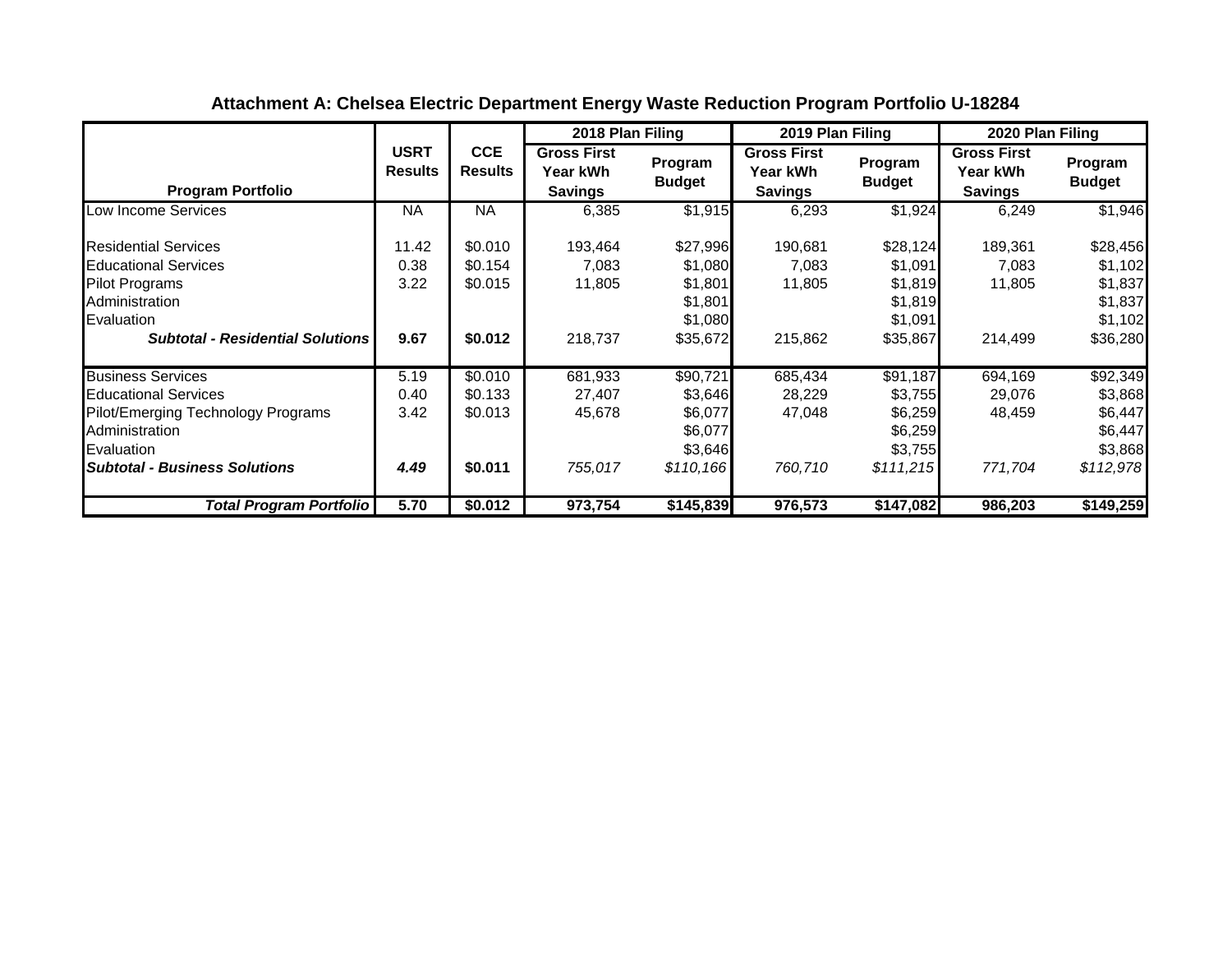## **Attachment A: Village of Clinton Energy Waste Reduction Program Portfolio U-18285**

|                                                                                                           | <b>USRT</b>          |                              | 2018 Plan Filing            |                             | 2019 Plan Filing            |                             | 2020 Plan Filing            |                             |
|-----------------------------------------------------------------------------------------------------------|----------------------|------------------------------|-----------------------------|-----------------------------|-----------------------------|-----------------------------|-----------------------------|-----------------------------|
|                                                                                                           | <b>Results</b>       | <b>CCE</b><br><b>Results</b> | <b>Gross First</b>          | Program                     | <b>Gross First</b>          | Program                     | <b>Gross First</b>          | Program                     |
| <b>Program Portfolio</b>                                                                                  |                      |                              | Year kWh                    | <b>Budget</b>               | Year kWh                    | <b>Budget</b>               | Year kWh                    | <b>Budget</b>               |
| Low Income Services                                                                                       | N/A                  | N/A                          | 2,164                       | \$1,000                     | 2,164                       | \$1,000                     | 2,164                       | \$1,000                     |
| <b>Efficient Lighting</b>                                                                                 | 6.6                  | \$0.01                       | 97,380                      | \$12,100                    | 97,380                      | \$12,100                    | 97,380                      | \$12,100                    |
| <b>Educational Services</b>                                                                               | 2.00                 | \$0.04                       | 3,246                       | \$300                       | 3,246                       | \$300                       | 3,246                       | \$300                       |
| <b>Subtotal - Residential Solutions</b>                                                                   | 2.51                 | \$0.02                       | 102,790                     | \$13,400                    | 102,790                     | \$13,400                    | 102,790                     | \$13,400                    |
| <b>Business Efficient Lighting</b><br><b>Educational Services</b><br><b>Subtotal - Business Solutions</b> | 4.90<br>2.00<br>3.60 | \$0.04<br>\$0.04<br>\$0.01   | 110,365<br>3.246<br>113,611 | \$3,300<br>\$300<br>\$3,600 | 110,365<br>3.246<br>113,611 | \$3,300<br>\$300<br>\$3,600 | 110,365<br>3,246<br>113,611 | \$3,300<br>\$300<br>\$3,600 |
| <b>Total Program Portfolio</b>                                                                            |                      |                              | 216,401                     | \$17,000                    | 216,401                     | \$17,000                    | 216,401                     | \$17,000                    |
| <b>Program Administration</b>                                                                             |                      |                              |                             | \$2,000                     |                             | \$2,000                     |                             | \$2,000                     |
| Evaluation (EM&V)                                                                                         |                      |                              |                             | \$1,000                     |                             | \$1,000                     |                             | \$1,000                     |
| <b>Subtotal - Admin/Evaluation</b>                                                                        |                      |                              |                             | \$3,000                     |                             | \$3,000                     |                             | \$3,000                     |
| <b>Projected Annual Totals</b>                                                                            | 4.2                  | \$0.023                      | 216,401                     | \$20,000                    | 216,401                     | \$20,000                    | 216,401                     | \$20,000                    |

Village of Clinton will continue operating under the current Commission approved Plan with no changes at this time.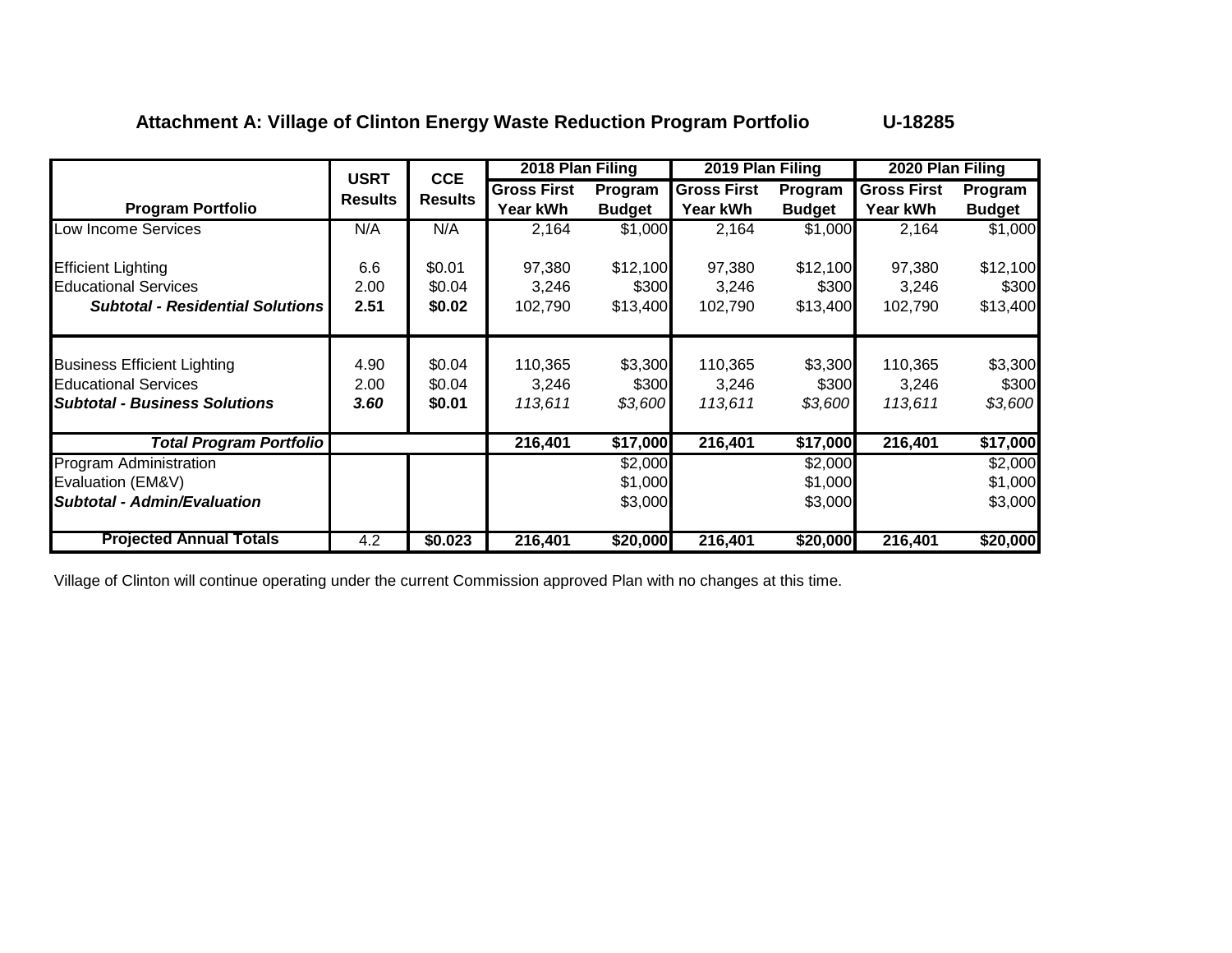**Attachment A: Coldwater Board of Public Utilities Energy Waste Reduction Program Portfolio U-18286**

|                                         | <b>USRT</b>    | <b>CCE</b>     | 2018 Plan Filing   |               | 2019 Plan Filing   |               | 2020 Plan Filing   |               |
|-----------------------------------------|----------------|----------------|--------------------|---------------|--------------------|---------------|--------------------|---------------|
|                                         | <b>Results</b> | <b>Results</b> | <b>Gross First</b> | Program       | <b>Gross First</b> | Program       | <b>Gross First</b> | Program       |
| <b>Program Portfolio</b>                |                |                | Year kWh           | <b>Budget</b> | Year kWh           | <b>Budget</b> | Year kWh           | <b>Budget</b> |
| Low Income Services                     | N/A            | N/A            | 40,200             | \$46,000      | 40,200             | \$46,000      | 40,200             | \$46,000      |
| <b>Efficient Lighting</b>               | 6.70           | \$0.01         | 494,100            | \$107,500     | 494,100            | \$107,500     | 494,100            | \$107,500     |
| Refrigerator/Freezer Recycling          | 2.90           | \$0.03         | 43,300             | \$8,500       | 43,300             | \$8,500       | 43,300             | \$8,500       |
| <b>Efficient Appliances/Electronics</b> | 2.50           | \$0.06         | 40,000             | \$11,600      | 40,000             | \$11,600      | 40,000             | \$11,600      |
| <b>Efficient HVAC Equipment</b>         | 3.20           | \$0.05         | 20,400             | \$9,600       | 20,400             | \$9,600       | 20,400             | \$9,600       |
| <b>Educational Services</b>             | 2.10           | \$0.04         | 30,000             | \$6,300       | 30,000             | \$6,300       | 30,000             | \$6,300       |
| Pilot/Emerging Technology               | 2.10           | \$0.04         | 45,000             | \$7,800       | 45,000             | \$7,800       | 45,000             | \$7,800       |
| <b>Subtotal - Residential Solutions</b> | N/A            | N/A            | 713,000            | \$191,000     | 713,000            | \$191,000     | 713,000            | \$191,000     |
|                                         |                |                |                    |               |                    |               |                    |               |
| Prescriptive Incentive Program          | 4.80           | \$0.02         | 1,472,000          | \$210,700     | 1,472,000          | \$210,700     | 1,472,000          | \$210,700     |
| <b>Custom Incentive Program</b>         | 7.80           | \$0.01         | 574,000            | \$85,000      | 574,000            | \$85,000      | 574,000            | \$85,000      |
| <b>Educational Services</b>             | 2.10           | \$0.04         | 54,000             | \$11,400      | 54,000             | \$11,400      | 54,000             | \$11,400      |
| Pilot/Emerging Technology Programs      | 2.10           | \$0.04         | 45,000             | \$7,800       | 45,000             | \$7,800       | 45,000             | \$7,800       |
| <b>Subtotal - Business Solutions</b>    | N/A            | N/A            | 2,145,000          | \$314,900     | 2,145,000          | \$314,900     | 2,145,000          | \$314,900     |
| <b>Total Program Portfolio</b>          |                |                | 2,858,000          | \$505,900     | 2,858,000          | \$505,900     | 2,858,000          | \$505,900     |
| <b>Utility Program Administration</b>   |                |                |                    | \$61,900      |                    | \$61,900      |                    | \$61,900      |
| Evaluation (EM&V)                       |                |                |                    | \$4,300       |                    | \$4,300       |                    | \$4,300       |
| <b>Subtotal - Admin/Evaluation</b>      |                |                |                    | \$65,200      |                    | \$65,200      |                    | \$65,200      |
| <b>Projected Annual Totals</b>          | 4.6            | \$0.02         | 2,858,000          | \$570,100     | 2,858,000          | \$570,100     | 2,858,000          | \$570,100     |

Coldwater Board of Public Utilities will continue operating under the current Commission approved Plan with no changes at this time.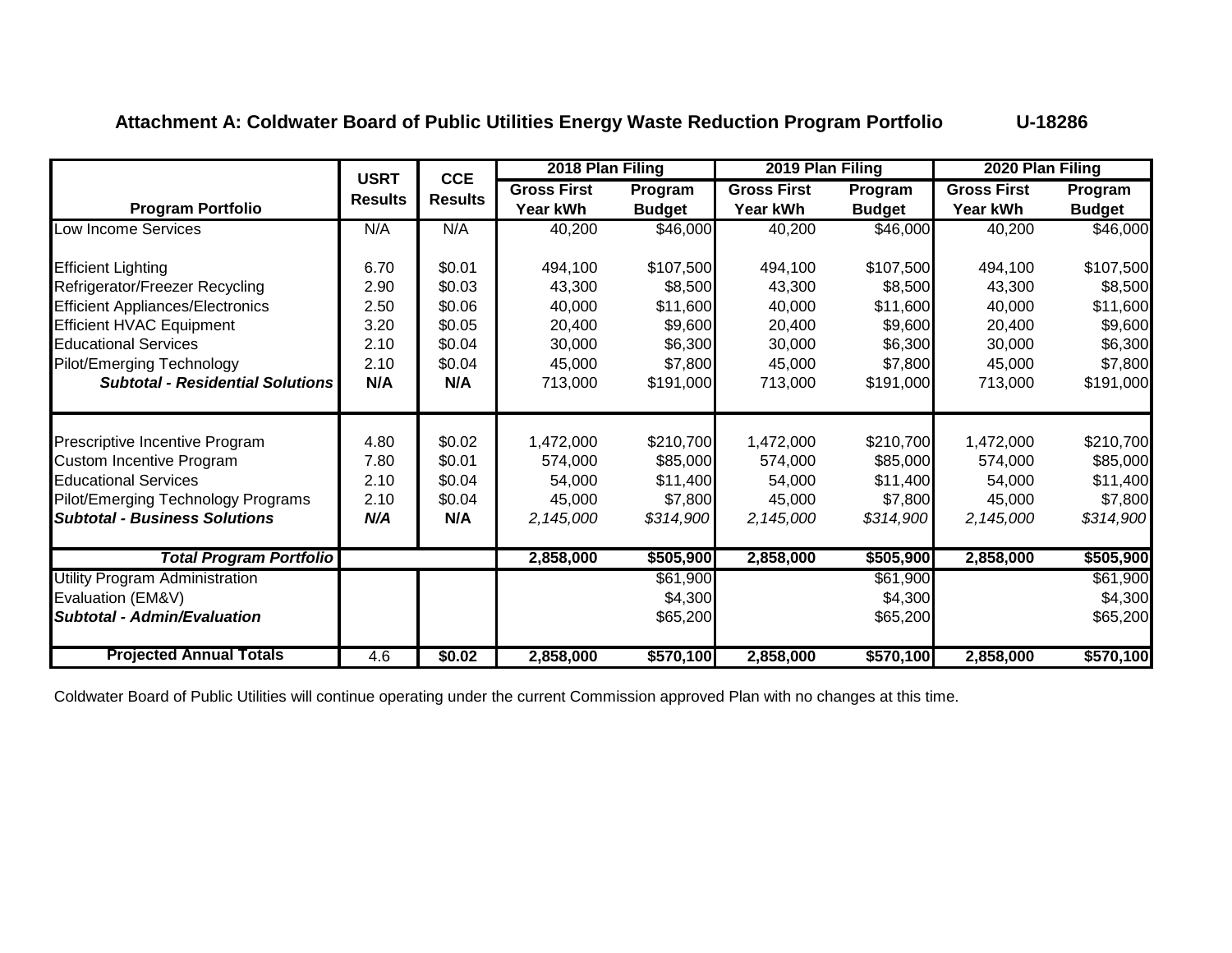|                                                                                                                                                                       |                               |                                          | 2018 Plan Filing                                 |                                                                  | 2019 Plan Filing                                 |                                                                  | 2020 Plan Filing                                 |                                                                  |
|-----------------------------------------------------------------------------------------------------------------------------------------------------------------------|-------------------------------|------------------------------------------|--------------------------------------------------|------------------------------------------------------------------|--------------------------------------------------|------------------------------------------------------------------|--------------------------------------------------|------------------------------------------------------------------|
| <b>Program Portfolio</b>                                                                                                                                              | <b>USRT</b><br><b>Results</b> | <b>CCE</b><br><b>Results</b>             | <b>Gross First</b><br>Year kWh<br><b>Savings</b> | Program<br><b>Budget</b>                                         | <b>Gross First</b><br>Year kWh<br><b>Savings</b> | Program<br><b>Budget</b>                                         | <b>Gross First</b><br>Year kWh<br><b>Savings</b> | Program<br><b>Budget</b>                                         |
| Low Income Services                                                                                                                                                   | <b>NA</b>                     | <b>NA</b>                                | 7,631                                            | \$2,289                                                          | 7,645                                            | \$2,337                                                          | 7,836                                            | \$2,441                                                          |
| <b>Residential Services</b><br><b>Educational Services</b><br><b>Pilot Programs</b><br>Administration<br>Evaluation<br><b>Subtotal - Residential Solutions</b>        | 11.54<br>0.38<br>3.22<br>9.56 | \$0.010<br>\$0.166<br>\$0.017<br>\$0.012 | 69,778<br>2,805<br>4,675<br>84,888               | \$10,011<br>\$454<br>\$757<br>\$757<br>\$454<br>\$14,723         | 69,901<br>2,805<br>4,675<br>85,025               | \$10,222<br>\$466<br>\$776<br>\$776<br>\$466<br>\$15,043         | 71,649<br>2,805<br>4,675<br>86,964               | \$10,675<br>\$477<br>\$796<br>\$796<br>\$477<br>\$15,662         |
| <b>Business Services</b><br><b>Educational Services</b><br>Pilot/Emerging Technology Programs<br>Administration<br>Evaluation<br><b>Subtotal - Business Solutions</b> | 4.99<br>0.40<br>3.42<br>4.34  | \$0.010<br>\$0.152<br>\$0.015<br>\$0.012 | 294,033<br>10,981<br>18,302<br>323,317           | \$44,597<br>\$1,666<br>\$2,776<br>\$2,776<br>\$1,666<br>\$53,480 | 294,555<br>11,256<br>18,760<br>324,571           | \$44,676<br>\$1,707<br>\$2,845<br>\$2,845<br>\$1,707<br>\$53,781 | 301,919<br>11,537<br>19,229<br>332,686           | \$45,793<br>\$1,750<br>\$2,917<br>\$2,917<br>\$1,750<br>\$55,126 |
| Total Program Portfolio                                                                                                                                               | 5.34                          | \$0.012                                  | 408,205                                          | \$68,203                                                         | 409,597                                          | \$68,824                                                         | 419,650                                          | \$70,788                                                         |

# **Attachment A: Croswell Light & Power Department Energy Waste Reduction Program Portfolio U-18287**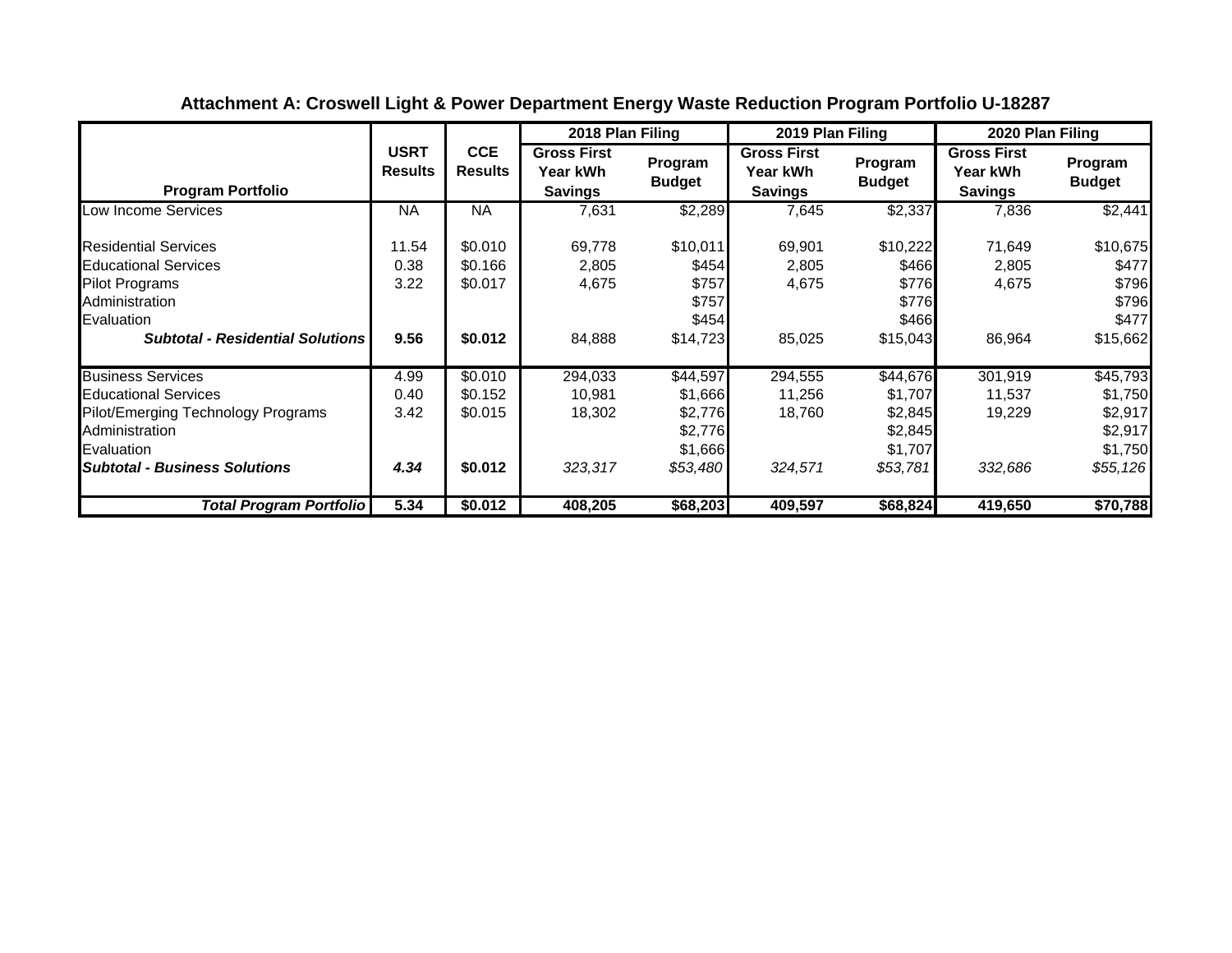|                                                    |                                                                                                                                                                               |                                                        |                                                               | 2018                                                                    |                                                        | 2019                                                                    |                                                      |                                                            | 2020                          |
|----------------------------------------------------|-------------------------------------------------------------------------------------------------------------------------------------------------------------------------------|--------------------------------------------------------|---------------------------------------------------------------|-------------------------------------------------------------------------|--------------------------------------------------------|-------------------------------------------------------------------------|------------------------------------------------------|------------------------------------------------------------|-------------------------------|
| <b>Portfolio</b><br>Category<br><b>Residential</b> | <b>Program Portfolio</b><br>Low Income Services<br><b>ENERGY STAR Products</b><br><b>Educational Services</b>                                                                 | <b>USRCT</b><br><b>Results</b><br>1.72<br>2.84<br>0.28 | <b>CCE</b><br><b>Results</b><br>\$0.037<br>\$0.011<br>\$0.346 | <b>Gross First</b><br>Year kWh<br><b>Savings</b><br>302<br>8,407<br>268 | Program  <br><b>Budget</b><br>\$847<br>\$1,299<br>\$57 | <b>Gross First</b><br>Year kWh<br><b>Savings</b><br>304<br>8,512<br>270 | Program<br><b>Budget</b><br>\$857<br>\$1,239<br>\$55 | <b>Gross</b><br><b>First Year</b><br>kWh<br><b>Savings</b> | Program<br><b>Budget</b>      |
|                                                    | Pilot Programs<br><b>Subtotal - Residential Solutions</b>                                                                                                                     | 2.61<br>2.30                                           | \$0.011<br>\$0.018                                            | 488<br>9,465                                                            | \$95<br>\$2,298                                        | 492<br>9,578                                                            | \$92<br>\$2,243                                      |                                                            |                               |
| <b>Commercial &amp;</b><br><b>Industrial</b>       | <b>Self-Direct Customers</b><br><b>General Business Services</b><br><b>Educational Services</b><br>Pilot/Emerging Technology Programs<br><b>Subtotal - Business Solutions</b> | 5.02<br>0.42<br>3.99<br>4.23                           | \$0.012<br>\$0.193<br>\$0.019<br>\$0.014                      | 1,800<br>59<br>98<br>1,957                                              | \$1,266<br>\$47<br>\$78<br>\$1,391                     | 1,799<br>59<br>98<br>1,956                                              | \$1,251<br>\$46]<br>\$77<br>\$1,374                  | 2021                                                       | Will be included in next<br>Z |
|                                                    | <b>Total Program Portfolio</b>                                                                                                                                                | 2.94                                                   | \$0.016                                                       | 11,422                                                                  | \$3,689                                                | 11,534                                                                  | \$3,617                                              |                                                            |                               |
| <b>Portfolio-Level</b><br><b>Costs</b>             | <b>MECA</b> Overall Administration<br>Municipal Overhead/Indirect<br><b>Tracking Systems</b><br>Evaluation<br><b>Subtotal - Portfolio Level Costs</b>                         |                                                        |                                                               |                                                                         | \$375<br>\$300<br>\$35<br>\$710                        |                                                                         | 375<br>300<br>35<br>\$710                            |                                                            | year plan filing for 2020 &   |
|                                                    | <b>Projected Annual Totals</b>                                                                                                                                                |                                                        |                                                               | 11,422                                                                  | \$4,399                                                | 11,534                                                                  | \$4,327                                              |                                                            |                               |

### **Attachment A: Daggett Electric Department Waste Reduction Program Portfolio U-18289**

N/I = Not Included in Benefit/Cost Calculation

N/A = Not appropriate; Included in overall B/C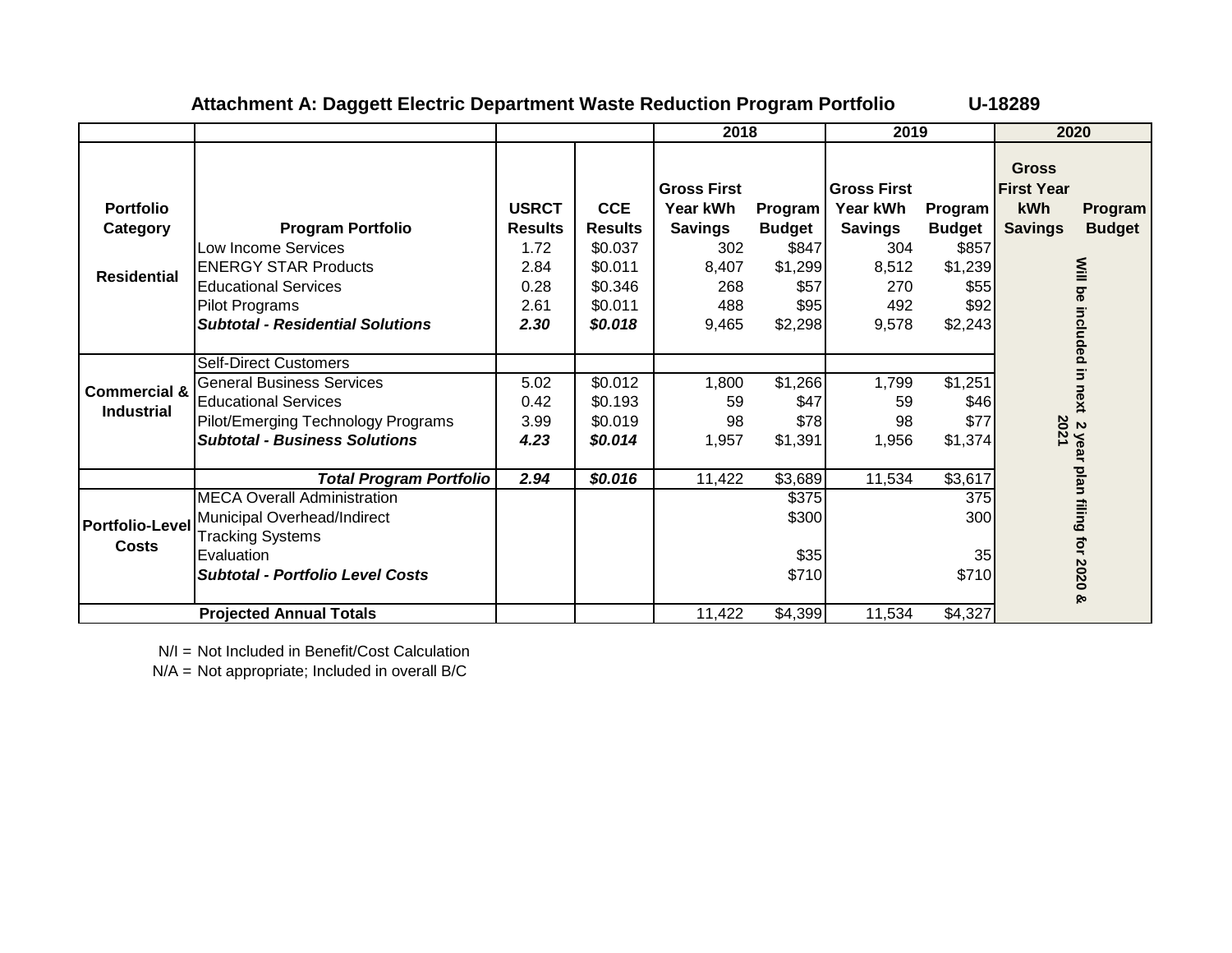|                                                                                                                                                                       |                               |                                          | 2018 Plan Filing                                 |                                                                   | 2019 Plan Filing                                 |                                                                   | 2020 Plan Filing                                 |                                                                   |
|-----------------------------------------------------------------------------------------------------------------------------------------------------------------------|-------------------------------|------------------------------------------|--------------------------------------------------|-------------------------------------------------------------------|--------------------------------------------------|-------------------------------------------------------------------|--------------------------------------------------|-------------------------------------------------------------------|
| <b>Program Portfolio</b>                                                                                                                                              | <b>USRT</b><br><b>Results</b> | <b>CCE</b><br><b>Results</b>             | <b>Gross First</b><br>Year kWh<br><b>Savings</b> | Program<br><b>Budget</b>                                          | <b>Gross First</b><br>Year kWh<br><b>Savings</b> | Program<br><b>Budget</b>                                          | <b>Gross First</b><br>Year kWh<br><b>Savings</b> | Program<br><b>Budget</b>                                          |
| Low Income Services                                                                                                                                                   | <b>NA</b>                     | <b>NA</b>                                | 23,851                                           | \$7,154                                                           | 22,293                                           | \$6,686                                                           | 22,837                                           | \$6,849                                                           |
| <b>Residential Services</b><br><b>Educational Services</b><br><b>Pilot Programs</b><br>Administration<br>Evaluation<br><b>Subtotal - Residential Solutions</b>        | 11.54<br>0.38<br>3.22<br>9.79 | \$0.010<br>\$0.159<br>\$0.016<br>\$0.012 | 254,611<br>10,089<br>16,815<br>305,366           | \$36,313<br>\$1,566<br>\$2,609<br>\$2,609<br>\$1,566<br>\$51,817  | 264,417<br>10,089<br>16,815<br>313,613           | \$37,712<br>\$1,605<br>\$2,675<br>\$2,675<br>\$1,605<br>\$52,957  | 273,418<br>10,089<br>16,815<br>323,159           | \$38,964<br>\$1,645<br>\$2,741<br>\$2,741<br>\$1,645<br>\$54,586  |
| <b>Business Services</b><br><b>Educational Services</b><br>Pilot/Emerging Technology Programs<br>Administration<br>Evaluation<br><b>Subtotal - Business Solutions</b> | 4.99<br>0.40<br>3.42<br>4.35  | \$0.010<br>\$0.140<br>\$0.014<br>\$0.011 | 630,186<br>24,178<br>40,296<br>694,660           | \$88,225<br>\$3,385<br>\$5,641<br>\$5,641<br>\$3,385<br>\$106,278 | 655,036<br>24,804<br>41,340<br>721,181           | \$91,704<br>\$3,473<br>\$5,788<br>\$5,788<br>\$3,473<br>\$110,224 | 671,595<br>25,446<br>42,410<br>739,452           | \$94,022<br>\$3,562<br>\$5,937<br>\$5,937<br>\$3,562<br>\$113,022 |
| Total Program Portfolio                                                                                                                                               | 5.96                          | \$0.011                                  | 1,000,026                                        | \$158,095                                                         | 1,034,794                                        | \$163,181                                                         | 1,062,611                                        | \$167,608                                                         |

# **Attachment A: Eaton Rapids Energy Waste Reduction Program Portfolio U-18292**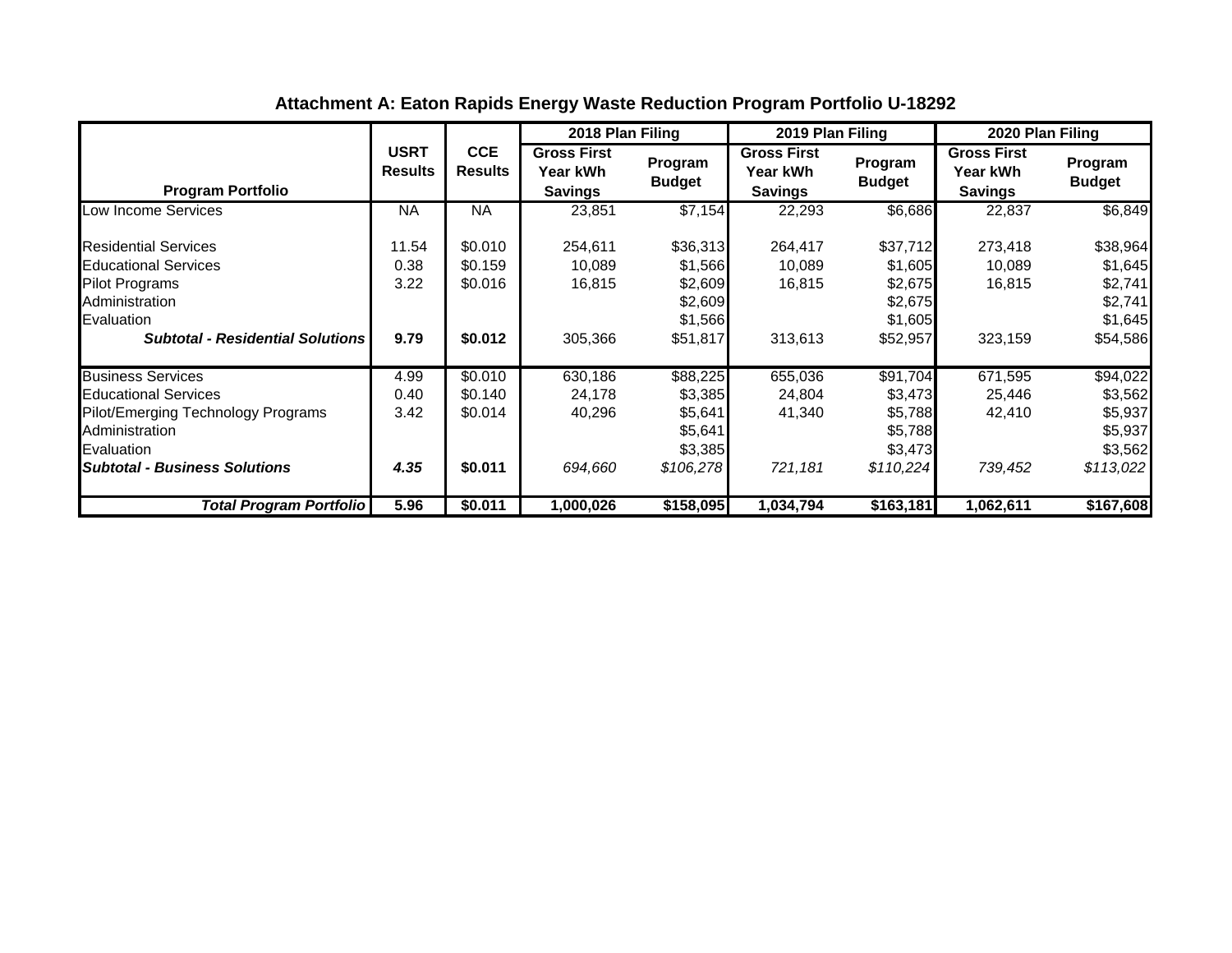### **Attachment A: Escanaba Electric Department Waste Reduction Program Portfolio U-18293**

|                         |                                         |                |                | 2018                |               | 2019                              |               | 2020                              |               |
|-------------------------|-----------------------------------------|----------------|----------------|---------------------|---------------|-----------------------------------|---------------|-----------------------------------|---------------|
|                         |                                         |                |                | <b>Gross First</b>  |               | <b>Gross</b><br><b>First Year</b> |               | <b>Gross</b><br><b>First Year</b> |               |
| <b>Portfolio</b>        |                                         | <b>USRCT</b>   | <b>CCE</b>     | Year kWh            | Program       | kWh                               | Program       | kWh                               | Program       |
| Category                | <b>Program Portfolio</b>                | <b>Results</b> | <b>Results</b> | <b>Savings</b>      | <b>Budget</b> | <b>Savings</b>                    | <b>Budget</b> | <b>Savings</b>                    | <b>Budget</b> |
|                         | Low Income Services                     | 1.72           | \$0.037        | 21,298              | \$8,847       | 21,298                            | \$8,847       |                                   |               |
|                         | <b>ENERGY STAR Products</b>             | 2.84           | \$0.011        | 196,275             | \$29,722      | 196,933                           | \$29,773      |                                   |               |
|                         | <b>Appliance Recycling</b>              | 2.23           | \$0.030        | 45,689              | \$12,882      | 45,689                            | \$12,882      |                                   |               |
| <b>Residential</b>      | <b>Efficient HVAC Equipment</b>         | 1.81           | \$0.034        | 33,285              | \$18,707      | 33,285                            | \$18,707      |                                   |               |
|                         | Audit/Weatherization/New Construction   | 2.68           | \$0.023        | 30,337              | \$7,201       | 30,337                            | \$7,201       |                                   |               |
|                         | <b>Educational Services</b>             | 0.28           | \$0.200        | 10,665              | \$2,454       | 10,681                            | \$2,531       |                                   |               |
|                         | <b>Pilot Programs</b>                   | 2.61           | \$0.018        | 17,774              | \$4,090       | 17,802                            | \$4,219       |                                   |               |
|                         | <b>Subtotal - Residential Solutions</b> | 2.3            | \$0.020        | 355,323             | \$83,903      | 356,025                           | \$84,160      | Will be included in               |               |
|                         |                                         |                |                |                     |               |                                   |               |                                   |               |
|                         | <b>Self-Direct Customers</b>            |                |                |                     |               |                                   |               | next                              |               |
| <b>Commercial &amp;</b> | <b>General Business Services</b>        | 5.02           | \$0.012        | 969,029             | \$146,000     | 971,264                           | \$148,920     | $\boldsymbol{\omega}$             |               |
| <b>Industrial</b>       | <b>Educational Services</b>             | 0.42           | \$0.146        | 31,599              | \$5,694       | 31,672                            | \$5,875       |                                   |               |
|                         | Pilot/Emerging Technology Programs      | 3.99           | \$0.015        | 52,665              | \$9,489       | 52,786                            | \$9,792       |                                   |               |
|                         | <b>Subtotal - Business Solutions</b>    | 4.23           | \$0.013        | 1,053,293           | \$161,183     | 1,055,722                         | \$164,587     |                                   |               |
|                         |                                         |                |                |                     |               |                                   |               |                                   |               |
|                         | <b>Total Program Portfolio</b>          | 2.94           | \$0.015        | 1,408,616 \$245,086 |               | 1,411,747                         | \$248,747     |                                   |               |
|                         | <b>IMECA Overall Administration</b>     |                |                |                     |               |                                   |               | year plan filing for 2020         |               |
| <b>Portfolio-Level</b>  | Municipal Overhead/Indirect             |                |                |                     |               |                                   |               |                                   |               |
| <b>Costs</b>            | <b>Tracking Systems</b>                 |                |                |                     |               |                                   |               |                                   |               |
|                         | Evaluation                              |                |                |                     |               |                                   |               | ହ                                 |               |
|                         | <b>Subtotal - Portfolio Level Costs</b> |                |                |                     | \$12,406      |                                   | \$12,534      | 2021                              |               |
|                         | <b>Projected Annual Totals</b>          |                |                | 1,408,616 \$257,492 |               | 1,411,747 \$261,281               |               |                                   |               |

N/I = Not Included in Benefit/Cost Calculation

N/A = Not appropriate; Included in overall B/C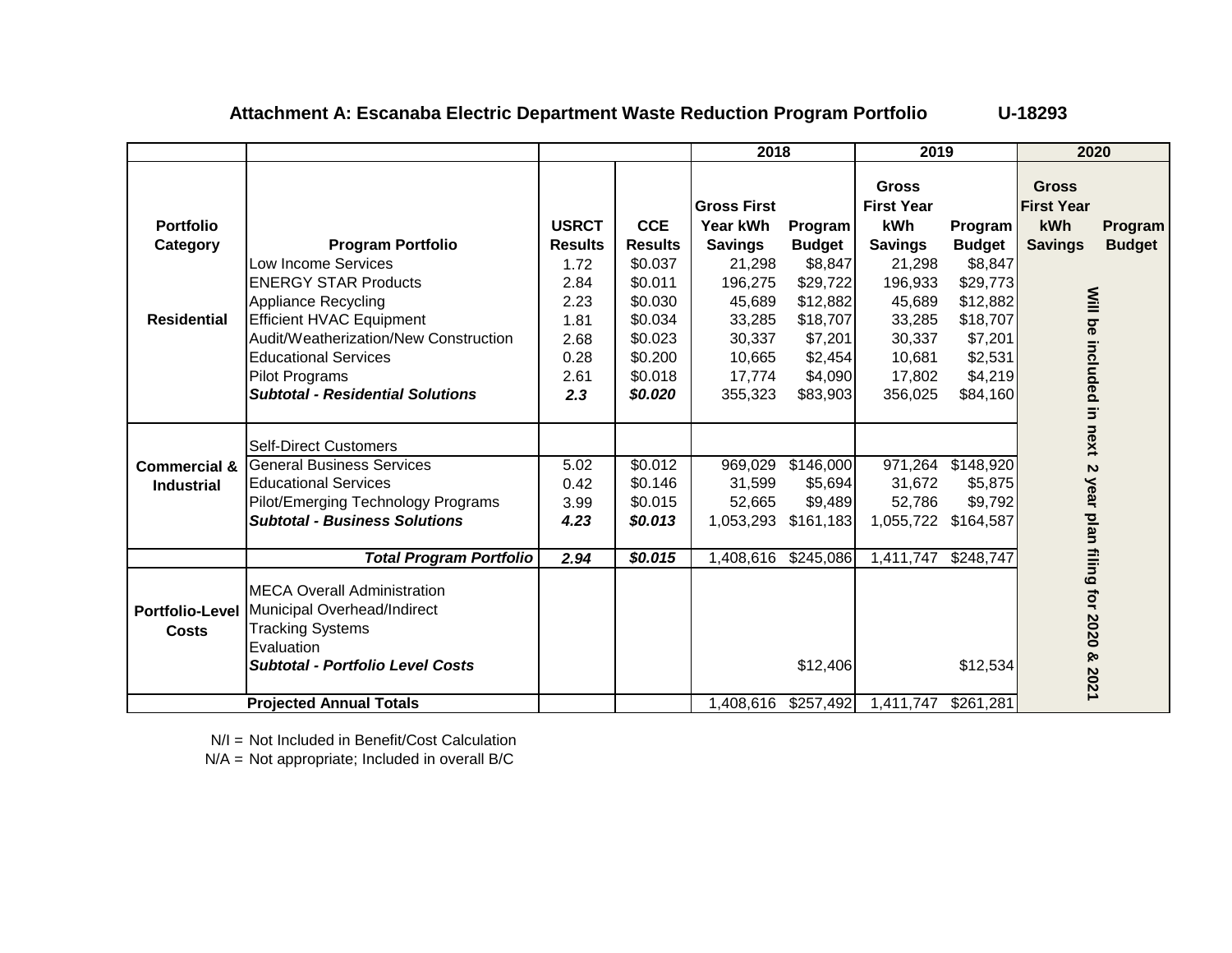|                                                                                                                                                                       |                               |                                          | 2018 Plan Filing                                 |                                                                        | 2019 Plan Filing                                 |                                                                        | 2020 Plan Filing                                 |                                                                        |
|-----------------------------------------------------------------------------------------------------------------------------------------------------------------------|-------------------------------|------------------------------------------|--------------------------------------------------|------------------------------------------------------------------------|--------------------------------------------------|------------------------------------------------------------------------|--------------------------------------------------|------------------------------------------------------------------------|
| <b>Program Portfolio</b>                                                                                                                                              | <b>USRT</b><br><b>Results</b> | <b>CCE</b><br><b>Results</b>             | <b>Gross First</b><br>Year kWh<br><b>Savings</b> | Program<br><b>Budget</b>                                               | <b>Gross First</b><br>Year kWh<br><b>Savings</b> | Program<br><b>Budget</b>                                               | <b>Gross First</b><br>Year kWh<br><b>Savings</b> | Program<br><b>Budget</b>                                               |
| Low Income Services                                                                                                                                                   | ΝA                            | <b>NA</b>                                | 111,886                                          | \$33,558                                                               | 108,618                                          | \$32,578                                                               | 112,034                                          | \$33,602                                                               |
| <b>Residential Services</b><br><b>Educational Services</b><br><b>Pilot Programs</b><br>Administration<br>Evaluation<br><b>Subtotal - Residential Solutions</b>        | 9.13<br>0.38<br>3.22<br>7.23  | \$0.012<br>\$0.180<br>\$0.018<br>\$0.015 | 728,422<br>38,577<br>64,295<br>943,181           | \$123,267<br>\$7,200<br>\$11,999<br>\$11,999<br>\$7,200<br>\$195,222   | 707,149<br>38,577<br>64,295<br>918,640           | \$119,666<br>\$6,808<br>\$11,346<br>\$11,346<br>\$6,808<br>\$188,552   | 729,387<br>38,577<br>64,295<br>944,294           | \$123,430<br>\$6,881<br>\$11,469<br>\$11,469<br>\$6,881<br>\$193,732   |
| <b>Business Services</b><br><b>Educational Services</b><br>Pilot/Emerging Technology Programs<br>Administration<br>Evaluation<br><b>Subtotal - Business Solutions</b> | 4.94<br>0.40<br>3.42<br>4.07  | \$0.010<br>\$0.152<br>\$0.015<br>\$0.012 | 1,815,540<br>102,798<br>171,329<br>2,089,667     | \$276,510<br>\$15,656<br>\$26,094<br>\$26,094<br>\$15,656<br>\$360,009 | 1,884,114<br>103,910<br>173,183<br>2,161,206     | \$286,954<br>\$15,826<br>\$26,376<br>\$26,376<br>\$15,826<br>\$371,357 | 1,911,202<br>103,295<br>172,158<br>2,186,654     | \$291,079<br>\$15,732<br>\$26,220<br>\$26,220<br>\$15,732<br>\$374,983 |
| <b>Total Program Portfolio</b>                                                                                                                                        | 5.02                          | \$0.013                                  | 3,032,848                                        | \$555,231                                                              | 3,079,846                                        | \$559,909                                                              | 3,130,948                                        | \$568,715                                                              |

**Attachment A: Grand Haven Board of Light & Power Energy Waste Reduction Program Portfolio U-18295**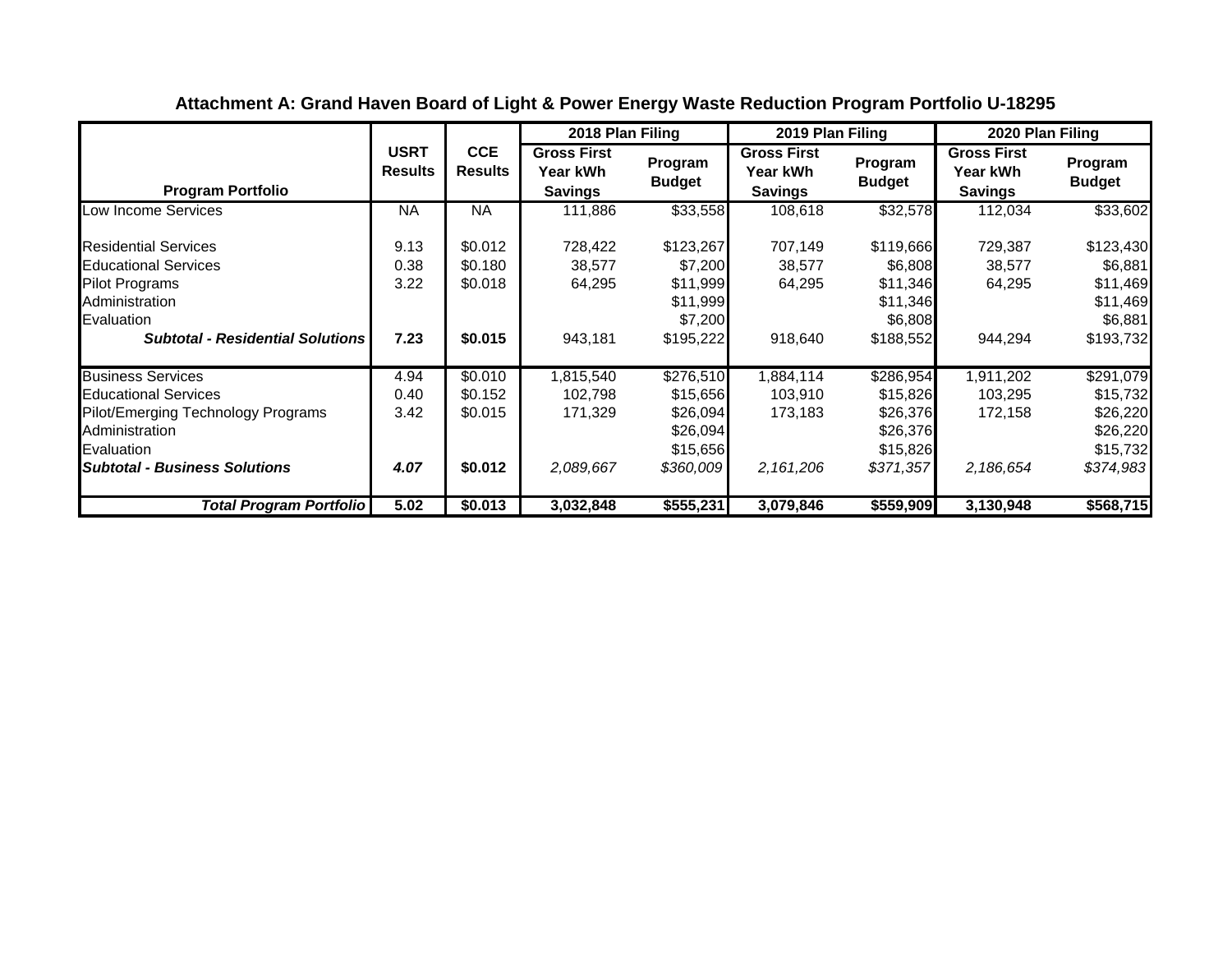|                                         | <b>USRT</b>    | <b>CCE</b>     | 2018 Plan Filing   |               | 2019 Plan Filing   |               | 2020 Plan Filing   |               |
|-----------------------------------------|----------------|----------------|--------------------|---------------|--------------------|---------------|--------------------|---------------|
|                                         | <b>Results</b> | <b>Results</b> | <b>Gross First</b> | Program       | <b>Gross First</b> | Program       | <b>Gross First</b> | Program       |
| <b>Program Portfolio</b>                |                |                | Year kWh           | <b>Budget</b> | <b>Year kWh</b>    | <b>Budget</b> | <b>Year kWh</b>    | <b>Budget</b> |
| Low Income Services                     | <b>NA</b>      | <b>NA</b>      | 7,526              | \$2,150       | 7,662              | \$2,189       | 7,726              | \$2,207       |
| <b>Residential Services</b>             | 8.95           | \$0.011        | 60,613             | \$9,812       | 66,971             | \$10,674      | 73,358             | \$11,520      |
| <b>Educational Services</b>             | 0.38           | \$0.175        | 2,923              | \$506         | 2,923              | \$514         | 2,923              | \$516         |
| <b>Pilot Programs</b>                   | 3.22           | \$0.018        | 4,871              | \$843         | 4,871              | \$856         | 4,871              | \$860         |
| Administration                          |                |                |                    | \$843         |                    | \$856         |                    | \$860         |
| Evaluation                              |                |                |                    | \$506         |                    | \$514         |                    | \$516         |
| <b>Subtotal - Residential Solutions</b> | 8.11           | \$0.014        | 75,933             | \$14,659      | 82,427             | \$15,602      | 88,878             | \$16,479      |
| <b>Business Services</b>                | 4.95           | \$0.010        | 367,522            | \$55,887      | 378,376            | \$57,537      | 380,684            | \$57,889      |
| <b>Educational Services</b>             | 0.40           | \$0.009        | 16,410             | \$2,495       | 16,667             | \$2,534       | 16,730             | \$2,544       |
| Pilot/Emerging Technology Programs      | 3.42           | \$0.253        | 27,350             | \$4,159       | 27,778             | \$4,224       | 27,883             | \$4,240       |
| Administration                          |                |                |                    | \$8,318       |                    | \$8,448       |                    | \$8,480       |
| Evaluation                              |                |                |                    | \$4,991       |                    | \$5,069       |                    | \$5,088       |
| <b>Subtotal - Business Solutions</b>    | 3.85           | \$0.013        | 411,282            | \$75,850      | 422,820            | \$77,813      | 425,297            | \$78,241      |
| <b>Total Program Portfolio</b>          | 4.48           | \$0.013        | 487,215            | \$90,510      | 505,247            | \$93,414      | 514,175            | \$94,720      |

# **Attachment A: Hart Hydro Electric Energy Waste Reduction Program Portfolio U-18297**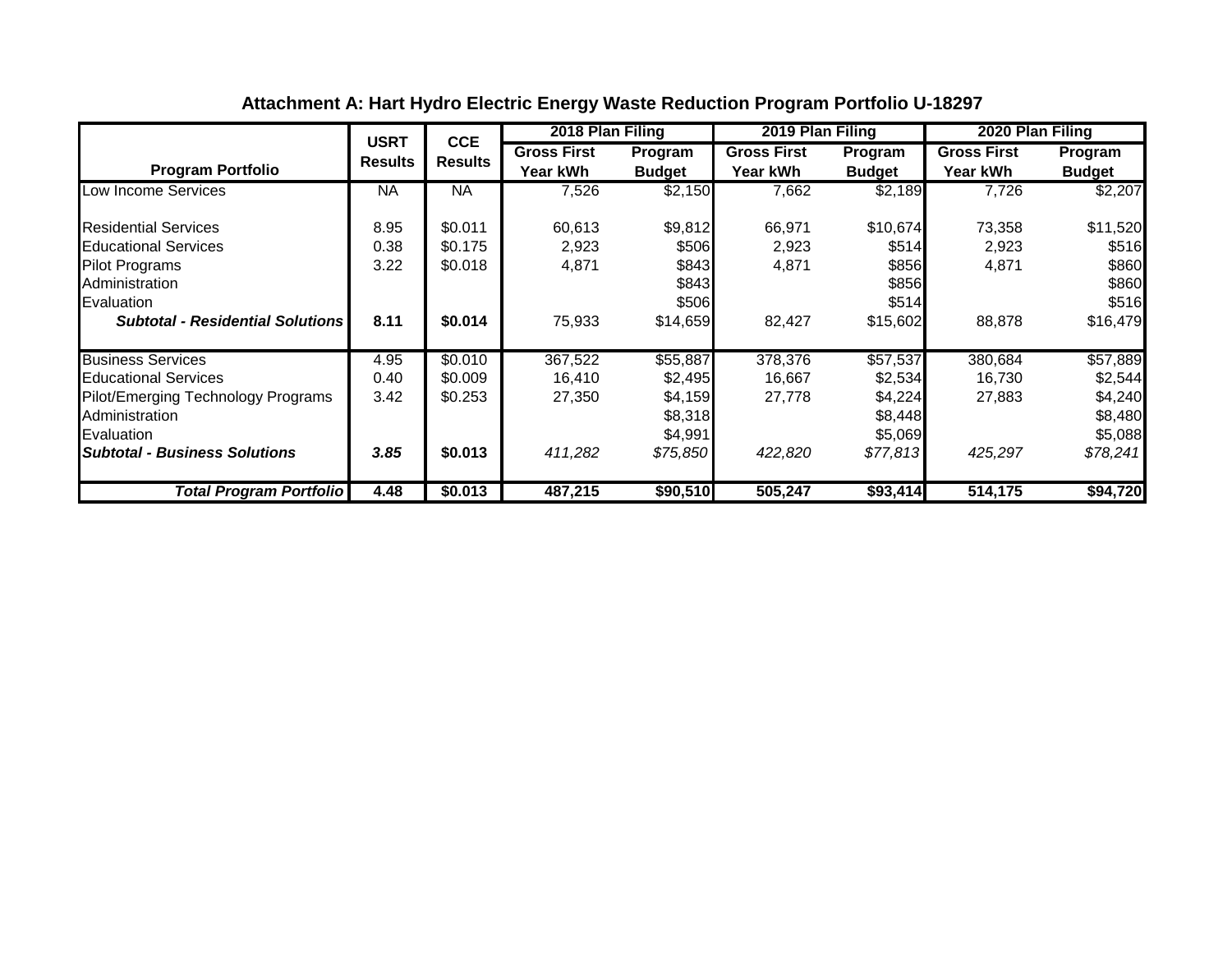|                                                                                                                                                                       |                               |                                          | 2018 Plan Filing                                 |                                                                            | 2019 Plan Filing                                 |                                                                            | 2020 Plan Filing                                        |                                                                            |
|-----------------------------------------------------------------------------------------------------------------------------------------------------------------------|-------------------------------|------------------------------------------|--------------------------------------------------|----------------------------------------------------------------------------|--------------------------------------------------|----------------------------------------------------------------------------|---------------------------------------------------------|----------------------------------------------------------------------------|
| <b>Program Portfolio</b>                                                                                                                                              | <b>USRT</b><br><b>Results</b> | <b>CCE</b><br><b>Results</b>             | <b>Gross First</b><br>Year kWh<br><b>Savings</b> | Program<br><b>Budget</b>                                                   | <b>Gross First</b><br>Year kWh<br><b>Savings</b> | Program<br><b>Budget</b>                                                   | <b>Gross First</b><br><b>Year kWh</b><br><b>Savings</b> | Program<br><b>Budget</b>                                                   |
| Low Income Services                                                                                                                                                   | <b>NA</b>                     | <b>NA</b>                                | 304,390                                          | \$91,295                                                                   | 315,094                                          | \$94,505                                                                   | 320,299                                                 | \$96,066                                                                   |
| <b>Residential Services</b><br><b>Educational Services</b><br><b>Pilot Programs</b><br>Administration<br>Evaluation<br><b>Subtotal - Residential Solutions</b>        | 10.17<br>0.38<br>3.22<br>6.70 | \$0.011<br>\$0.678<br>\$0.045<br>\$0.017 | 1,723,745<br>425,529<br>283,686<br>2,737,350     | \$270,117<br>\$75,738<br>\$50,492<br>\$25,658<br>\$10,263<br>\$523,564     | 1,784,146<br>425,529<br>283,686<br>2,808,454     | \$279,563<br>\$80,317<br>\$53,545<br>\$27,749<br>\$11,100<br>\$546,779     | 1,813,520<br>425,529<br>283,686<br>2,843,034            | \$284,156<br>\$80,268<br>\$53,512<br>\$27,890<br>\$11,156<br>\$553,048     |
| <b>Business Services</b><br><b>Educational Services</b><br>Pilot/Emerging Technology Programs<br>Administration<br>Evaluation<br><b>Subtotal - Business Solutions</b> | 4.92<br>0.40<br>3.42<br>4.43  | \$0.010<br>\$0.046<br>\$0.009<br>\$0.011 | 7,695,430<br>172,180<br>344,361<br>8,211,971     | \$1,128,349<br>\$25,246<br>\$50,492<br>\$63,373<br>\$25,349<br>\$1,292,810 | 7,773,380<br>182,590<br>365,180<br>8,321,150     | \$1,139,779<br>\$26,772<br>\$53,545<br>\$66,880<br>\$26,752<br>\$1,313,729 | 7,846,036<br>182,478<br>364,955<br>8,393,468            | \$1,150,432<br>\$26,756<br>\$53,512<br>\$66,745<br>\$26,698<br>\$1,324,142 |
| <b>Total Program Portfolio</b>                                                                                                                                        | 5.01                          | \$0.012                                  | 10,949,321                                       | \$1,816,374                                                                | 11,129,604                                       | \$1,860,507                                                                | 11,236,502                                              | \$1,877,190                                                                |

# **Attachment A: Holland Board of Public Works Energy Waste Reduction Program Portfolio U-18299**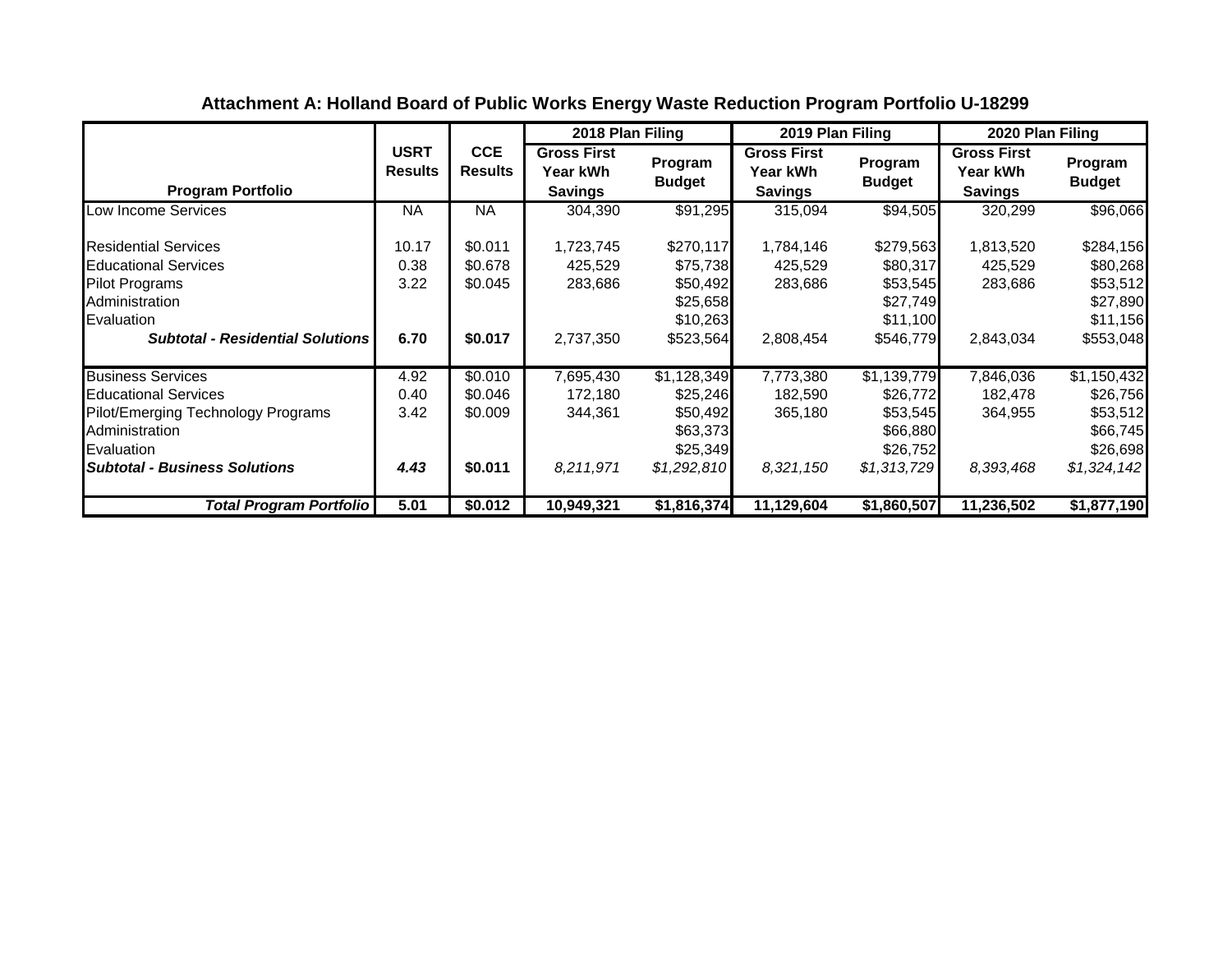# **Attachment A: Lansing Board of Water & Light Energy Waste Reduction Program Portfolio U-18301**

|                                                                                                                                       |                               |                                          | 2018 Plan Filing                                 |                                                     | 2019 Plan Filing                                 |                                                     | 2020 Plan Filing                                 |                                                     |
|---------------------------------------------------------------------------------------------------------------------------------------|-------------------------------|------------------------------------------|--------------------------------------------------|-----------------------------------------------------|--------------------------------------------------|-----------------------------------------------------|--------------------------------------------------|-----------------------------------------------------|
| <b>Program Portfolio</b>                                                                                                              | <b>USRT</b><br><b>Results</b> | <b>CCE</b><br><b>Results</b>             | <b>Gross First</b><br>Year kWh<br><b>Savings</b> | Program<br><b>Budget</b>                            | <b>Gross First</b><br>Year kWh<br><b>Savings</b> | Program<br><b>Budget</b>                            | <b>Gross First</b><br>Year kWh<br><b>Savings</b> | Program<br><b>Budget</b>                            |
| Low Income Services                                                                                                                   | <b>NA</b>                     | <b>NA</b>                                | 592,565                                          | \$239,247                                           | 552,697                                          | \$247,059                                           | 529,340                                          | \$267,149                                           |
| <b>Residential Services</b><br><b>Educational Services</b><br><b>Pilot Programs</b><br><b>Subtotal - Residential Solutions</b>        | 5.06<br>0.83<br>1.92<br>4.22  | \$0.020<br>\$0.050<br>\$0.020<br>\$0.022 | 4,819,059<br>534,387<br>427,509<br>6,373,520     | \$840,112<br>\$106,877<br>\$85,502<br>\$1,271,738   | 2,418,729<br>534,387<br>427,509<br>3,933,322     | \$609,059<br>\$106,790<br>\$85,432<br>\$1,048,340   | 1,753,851<br>534,387<br>427,509<br>3,245,087     | \$531,179<br>\$109,602<br>\$87,682<br>\$995,612     |
| <b>Business Services</b><br><b>Educational Services</b><br>Pilot/Emerging Technology Programs<br><b>Subtotal - Business Solutions</b> | 4.76<br>0.21<br>1.89<br>4.61  | \$0.010<br>\$0.200<br>\$0.020<br>\$0.011 | 14,598,439<br>106,877<br>534,387<br>15,239,703   | \$2,232,275<br>\$21,375<br>\$106,877<br>\$2,360,527 | 17,173,559<br>106,877<br>534,387<br>17,814,823   | \$2,656,992<br>\$21,375<br>\$106,877<br>\$2,785,244 | 17,923,052<br>106,877<br>534,387<br>18,564,316   | \$2,822,864<br>\$21,375<br>\$106,877<br>\$2,951,116 |
| <b>Total Program Portfolio</b>                                                                                                        | 4.51                          | 0.012                                    | 21,613,223                                       | \$3,632,265                                         | 21,748,145                                       | \$3,833,584                                         | 21,809,403                                       | \$3,946,728                                         |
| <b>BWL Program Administration</b>                                                                                                     |                               |                                          |                                                  | \$400,000                                           |                                                  | \$400,000                                           |                                                  | \$400,000                                           |
| Evaluation (EM&V)                                                                                                                     |                               |                                          |                                                  | \$250,000                                           |                                                  | \$250,000                                           |                                                  | \$250,000                                           |
| <b>Subtotal - Admin/Evaluation</b>                                                                                                    |                               |                                          |                                                  | \$650,000                                           |                                                  | \$650,000                                           |                                                  | \$650,000                                           |
| <b>Projected Annual Totals</b>                                                                                                        | 3.81                          | \$0.014                                  | 21,613,223                                       | \$4,282,265                                         | 21,748,145                                       | \$4,483,584                                         | 21,809,403                                       | \$4,596,728                                         |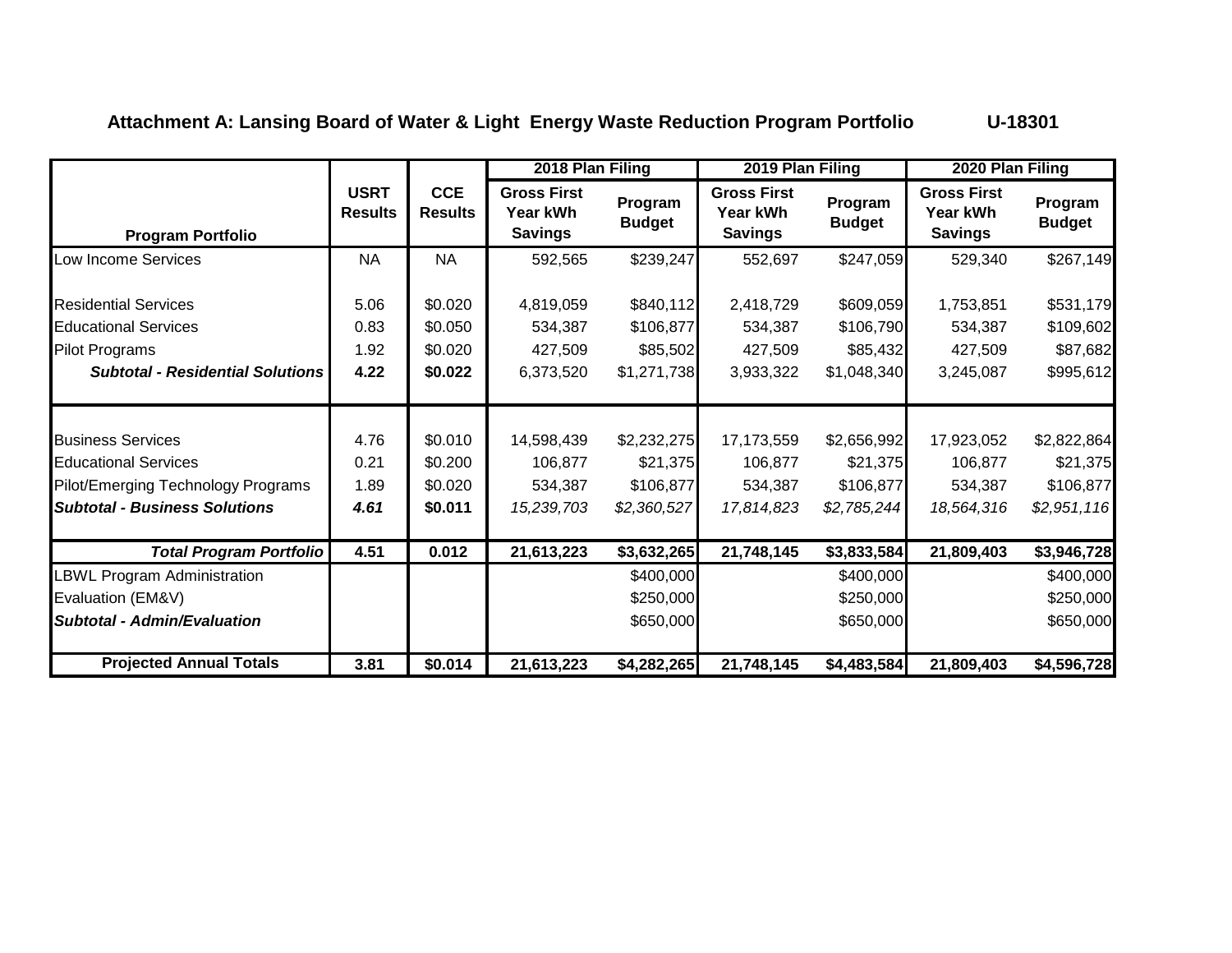|                                                                                                                                                                       |                               |                                          | 2018 Plan Filing                                 |                                                                   | 2019 Plan Filing                                 |                                                                   | 2020 Plan Filing                                        |                                                                   |
|-----------------------------------------------------------------------------------------------------------------------------------------------------------------------|-------------------------------|------------------------------------------|--------------------------------------------------|-------------------------------------------------------------------|--------------------------------------------------|-------------------------------------------------------------------|---------------------------------------------------------|-------------------------------------------------------------------|
| <b>Program Portfolio</b>                                                                                                                                              | <b>USRT</b><br><b>Results</b> | <b>CCE</b><br><b>Results</b>             | <b>Gross First</b><br>Year kWh<br><b>Savings</b> | Program<br><b>Budget</b>                                          | <b>Gross First</b><br>Year kWh<br><b>Savings</b> | Program<br><b>Budget</b>                                          | <b>Gross First</b><br><b>Year kWh</b><br><b>Savings</b> | Program<br><b>Budget</b>                                          |
| ow Income Services                                                                                                                                                    | <b>NA</b>                     | NA                                       | 14,889                                           | \$4,466                                                           | 14,458                                           | \$4,336                                                           | 14,349                                                  | \$4,304                                                           |
| <b>Residential Services</b><br><b>Educational Services</b><br><b>Pilot Programs</b><br>Administration<br>Evaluation<br><b>Subtotal - Residential Solutions</b>        | 9.08<br>0.38<br>3.22<br>7.49  | \$0.012<br>\$0.169<br>\$0.017<br>\$0.014 | 171,996<br>7,702<br>12,837<br>207,424            | \$28,792<br>\$1,371<br>\$2,284<br>\$2,284<br>\$1,371<br>\$40,568  | 167,013<br>7,702<br>12,837<br>202,011            | \$27,958<br>\$1,291<br>\$2,152<br>\$2,152<br>\$1,291<br>\$39,182  | 165,757<br>7,702<br>12,837<br>200,646                   | \$27,748<br>\$1,252<br>\$2,087<br>\$2,087<br>\$1,252<br>\$38,729  |
| <b>Business Services</b><br><b>Educational Services</b><br>Pilot/Emerging Technology Programs<br>Administration<br>Evaluation<br><b>Subtotal - Business Solutions</b> | 4.95<br>0.40<br>3.42<br>4.21  | \$0.038<br>\$0.030<br>\$0.054<br>\$0.042 | 537,657<br>25,054<br>41,757<br>604,468           | \$81,758<br>\$3,810<br>\$6,350<br>\$6,350<br>\$3,810<br>\$102,078 | 555,938<br>25,136<br>41,894<br>622,967           | \$84,538<br>\$3,822<br>\$6,371<br>\$6,371<br>\$3,822<br>\$104,924 | 570,433<br>25,195<br>41,992<br>637,620                  | \$86,743<br>\$3,831<br>\$6,385<br>\$6,385<br>\$3,831<br>\$107,176 |
| <b>Total Program Portfolio</b>                                                                                                                                        | 5.03                          | \$0.029                                  | 811,892                                          | \$142,646                                                         | 824,978                                          | \$144,106                                                         | 838,266                                                 | \$145,905                                                         |

# **Attachment A: Lowell Light and Power Energy Waste Reduction Program Portfolio U-18302**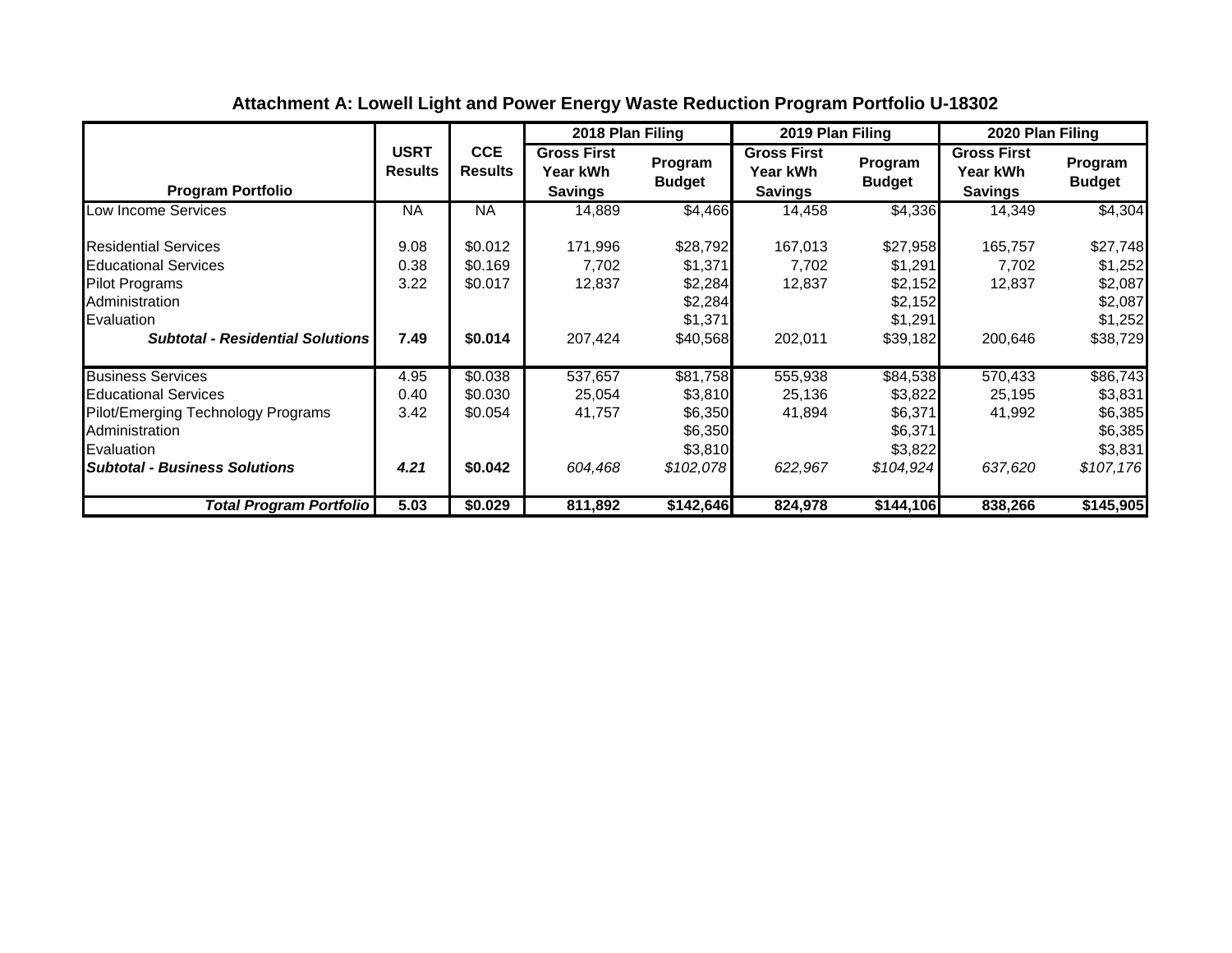|                         |                                         |                |                | 2018               |               | 2019               |                   | 2020                     |               |
|-------------------------|-----------------------------------------|----------------|----------------|--------------------|---------------|--------------------|-------------------|--------------------------|---------------|
|                         |                                         |                |                |                    |               |                    |                   | <b>Gross</b>             |               |
|                         |                                         |                |                | <b>Gross First</b> |               | <b>Gross First</b> |                   | <b>First Year</b>        |               |
| <b>Portfolio</b>        |                                         | <b>USRCT</b>   | <b>CCE</b>     | Year kWh           | Program       | Year kWh           | Program           | kWh                      | Program       |
| Category                | <b>Program Portfolio</b>                | <b>Results</b> | <b>Results</b> | <b>Savings</b>     | <b>Budget</b> | <b>Savings</b>     | <b>Budget</b>     | <b>Savings</b>           | <b>Budget</b> |
|                         | Low Income Services                     | 1.72           | \$0.037        | 42,502             | \$17,654      | 42,502             | \$17,654          |                          |               |
|                         | <b>ENERGY STAR Products</b>             | 2.84           | \$0.010        | 704,477            | \$86,868      | 699,532            | \$77,777          |                          |               |
|                         | <b>Appliance Recycling</b>              | 2.23           | \$0.030        | 136,762            | \$38,560      | 136,762            | \$38,560          |                          |               |
| <b>Residential</b>      | <b>Efficient HVAC Equipment</b>         | 1.81           | \$0.029        | 61,166             | \$28,914      | 61,166             | \$28,914          |                          |               |
|                         | Audit/Weatherization/New Construction   | 2.68           | \$0.022        | 34,014             | \$7,897       | 34,014             | \$7,897           |                          |               |
|                         | <b>Educational Services</b>             | 0.28           | \$0.179        | 31,928             | \$6,363       | 31,768             | \$6,331           |                          |               |
|                         | <b>Pilot Programs</b>                   | 2.61           | \$0.016        | 53,214             | \$10,604      | 52,947             | \$10,552          |                          |               |
|                         | <b>Subtotal - Residential Solutions</b> | 2.30           | \$0.016        | 1,064,063          | \$196,860     | 1,058,691          | \$187,685         |                          |               |
|                         |                                         |                |                |                    |               |                    |                   | Will be included in next |               |
|                         | <b>Self-Direct Customers</b>            |                |                |                    |               |                    |                   |                          |               |
|                         | <b>General Business Services</b>        | 5.03           | \$0.012        | 1,783,722          | \$273,736     | 1,774,739          | $\sqrt{$279,211}$ | $\boldsymbol{\kappa}$    |               |
| <b>Commercial &amp;</b> | <b>Educational Services</b>             | 0.40           | \$0.147        | 58,165             | \$10,208      | 57,872             | \$10,157          |                          |               |
| <b>Industrial</b>       | Pilot/Emerging Technology Programs      | 3.74           | \$0.015        | 96,941             | \$17,014      | 96,453             | \$16,929          |                          |               |
|                         | <b>Subtotal - Business Solutions</b>    | 4.18           | \$0.013        | 1,938,828          | \$300,958     | 1,929,064          | \$306,297         |                          |               |
|                         |                                         |                |                |                    |               |                    |                   |                          |               |
|                         | <b>Total Program Portfolio</b>          | 2.90           | \$0.014        | 3,002,891          | \$497,818     | 2,987,755          | \$493,982         |                          |               |
|                         | <b>MECA Overall Administration</b>      |                |                |                    |               |                    |                   | year plan filing for     |               |
|                         | Municipal Overhead/Indirect             |                |                |                    |               |                    |                   |                          |               |
| <b>Portfolio-Level</b>  | <b>Tracking Systems</b>                 |                |                |                    |               |                    |                   | 0202                     |               |
| Costs                   | Evaluation                              |                |                |                    |               |                    |                   |                          |               |
|                         | <b>Subtotal - Portfolio Level Costs</b> |                |                |                    | \$25,889      |                    | \$26,169          | ନ୍ତ                      |               |
|                         |                                         |                |                |                    |               |                    |                   | 2021                     |               |
|                         | <b>Projected Annual Totals</b>          |                |                | 3,002,891          | \$523,707     | 2,987,755          | \$520,151         |                          |               |

## **Attachment A: Marquette Board of Light & Power Energy Waste Reduction Program Portfolio U-18303**

N/I = Not Included in Benefit/Cost Calculation

N/A = Not appropriate; Included in overall B/C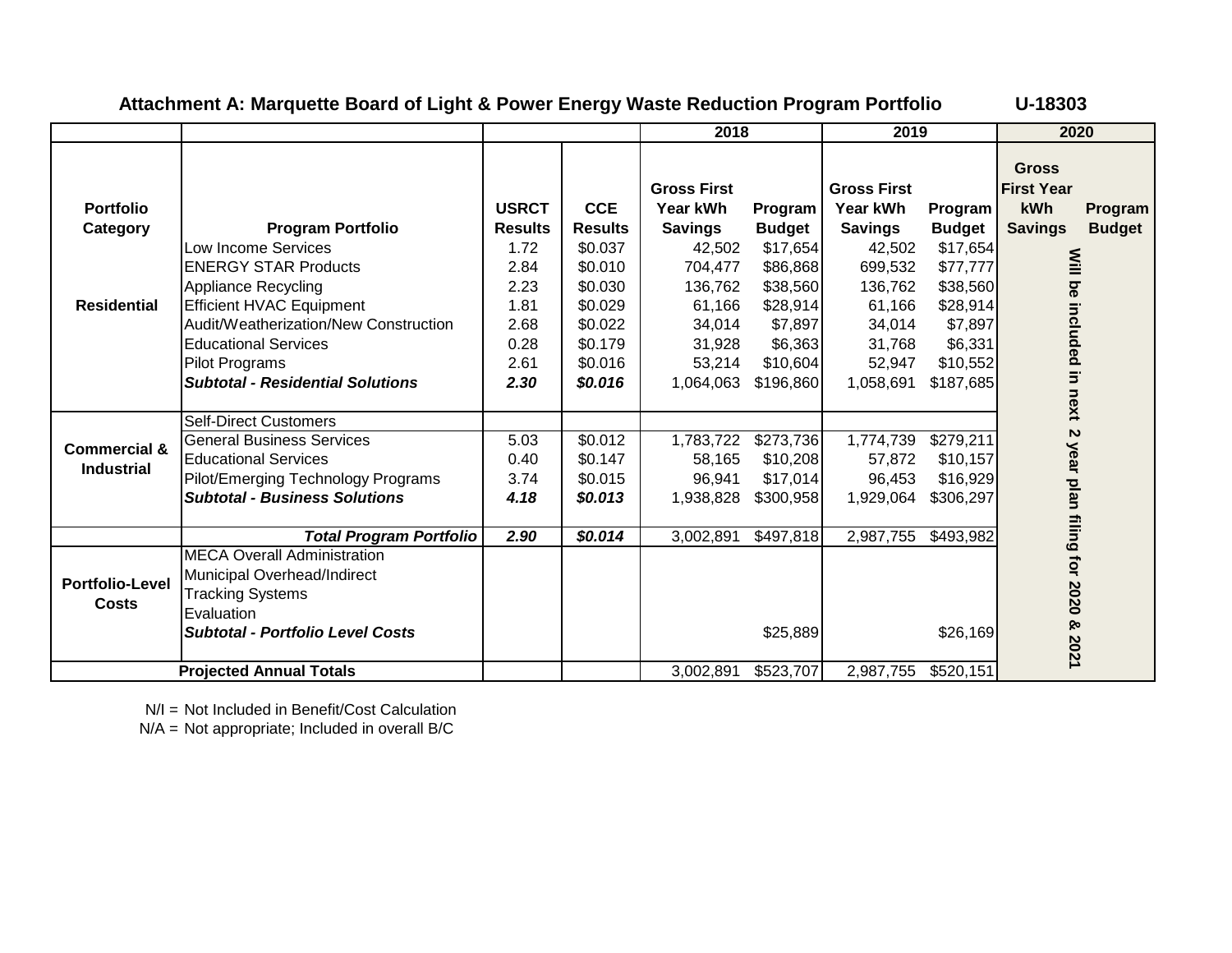# Attachment A: City of Marshall Energy Waste Reduction Program Portfolio **U-18304**

|                                                                                                 |                               |                              | 2018 Plan Filing                                 |                                   | 2019 Plan Filing                                 |                                   | 2020 Plan Filing                                 |                                   |
|-------------------------------------------------------------------------------------------------|-------------------------------|------------------------------|--------------------------------------------------|-----------------------------------|--------------------------------------------------|-----------------------------------|--------------------------------------------------|-----------------------------------|
| <b>Program Portfolio</b>                                                                        | <b>USRT</b><br><b>Results</b> | <b>CCE</b><br><b>Results</b> | <b>Gross First</b><br>Year kWh<br><b>Savings</b> | Program<br><b>Budget</b>          | <b>Gross First</b><br>Year kWh<br><b>Savings</b> | Program<br><b>Budget</b>          | <b>Gross First</b><br>Year kWh<br><b>Savings</b> | Program<br><b>Budget</b>          |
| Low Income Services                                                                             | N/A                           | N/A                          | 27,201                                           | \$8,148                           | 27,201                                           | \$8,148                           | 27,201                                           | \$8,148                           |
| <b>Residential Services</b><br><b>Educational Services</b>                                      | 3.2<br>4.1                    | \$0.02<br>\$0.01             | 158,384<br>15,907                                | \$32,651<br>\$2,549               | 158,384<br>15,907                                | \$32,651<br>\$2,549               | 158,384<br>15,907                                | \$32,651<br>\$2,549               |
| <b>Subtotal - Residential Solutions</b>                                                         | 3.2                           | \$1.00<br>\$0.01             | 201,492                                          | \$43,348                          | 201,492                                          | \$43,348                          | 201,492                                          | \$43,348                          |
| <b>Business Services</b><br><b>Educational Services</b><br><b>Subtotal - Business Solutions</b> | 4.3<br>4.1<br>4.3             | \$0.01<br>\$0.01<br>\$0.01   | 843,084<br>15,907<br>858,991                     | \$108,737<br>\$2,549<br>\$111,286 | 843,084<br>15,907<br>858,991                     | \$108,737<br>\$2,549<br>\$111,286 | 843,084<br>15,907<br>858,991                     | \$108,737<br>\$2,549<br>\$111,286 |
| <b>Total Program Portfolio</b>                                                                  |                               |                              | 1,060,483                                        | \$154,634                         | 1,060,483                                        | \$154,634                         | 1,060,483                                        | \$154,634                         |
| Program Administration<br>Evaluation (EM&V)<br><b>Subtotal - Admin/Evaluation</b>               |                               |                              |                                                  | \$8,496<br>\$6,797<br>\$15,293    |                                                  | \$8,496<br>\$6,797<br>\$15,293    |                                                  | \$8,496<br>\$6,797<br>\$15,293    |
| <b>Projected Annual Totals</b>                                                                  | 3.7                           | \$0.01                       | 1,060,483                                        | \$169,927                         | 1,060,483                                        | \$169,927                         | 1,060,483                                        | \$169,927                         |

City of Marshall will continue operating under the current Commission approved Plan with no changes at this time.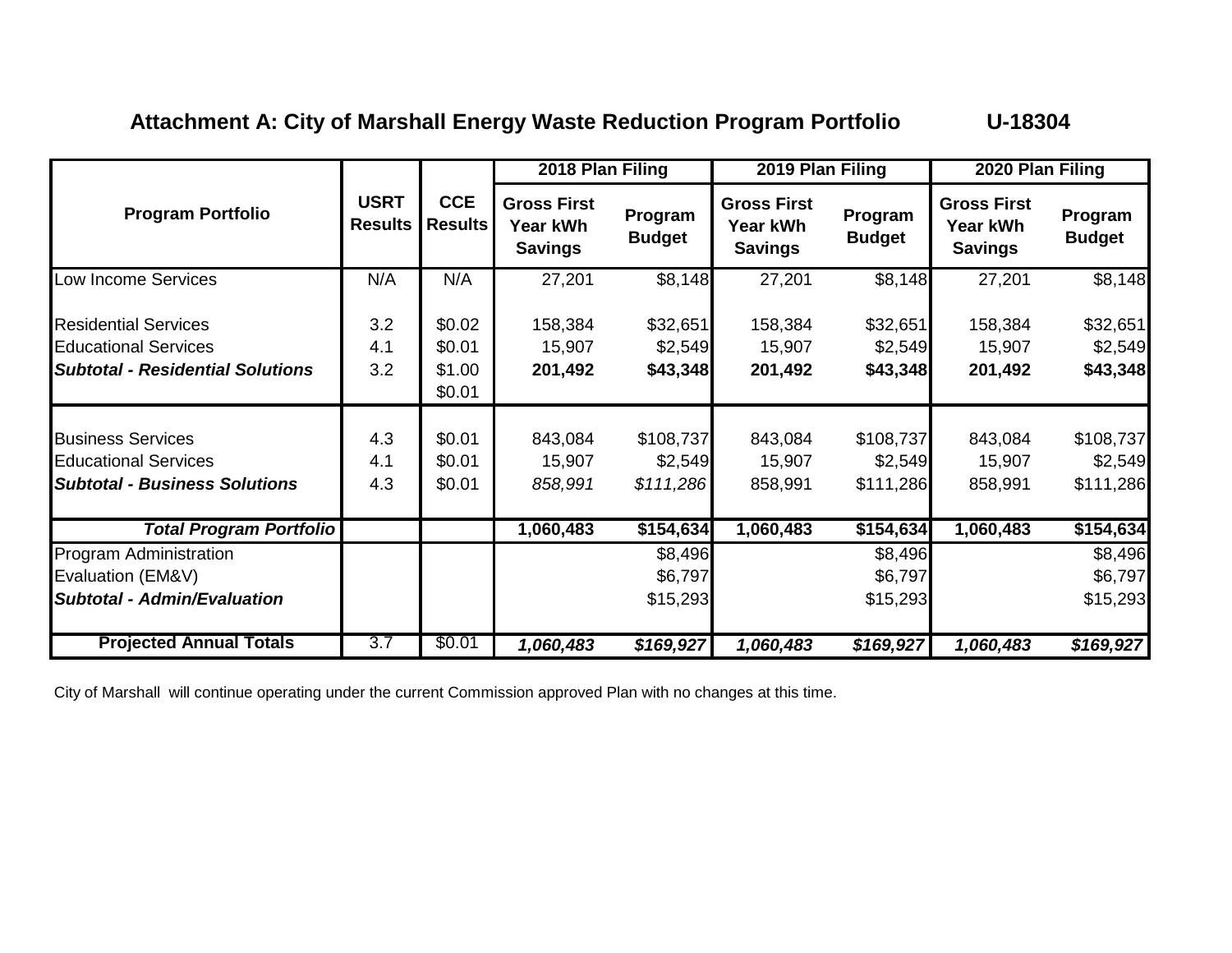| Attachment A: Newberry Water & Light Board Energy Waste Reduction Program Portfolio | U-18306 |
|-------------------------------------------------------------------------------------|---------|
|-------------------------------------------------------------------------------------|---------|

|                         |                                         |                |                | 2018               |               | 2019               |               |                      | 2020                     |
|-------------------------|-----------------------------------------|----------------|----------------|--------------------|---------------|--------------------|---------------|----------------------|--------------------------|
|                         |                                         |                |                |                    |               |                    |               | <b>Gross</b>         |                          |
|                         |                                         |                |                | <b>Gross First</b> |               | <b>Gross First</b> |               | <b>First Year</b>    |                          |
| <b>Portfolio</b>        |                                         | <b>USRCT</b>   | <b>CCE</b>     | Year kWh           | Program       | Year kWh           | Program       | kWh                  | Program                  |
| Category                | <b>Program Portfolio</b>                | <b>Results</b> | <b>Results</b> | <b>Savings</b>     | <b>Budget</b> | <b>Savings</b>     | <b>Budget</b> | <b>Savings</b>       | <b>Budget</b>            |
|                         | Low Income Services                     | 1.72           | \$0.037        | 3,157              | \$1,311       | 3,157              | \$1,311       |                      |                          |
|                         | <b>ENERGY STAR Products</b>             | 2.84           | \$0.010        | 49,770             | \$5,877       | 48,850             | \$5,147       |                      |                          |
|                         | Appliance Recycling                     | 2.23           | \$0.030        | 10,159             | \$2,864       | 10,159             | \$2,864       |                      |                          |
| <b>Residential</b>      | Efficient HVAC Equipment                | 1.81           | \$0.029        | 4,544              | \$2,148       | 4,544              | \$2,148       |                      |                          |
|                         | Audit/Weatherization/New Construction   | 2.68           | \$0.022        | 2,527              | \$587         | 2,527              | \$587         |                      |                          |
|                         | <b>Educational Services</b>             | 0.28           | \$0.175        | 2,289              | \$451         | 2,258              | \$446         |                      |                          |
|                         | <b>Pilot Programs</b>                   | 2.61           | \$0.016        | 3,815              | \$752         | 3,763              | \$744         |                      |                          |
|                         | <b>Subtotal - Residential Solutions</b> | 2.30           | \$0.017        | 76,261             | \$13,990      | 75,258             | \$13,247      |                      |                          |
|                         |                                         |                |                |                    |               |                    |               |                      | Will be included in next |
|                         | <b>Self-Direct Customers</b>            |                |                |                    |               |                    |               |                      |                          |
| <b>Commercial &amp;</b> | <b>General Business Services</b>        | 5.03           | \$0.012        | 86,846             | \$13,524      | 85,085             | \$13,794      | Z                    |                          |
| <b>Industrial</b>       | <b>Educational Services</b>             | 0.40           | \$0.177        | 2,832              | \$608         | 2,775              | \$596         |                      |                          |
|                         | Pilot/Emerging Technology Programs      | 3.74           | \$0.018        | 4,720              | \$1,014       | 4,624              | \$994         |                      |                          |
|                         | <b>Subtotal - Business Solutions</b>    | 4.18           | \$0.014        | 94,398             | \$15,146      | 92,484             | \$15,384      |                      |                          |
|                         |                                         |                |                |                    |               |                    |               | year plan filing for |                          |
|                         | <b>Total Program Portfolio</b>          | 2.90           | \$0.015        | 170,659            | \$29,136      | 167,742            | \$28,631      |                      |                          |
|                         | <b>MECA Overall Administration</b>      |                |                |                    |               |                    |               |                      |                          |
| <b>Portfolio-</b>       | Municipal Overhead/Indirect             |                |                |                    |               |                    |               |                      |                          |
| <b>Level Costs</b>      | <b>Tracking Systems</b>                 |                |                |                    |               |                    |               | 2020                 |                          |
|                         | Evaluation                              |                |                |                    |               |                    |               |                      |                          |
|                         | <b>Subtotal - Portfolio Level Costs</b> |                |                |                    | \$2,586       |                    | \$2,615       | ହ                    | 2021                     |
|                         | <b>Projected Annual Totals</b>          |                |                | 170,659            | \$31,722      | 167,742            | \$31,246      |                      |                          |

N/I = Not Included in Benefit/Cost Calculation

N/A = Not appropriate; Included in overall B/C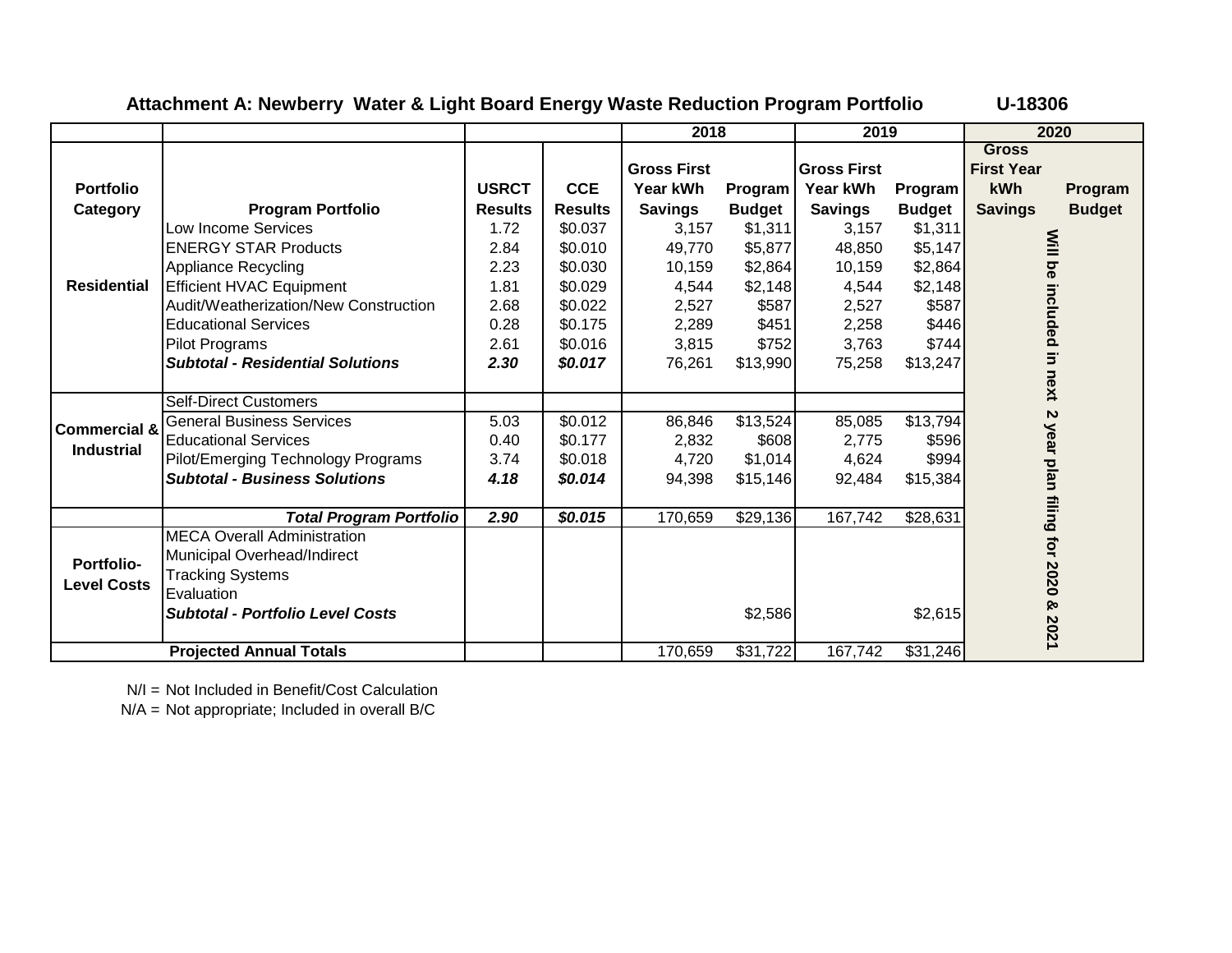|                                                                                                                                                                       |                               |                                          | 2018 Plan Filing                                 |                                                                   | 2019 Plan Filing                                 |                                                                   | 2020 Plan Filing                                        |                                                                   |
|-----------------------------------------------------------------------------------------------------------------------------------------------------------------------|-------------------------------|------------------------------------------|--------------------------------------------------|-------------------------------------------------------------------|--------------------------------------------------|-------------------------------------------------------------------|---------------------------------------------------------|-------------------------------------------------------------------|
| <b>Program Portfolio</b>                                                                                                                                              | <b>USRT</b><br><b>Results</b> | <b>CCE</b><br><b>Results</b>             | <b>Gross First</b><br>Year kWh<br><b>Savings</b> | Program<br><b>Budget</b>                                          | <b>Gross First</b><br>Year kWh<br><b>Savings</b> | Program<br><b>Budget</b>                                          | <b>Gross First</b><br><b>Year kWh</b><br><b>Savings</b> | Program<br><b>Budget</b>                                          |
| Low Income Services                                                                                                                                                   | <b>NA</b>                     | <b>NA</b>                                | 41,296                                           | \$12,386                                                          | 40,443                                           | \$12,130                                                          | 39,839                                                  | \$11,949                                                          |
| <b>Residential Services</b><br><b>Educational Services</b><br><b>Pilot Programs</b><br>Administration<br>Evaluation<br><b>Subtotal - Residential Solutions</b>        | 10.65<br>0.38<br>3.22<br>8.67 | \$0.011<br>\$0.160<br>\$0.070<br>\$0.013 | 460,733<br>22,238<br>37,063<br>561,329           | \$70,572<br>\$3,615<br>\$6,025<br>\$6,025<br>\$3,615<br>\$102,237 | 490,963<br>22,238<br>37,063<br>590,707           | \$74,282<br>\$3,741<br>\$6,236<br>\$6,236<br>\$3,741<br>\$106,366 | 526,699<br>22,238<br>37,063<br>625,838                  | \$78,772<br>\$3,854<br>\$6,423<br>\$6,423<br>\$3,854<br>\$111,274 |
| <b>Business Services</b><br><b>Educational Services</b><br>Pilot/Emerging Technology Programs<br>Administration<br>Evaluation<br><b>Subtotal - Business Solutions</b> | 5.11<br>0.21<br>1.89<br>4.29  | \$0.009<br>\$0.146<br>\$0.015<br>\$0.011 | 626,707<br>29,091<br>48,485<br>704,283           | \$92,826<br>\$4,309<br>\$7,181<br>\$7,181<br>\$4,309<br>\$115,807 | 613,761<br>30,109<br>50,182<br>694,052           | \$90,909<br>\$4,460<br>\$7,433<br>\$7,433<br>\$4,460<br>\$114,694 | 604,594<br>31,012<br>51,687<br>687,293                  | \$89,551<br>\$4,593<br>\$7,656<br>\$7,656<br>\$4,593<br>\$114,049 |
| Total Program Portfolio                                                                                                                                               | 6.26                          | \$0.012                                  | 1,265,612                                        | \$218,044                                                         | 1,284,759                                        | \$221,060                                                         | 1,313,131                                               | \$225,323                                                         |

# **Attachment A: Niles Utilities Department Energy Waste Reduction Program Portfolio U-18307**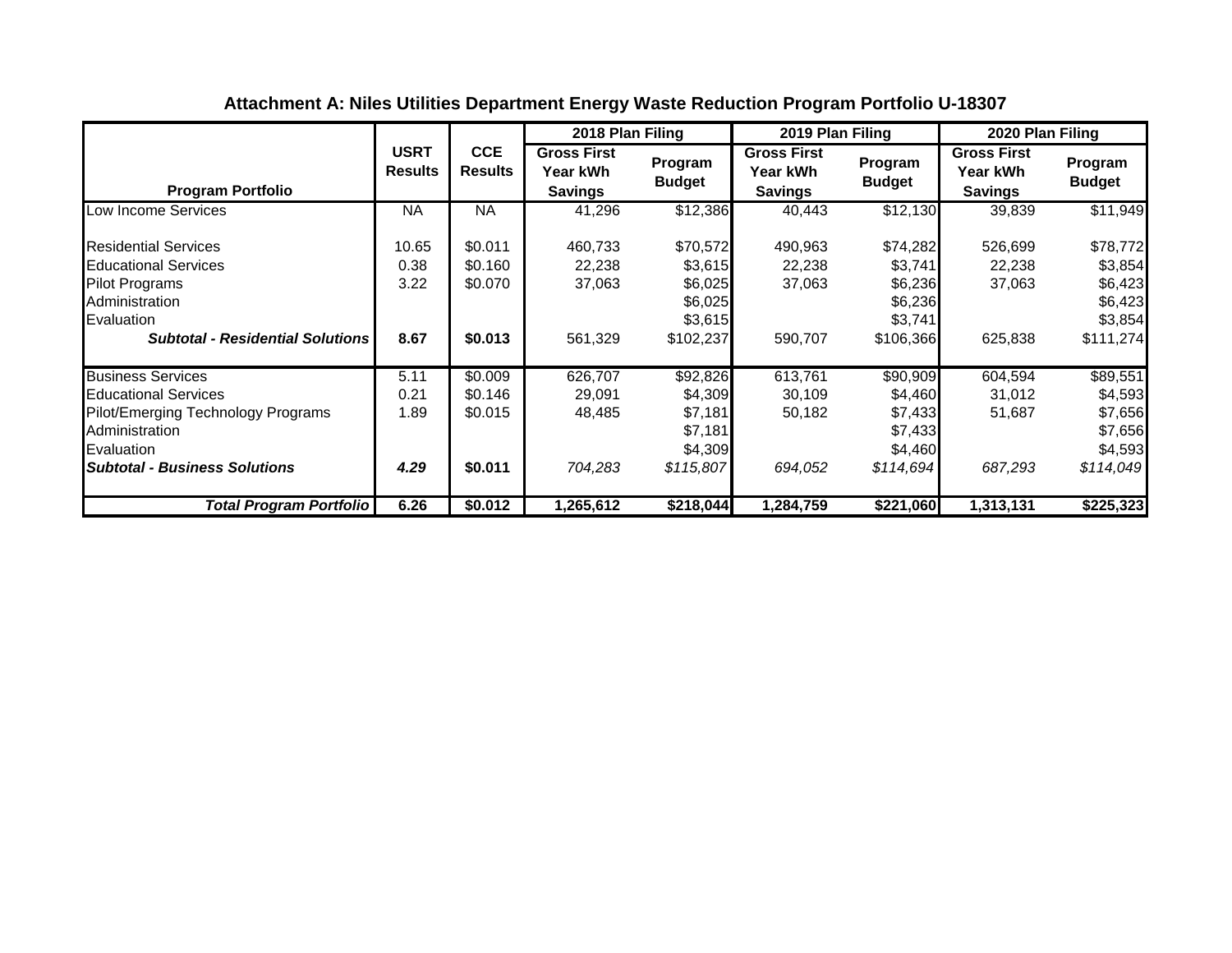|                                                                                                                                                                       |                                |                                          | 2018 Plan Filing                                 |                                                                  | 2019 Plan Filing                                 |                                                                  | 2020 Plan Filing                                        |                                                                  |
|-----------------------------------------------------------------------------------------------------------------------------------------------------------------------|--------------------------------|------------------------------------------|--------------------------------------------------|------------------------------------------------------------------|--------------------------------------------------|------------------------------------------------------------------|---------------------------------------------------------|------------------------------------------------------------------|
| <b>Program Portfolio</b>                                                                                                                                              | <b>USRT</b><br><b>Results</b>  | <b>CCE</b><br><b>Results</b>             | <b>Gross First</b><br>Year kWh<br><b>Savings</b> | Program<br><b>Budget</b>                                         | <b>Gross First</b><br>Year kWh<br><b>Savings</b> | Program<br><b>Budget</b>                                         | <b>Gross First</b><br><b>Year kWh</b><br><b>Savings</b> | Program<br><b>Budget</b>                                         |
| Low Income Services                                                                                                                                                   | <b>NA</b>                      | NA                                       | 8,001                                            | \$2,400                                                          | 8,232                                            | \$2,469                                                          | 8,410                                                   | \$2,522                                                          |
| <b>Residential Services</b><br><b>Educational Services</b><br><b>Pilot Programs</b><br>Administration<br>Evaluation<br><b>Subtotal - Residential Solutions</b>        | 14.44<br>0.38<br>3.22<br>12.06 | \$0.008<br>\$0.134<br>\$0.013<br>\$0.010 | 131,451<br>5,179<br>8,631<br>153,262             | \$16,459<br>\$678<br>\$1,130<br>\$1,130<br>\$678<br>\$22,474     | 140,789<br>5,179<br>8,631<br>162,830             | \$16,798<br>\$695<br>\$1,158<br>\$1,158<br>\$695<br>\$22,972     | 141,656<br>5,179<br>8,631<br>163,876                    | \$16,757<br>\$710<br>\$1,184<br>\$1,184<br>\$710<br>\$23,068     |
| <b>Business Services</b><br><b>Educational Services</b><br>Pilot/Emerging Technology Programs<br>Administration<br>Evaluation<br><b>Subtotal - Business Solutions</b> | 5.05<br>0.40<br>3.42<br>4.44   | \$0.010<br>\$0.130<br>\$0.013<br>\$0.012 | 236,772<br>8,657<br>14,428<br>259,858            | \$30,890<br>\$1,129<br>\$1,882<br>\$1,882<br>\$1,129<br>\$36,913 | 243,604<br>8,873<br>14,789<br>267,267            | \$31,781<br>\$1,158<br>\$1,929<br>\$1,929<br>\$1,158<br>\$37,955 | 248,878<br>9,073<br>15,122<br>273,073                   | \$32,469<br>\$1,184<br>\$1,973<br>\$1,973<br>\$1,184<br>\$38,782 |
| Total Program Portfolio                                                                                                                                               | 7.11                           | \$0.011                                  | 413,120                                          | \$59,387                                                         | 430,097                                          | \$60,927                                                         | 436,949                                                 | \$61,850                                                         |

# **Attachment A: Village of Paw Paw Energy Waste Reduction Program Portfolio U-18309**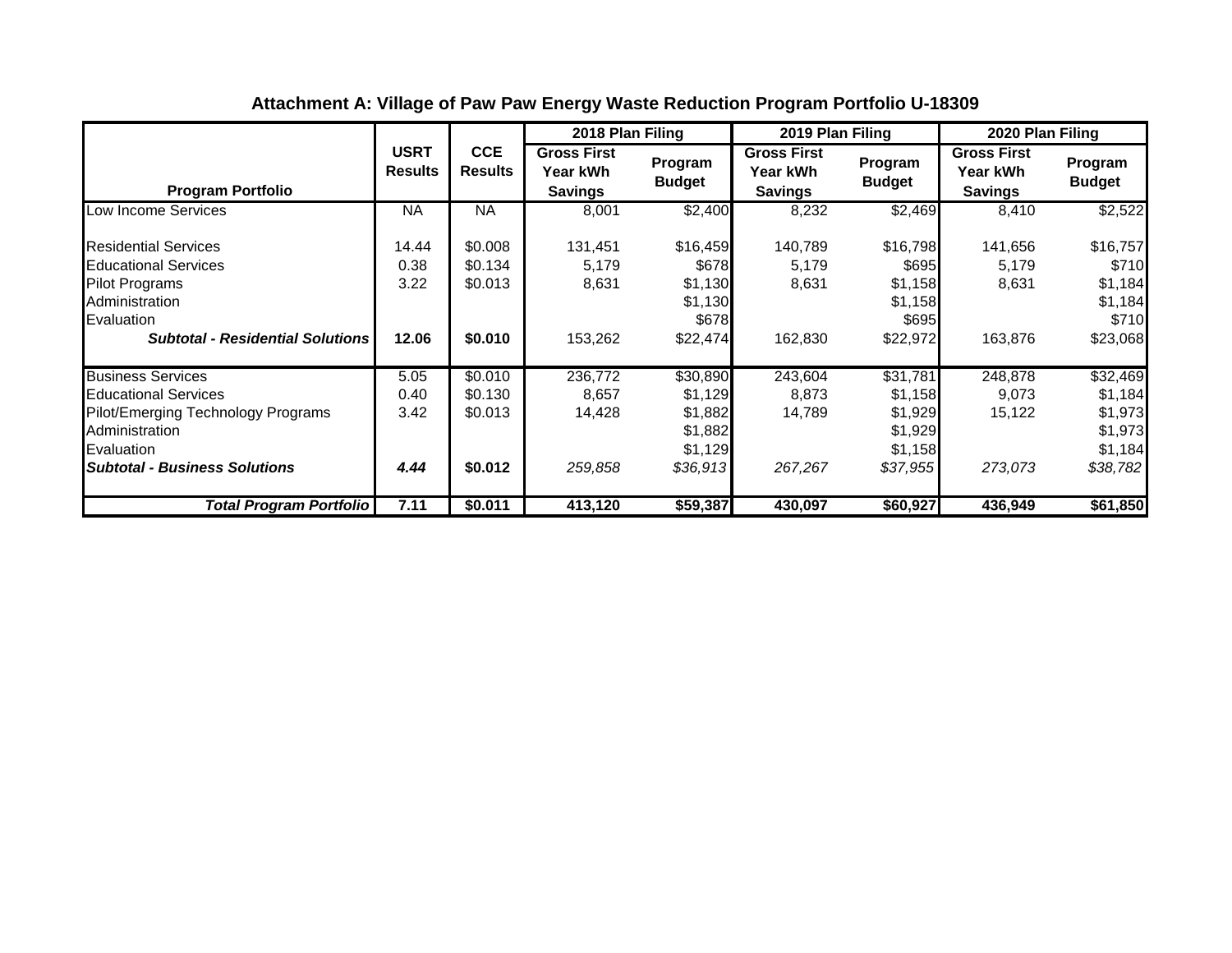|                                                                                                                                                                       |                                |                                          | 2018 Plan Filing                                 |                                                                  | 2019 Plan Filing                                 |                                                                  | 2020 Plan Filing                                        |                                                                  |
|-----------------------------------------------------------------------------------------------------------------------------------------------------------------------|--------------------------------|------------------------------------------|--------------------------------------------------|------------------------------------------------------------------|--------------------------------------------------|------------------------------------------------------------------|---------------------------------------------------------|------------------------------------------------------------------|
| <b>Program Portfolio</b>                                                                                                                                              | <b>USRT</b><br><b>Results</b>  | <b>CCE</b><br><b>Results</b>             | <b>Gross First</b><br>Year kWh<br><b>Savings</b> | Program<br><b>Budget</b>                                         | <b>Gross First</b><br>Year kWh<br><b>Savings</b> | Program<br><b>Budget</b>                                         | <b>Gross First</b><br><b>Year kWh</b><br><b>Savings</b> | Program<br><b>Budget</b>                                         |
| Low Income Services                                                                                                                                                   | <b>NA</b>                      | <b>NA</b>                                | 20,922                                           | \$6,275                                                          | 21,021                                           | \$6,305                                                          | 21,126                                                  | \$6,336                                                          |
| <b>Residential Services</b><br><b>Educational Services</b><br><b>Pilot Programs</b><br>Administration<br>Evaluation<br><b>Subtotal - Residential Solutions</b>        | 12.86<br>0.38<br>3.22<br>11.40 | \$0.009<br>\$0.148<br>\$0.015<br>\$0.010 | 302,248<br>10,264<br>17,107<br>350,542           | \$40,653<br>\$1,491<br>\$2,484<br>\$994<br>\$994<br>\$52,890     | 303,677<br>10,264<br>17,107<br>352,069           | \$40,845<br>\$1,519<br>\$2,531<br>\$1,013<br>\$1,013<br>\$53,225 | 305,195<br>10,264<br>17,107<br>353,693                  | \$41,049<br>\$1,548<br>\$2,579<br>\$1,032<br>\$1,032<br>\$53,576 |
| <b>Business Services</b><br><b>Educational Services</b><br>Pilot/Emerging Technology Programs<br>Administration<br>Evaluation<br><b>Subtotal - Business Solutions</b> | 5.12<br>0.40<br>3.42<br>4.69   | \$0.010<br>\$0.134<br>\$0.013<br>\$0.011 | 617,997<br>21,913<br>36,522<br>676,432           | \$82,687<br>\$2,932<br>\$4,887<br>\$1,955<br>\$1,955<br>\$94,414 | 620,918<br>22,329<br>37,216<br>680,463           | \$83,077<br>\$2,988<br>\$4,979<br>\$1,992<br>\$1,992<br>\$95,028 | 624,022<br>22,754<br>37,923<br>684,699                  | \$83,493<br>\$3,044<br>\$5,074<br>\$2,030<br>\$2,030<br>\$95,670 |
| Total Program Portfolio                                                                                                                                               | 6.91                           | \$0.011                                  | 1,026,974                                        | \$147,304                                                        | 1,032,532                                        | \$148,253                                                        | 1,038,391                                               | \$149,246                                                        |

# **Attachment A: City of Petoskey Energy Waste Reduction Program Portfolio U-18310**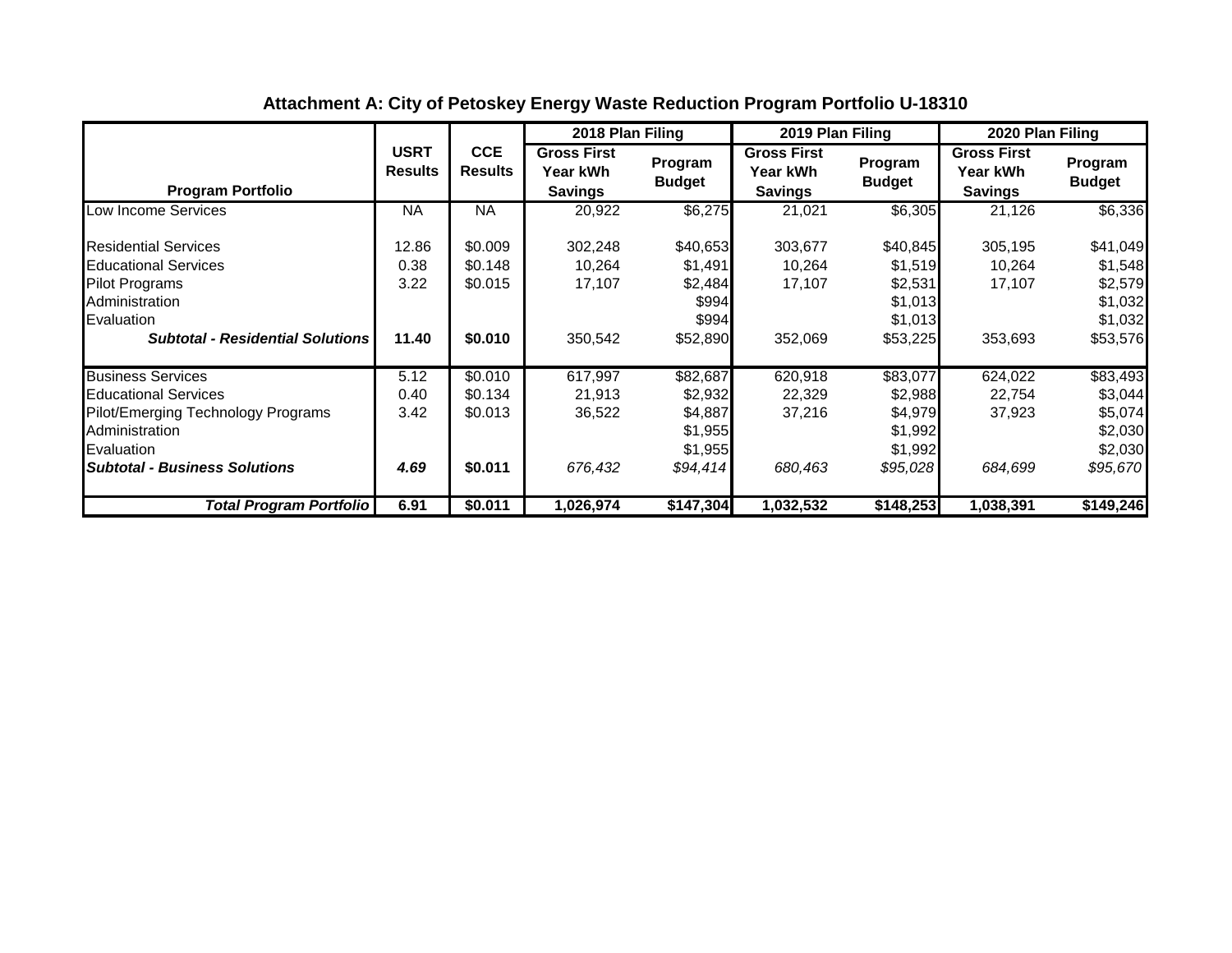|                                                                                                                                                                       |                               |                                          | 2018 Plan Filing                                 |                                                                  | 2019 Plan Filing                                 |                                                                  | 2020 Plan Filing                                 |                                                                  |
|-----------------------------------------------------------------------------------------------------------------------------------------------------------------------|-------------------------------|------------------------------------------|--------------------------------------------------|------------------------------------------------------------------|--------------------------------------------------|------------------------------------------------------------------|--------------------------------------------------|------------------------------------------------------------------|
| <b>Program Portfolio</b>                                                                                                                                              | <b>USRT</b><br><b>Results</b> | <b>CCE</b><br><b>Results</b>             | <b>Gross First</b><br>Year kWh<br><b>Savings</b> | Program<br><b>Budget</b>                                         | <b>Gross First</b><br>Year kWh<br><b>Savings</b> | Program<br><b>Budget</b>                                         | <b>Gross First</b><br>Year kWh<br><b>Savings</b> | Program<br><b>Budget</b>                                         |
| Low Income Services                                                                                                                                                   | <b>NA</b>                     | <b>NA</b>                                | 21,880                                           | \$6,562                                                          | 22,372                                           | \$6,710                                                          | 22,931                                           | \$6,878                                                          |
| <b>Residential Services</b><br><b>Educational Services</b><br><b>Pilot Programs</b><br>Administration<br>Evaluation<br><b>Subtotal - Residential Solutions</b>        | 9.13<br>0.38<br>3.22<br>8.95  | \$0.011<br>\$0.174<br>\$0.017<br>\$0.013 | 146,212<br>6,282<br>10,470<br>184,844            | \$21,953<br>\$1,066<br>\$1,776<br>\$1,776<br>\$1,066<br>\$34,199 | 149,496<br>6,282<br>10,470<br>188,619            | \$22,446<br>\$1,092<br>\$1,820<br>\$1,820<br>\$1,092<br>\$34,981 | 153,234<br>6,282<br>10,470<br>192,916            | \$23,007<br>\$1,120<br>\$1,866<br>\$1,866<br>\$1,120<br>\$35,856 |
| <b>Business Services</b><br><b>Educational Services</b><br>Pilot/Emerging Technology Programs<br>Administration<br>Evaluation<br><b>Subtotal - Business Solutions</b> | 5.09<br>0.40<br>3.42<br>4.35  | \$0.010<br>\$0.148<br>\$0.015<br>\$0.011 | 157,784<br>6,823<br>11,371<br>175,978            | \$23,399<br>\$1,012<br>\$1,686<br>\$1,686<br>\$1,012<br>\$28,795 | 161,328<br>6,993<br>11,655<br>179,977            | \$23,925<br>\$1,037<br>\$1,728<br>\$1,728<br>\$1,037<br>\$29,456 | 165,361<br>7,168<br>11,947<br>184,476            | \$24,523<br>\$1,063<br>\$1,772<br>\$1,772<br>\$1,063<br>\$30,192 |
| Total Program Portfolio                                                                                                                                               | 6.60                          | \$0.012                                  | 360,822                                          | \$62,994                                                         | 368,596                                          | \$64,437                                                         | 377,392                                          | \$66,048                                                         |

# **Attachment A: Portland Light and Power Board Energy Waste Reduction Program Portfolio U-18311**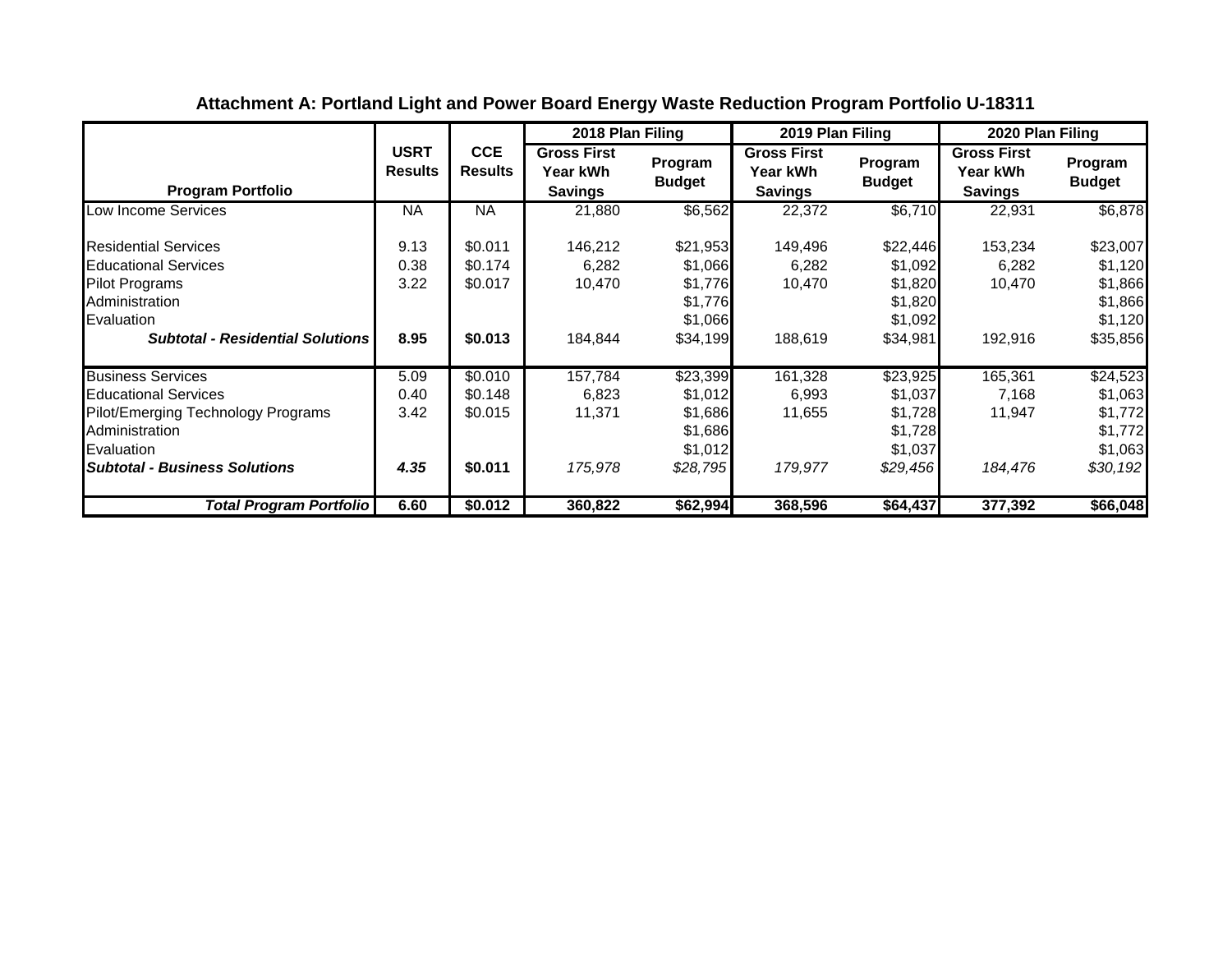## **Attachment A: Sebewaing Light & Water Dept. Energy Waste Reduction Program Portfolio U-18312**

|                                         | <b>USRT</b>      | <b>CCE</b>     | 2018 Plan Filing   |               | 2019 Plan Filing   |               | 2020 Plan Filing   |               |
|-----------------------------------------|------------------|----------------|--------------------|---------------|--------------------|---------------|--------------------|---------------|
|                                         | <b>Results</b>   | <b>Results</b> | <b>Gross First</b> | Program       | <b>Gross First</b> | Program       | <b>Gross First</b> | Program       |
| <b>Program Portfolio</b>                |                  |                | Year kWh           | <b>Budget</b> | Year kWh           | <b>Budget</b> | Year kWh           | <b>Budget</b> |
| Low Income Services                     | N/A              | N/A            | 21,923             | \$6,929       | 21,923             | \$6,929       | 21,923             | \$6,929       |
| <b>Residential Services</b>             | 2.40             | \$0.02         | 43,806             | \$8,743       | 43,806             | \$8,743       | 43,806             | \$8,743       |
| <b>Educational Services</b>             | 4.00             | \$0.01         | 5,800              | \$1,012       | 5,800              | \$1,012       | 5,800              | \$1,012       |
| Pilot Programs                          | 4.00             | \$0.01         | 9,666              | \$1,687       | 9,666              | \$1,687       | 9,666              | \$1,687       |
| <b>Subtotal - Residential Solutions</b> | 2.80             | \$0.02         | 81,195             | \$18,372      | 81,195             | \$18,372      | 81,195             | \$18,372      |
|                                         |                  |                |                    |               |                    |               |                    |               |
| <b>Business Services</b>                | 4.30             | \$0.01         | 289,981            | \$41,020      | 289,981            | \$41,020      | 289,981            | \$41,020      |
| <b>Educational Services</b>             | 4.00             | \$0.01         | 5,800              | \$1,012       | 5,800              | \$1,012       | 5,800              | \$1,012       |
| Pilot/Emerging Technology Programs      | 4.00             | \$0.01         | 9,666              | \$1,687       | 9,666              | \$1,687       | 9,666              | \$1,687       |
| <b>Subtotal - Business Solutions</b>    | 4.30             | \$0.01         | 305,447            | \$43,719      | 305,447            | \$43,719      | 305,447            | \$43,719      |
| <b>Total Program Portfolio</b>          |                  |                | 386,641            | \$62,091      | 386,641            | \$62,091      | 386,641            | \$62,091      |
| <b>Utility Administration</b>           |                  |                |                    | \$2,700       |                    | \$2,700       |                    | \$2,700       |
| Evaluation (EM&V)                       |                  |                |                    | \$2,700       |                    | \$2,700       |                    | \$2,700       |
| Subtotal - Admin/Evaluation             |                  |                |                    | \$5,399       |                    | \$5,399       |                    | \$5,399       |
| <b>Projected Annual Totals</b>          | $\overline{3.8}$ | \$0.01         | 386,641            | \$67,490      | 386,641            | \$67,490      | 386,641            | \$67,490      |

Sebewaing Light & Water Dept. will continue operating under the current Commission approved Plan with no changes at this time.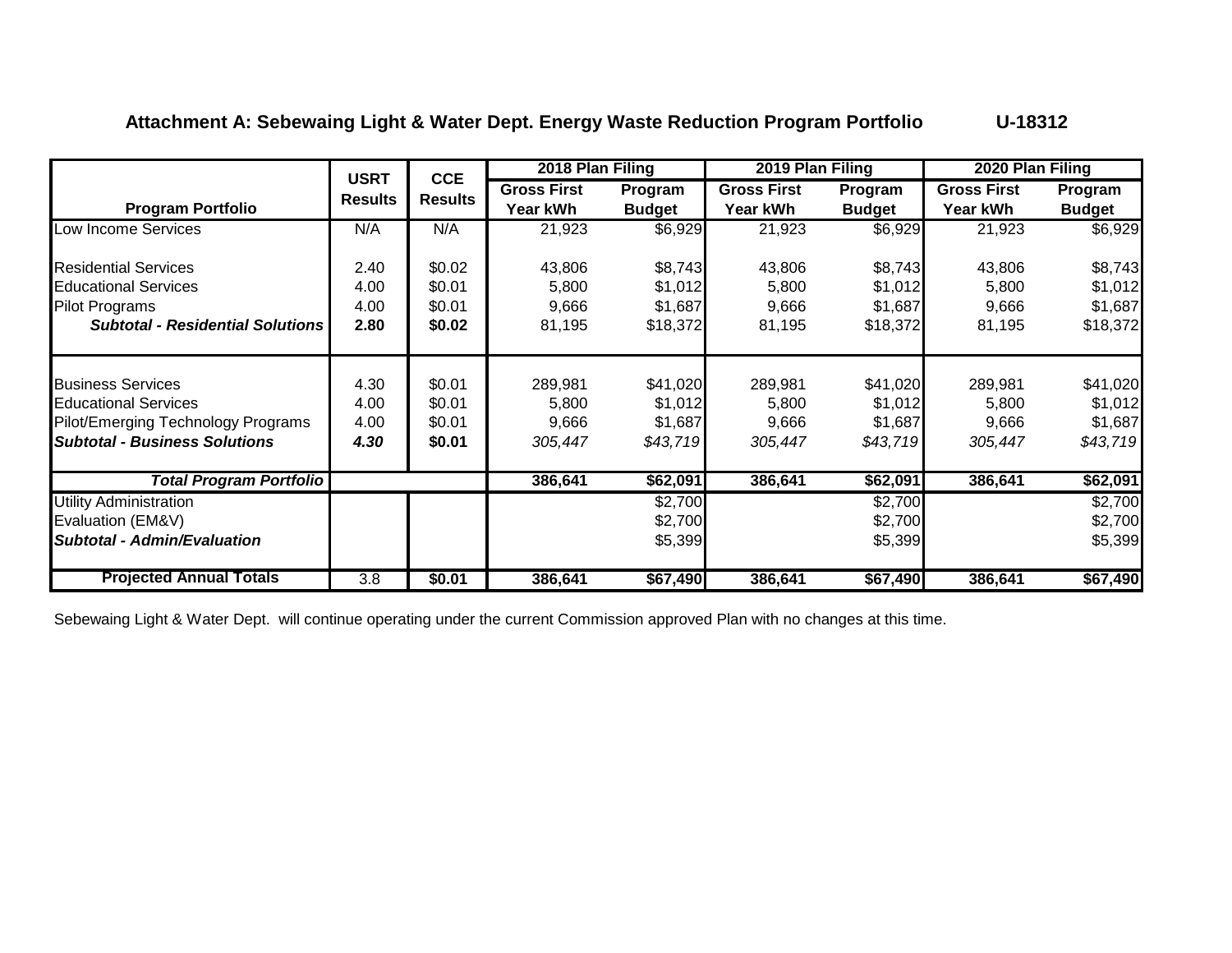**Attachment A: South Haven Dept. of Pubic Works Energy Waste Reduction Program Portfolio U-18313**

|                    |                                         |                |                | 2018               |               | 2019               |               | 2020                      |               |
|--------------------|-----------------------------------------|----------------|----------------|--------------------|---------------|--------------------|---------------|---------------------------|---------------|
|                    |                                         |                |                | <b>Gross First</b> |               | <b>Gross First</b> |               | <b>Gross First</b>        |               |
| <b>Portfolio</b>   |                                         | <b>USRCT</b>   | <b>CCE</b>     | Year kWh           | Program       | Year kWh           | Program       | <b>Year kWh</b>           | Program       |
| Category           | <b>Program Portfolio</b>                | <b>Results</b> | <b>Results</b> | <b>Savings</b>     | <b>Budget</b> | <b>Savings</b>     | <b>Budget</b> | <b>Savings</b>            | <b>Budget</b> |
|                    | Low Income Services                     | 1.72           | \$0.037        | 19,292             | \$8,013       | 19,292             | \$8,013       |                           |               |
|                    | <b>ENERGY STAR Products</b>             | 2.84           | \$0.010        | 286,535            | \$38,461      | 290,965            | \$39,534      |                           |               |
|                    | <b>Appliance Recycling</b>              | 2.23           | \$0.030        | 45,689             | \$12,882      | 45,689             | \$12,882      |                           |               |
| <b>Residential</b> | <b>Efficient HVAC Equipment</b>         | 1.81           | \$0.034        | 33,285             | \$18,707      | 33,285             | \$18,707      |                           |               |
|                    | Audit/Weatherization/New Construction   | 2.68           | \$0.029        | 41,250             | \$12,454      | 41,250             | \$12,454      |                           |               |
|                    | <b>Farm Services</b>                    | 5.02           | \$0.014        | 15,240             | \$2,315       | 15,240             | \$2,315       |                           |               |
|                    | <b>Educational Services</b>             | 0.28           | \$0.192        | 14,390             | \$3,156       | 14,534             | \$3,187       |                           |               |
|                    | <b>Pilot Programs</b>                   | 2.61           | \$0.018        | 23,983             | \$5,260       | 24,223             | \$5,312       |                           |               |
|                    | <b>Subtotal - Residential Solutions</b> | 2.30           | \$0.017        | 479,664            | \$101,248     | 484,478            | \$102,404     |                           |               |
|                    |                                         |                |                |                    |               |                    |               | Will be included in next  |               |
|                    | <b>Self-Direct Customers</b>            |                |                |                    |               |                    |               |                           |               |
| <b>Commercial</b>  | <b>General Business Services</b>        | 5.03           | \$0.012        | 822,685            | \$121,377     | 830,912            | \$123,804     | Z                         |               |
| & Industrial       | <b>Educational Services</b>             | 0.40           | \$0.146        | 26,827             | \$4,760       | 27,095             | \$4,808       |                           |               |
|                    | Pilot/Emerging Technology Programs      | 3.74           | \$0.015        | 44,711             | \$7,933       | 45,158             | \$8,013       |                           |               |
|                    | <b>Subtotal - Business Solutions</b>    | 4.18           | \$0.013        | 894.223            | \$134,070     | 903,165            | \$136,625     |                           |               |
|                    |                                         |                |                |                    |               |                    |               |                           |               |
|                    | <b>Total Program Portfolio</b>          | 2.90           | \$0.014        | ,373,887           | \$235,318     | 1,387,643          | \$239,029     | year plan filing for 2020 |               |
|                    | <b>MECA Overall Administration</b>      |                |                |                    |               |                    |               |                           |               |
| <b>Portfolio-</b>  | Municipal Overhead/Indirect             |                |                |                    |               |                    |               |                           |               |
| <b>Level Costs</b> | <b>Tracking Systems</b>                 |                |                |                    |               |                    |               |                           |               |
|                    | Evaluation                              |                |                |                    |               |                    |               |                           |               |
|                    | <b>Subtotal - Portfolio Level Costs</b> |                |                |                    | \$12,649      |                    | \$12,901      | ନ୍ତ                       |               |
|                    |                                         |                |                |                    |               |                    |               | 2021                      |               |
|                    | <b>Projected Annual Totals</b>          |                |                | 1,373,887          | \$247,967     | 1,387,643          | \$251,930     |                           |               |

N/I = Not Included in Benefit/Cost Calculation

N/A = Not appropriate; Included in overall B/C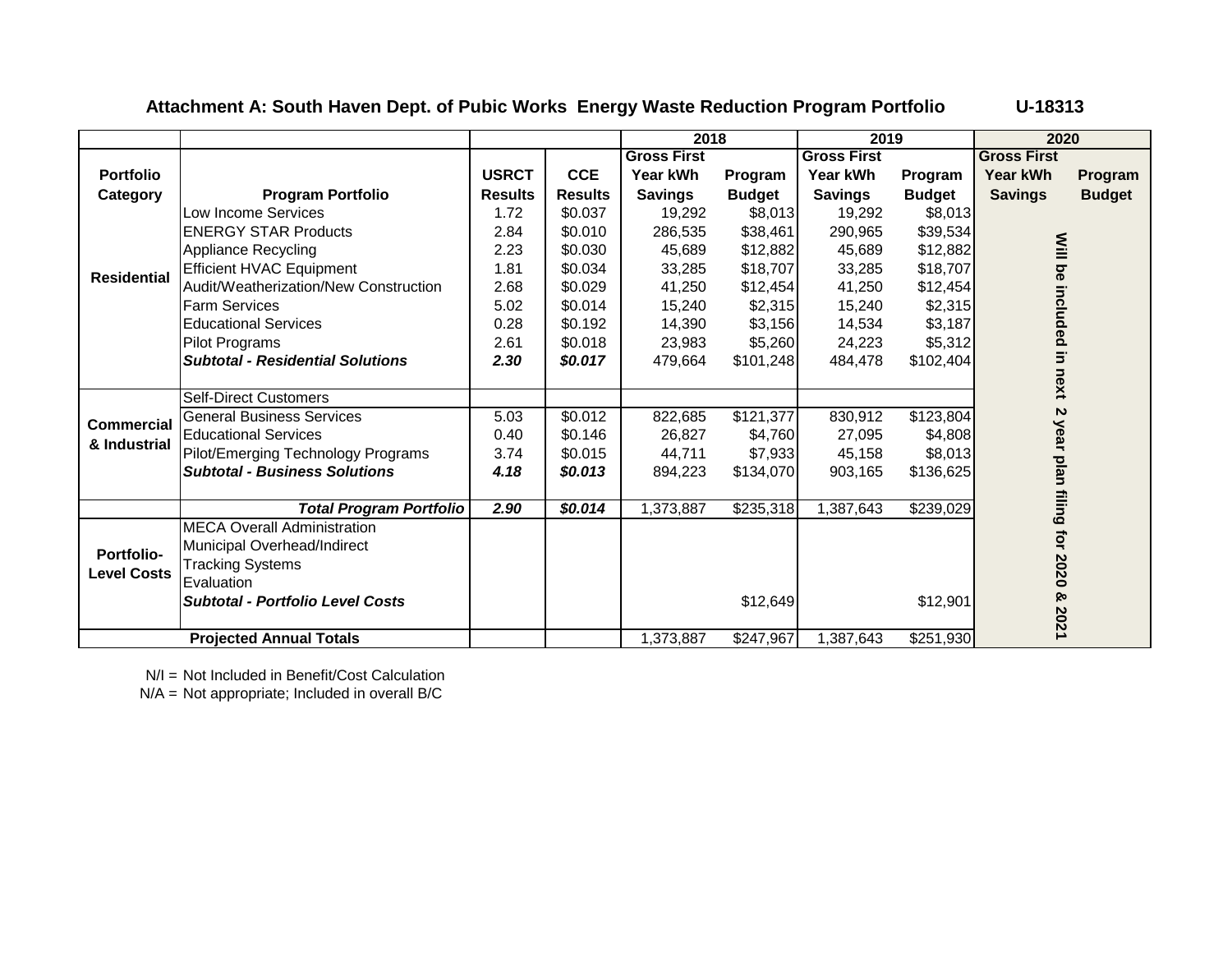|                                                                                                                                                                       |                               |                                          | 2018 Plan Filing                                 |                                                                  | 2019 Plan Filing                                 |                                                                  | 2020 Plan Filing                                        |                                                                  |
|-----------------------------------------------------------------------------------------------------------------------------------------------------------------------|-------------------------------|------------------------------------------|--------------------------------------------------|------------------------------------------------------------------|--------------------------------------------------|------------------------------------------------------------------|---------------------------------------------------------|------------------------------------------------------------------|
| <b>Program Portfolio</b>                                                                                                                                              | <b>USRT</b><br><b>Results</b> | <b>CCE</b><br><b>Results</b>             | <b>Gross First</b><br>Year kWh<br><b>Savings</b> | Program<br><b>Budget</b>                                         | <b>Gross First</b><br>Year kWh<br><b>Savings</b> | Program<br><b>Budget</b>                                         | <b>Gross First</b><br><b>Year kWh</b><br><b>Savings</b> | Program<br><b>Budget</b>                                         |
| Low Income Services                                                                                                                                                   | <b>NA</b>                     | <b>NA</b>                                | 15,749                                           | \$4,723                                                          | 15,705                                           | \$4,710                                                          | 15,893                                                  | \$4,767                                                          |
| <b>Residential Services</b><br><b>Educational Services</b><br><b>Pilot Programs</b><br>Administration<br>Evaluation<br><b>Subtotal - Residential Solutions</b>        | 10.22<br>0.38<br>3.22<br>8.12 | \$0.013<br>\$0.181<br>\$0.018<br>\$0.015 | 104,433<br>5,064<br>8,439<br>133,685             | \$16,517<br>\$895<br>\$1,492<br>\$1,492<br>\$895<br>\$26,013     | 104,142<br>5,064<br>8,439<br>133,350             | \$16,471<br>\$917<br>\$1,529<br>\$1,529<br>\$917<br>\$26,073     | 105,393<br>5,064<br>8,439<br>134,789                    | \$16,669<br>\$940<br>\$1,567<br>\$1,567<br>\$940<br>\$26,450     |
| <b>Business Services</b><br><b>Educational Services</b><br>Pilot/Emerging Technology Programs<br>Administration<br>Evaluation<br><b>Subtotal - Business Solutions</b> | 4.97<br>0.40<br>3.42<br>4.16  | \$0.010<br>\$0.176<br>\$0.018<br>\$0.012 | 206,794<br>10,072<br>16,787<br>233,653           | \$31,285<br>\$1,524<br>\$2,540<br>\$2,540<br>\$1,524<br>\$39,412 | 206,218<br>10,324<br>17,206<br>233,748           | \$31,198<br>\$1,562<br>\$2,603<br>\$2,603<br>\$1,562<br>\$39,528 | 208,695<br>10,582<br>17,636<br>236,913                  | \$31,573<br>\$1,601<br>\$2,668<br>\$2,668<br>\$1,601<br>\$40,111 |
| Total Program Portfolio                                                                                                                                               | 5.55                          | \$0.013                                  | 367,337                                          | \$65,425                                                         | 367,097                                          | \$65,601                                                         | 371,702                                                 | \$66,561                                                         |

**Attachment A: St. Louis' Energy Waste Reduction Program Portfolio U-18314**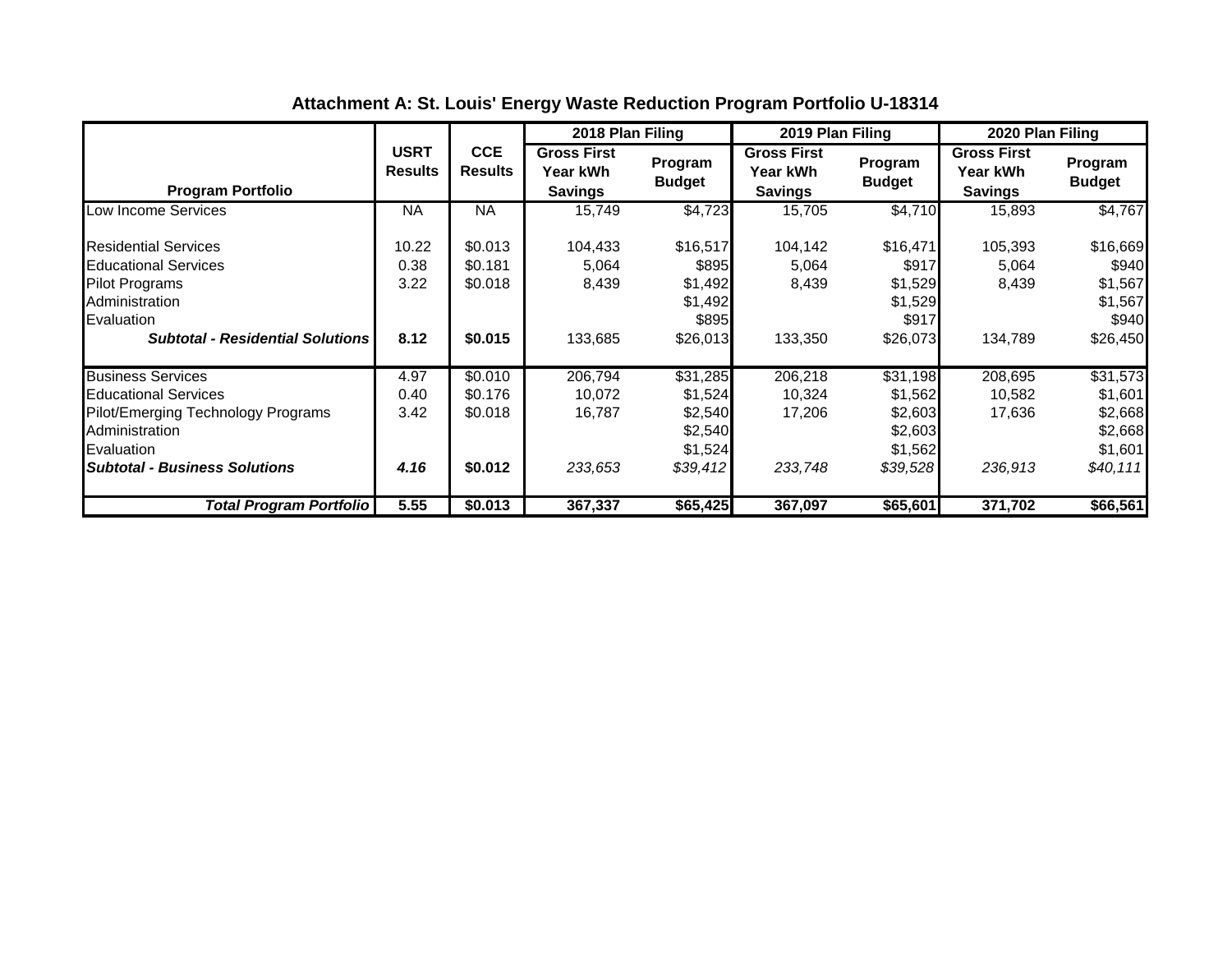|                                    |                                         |                |                | 2018           |               | 2019               |               | 2020                              |               |
|------------------------------------|-----------------------------------------|----------------|----------------|----------------|---------------|--------------------|---------------|-----------------------------------|---------------|
|                                    |                                         |                |                | lGross First   |               | <b>Gross First</b> |               | <b>Gross</b><br><b>First Year</b> |               |
|                                    |                                         | <b>USRCT</b>   | <b>CCE</b>     | Year kWh       | Program       | Year kWh           | Program       | kWh                               | Program       |
| <b>Portfolio Category</b>          | <b>Program Portfolio</b>                | <b>Results</b> | <b>Results</b> | <b>Savings</b> | <b>Budget</b> | <b>Savings</b>     | <b>Budget</b> | <b>Savings</b>                    | <b>Budget</b> |
|                                    | Low Income Services                     | 1.72           | \$0.037        | 1,133          | \$470         | 1,133              | \$470         |                                   |               |
|                                    | <b>ENERGY STAR Products</b>             | 2.84           | \$0.011        | 18,465         | \$2,751       | 18,338             | \$2,563       |                                   |               |
|                                    | Appliance Recycling                     | 2.23           | \$0.030        | 3.645          | \$1,028       | 3,645              | \$1,028       |                                   |               |
| <b>Residential</b>                 | <b>Efficient HVAC Equipment</b>         | 1.81           | \$0.029        | 1,630          | \$771         | 1,630              | \$771         |                                   |               |
|                                    | Audit/Weatherization/New Construction   | 2.68           | \$0.022        | 906            | \$210         | 906                | \$210         |                                   |               |
|                                    | <b>Educational Services</b>             | 0.28           | \$0.346        | 841            | \$199         | 836                | \$201         | Will be included                  |               |
|                                    | <b>Pilot Programs</b>                   | 2.61           | \$0.011        | 1,401          | \$332         | 1,394              | \$335         |                                   |               |
|                                    | <b>Subtotal - Residential Solutions</b> | 2.30           | \$0.018        | 28,021         | \$5,761       | 27,882             | \$5,578       | $\overline{5}$                    |               |
|                                    |                                         |                |                |                |               |                    |               |                                   |               |
|                                    | <b>Self-Direct Customers</b>            |                |                |                |               |                    |               | next                              |               |
|                                    | General Business Services               | 5.02           | \$0.012        | 29,456         | \$4,525       | 29,307             | \$4,615       | $\sim$                            |               |
| <b>Commercial &amp; Industrial</b> | <b>Educational Services</b>             | 0.42           | \$0.193        | 961            | \$227         | 956                | \$229         |                                   |               |
|                                    | Pilot/Emerging Technology Programs      | 3.99           | \$0.019        | 1,601          | \$379         | 1,593              | \$382         |                                   |               |
|                                    | <b>Subtotal - Business Solutions</b>    | 4.23           | \$0.014        | 32,018         | \$5,131       | 31,856             | \$5,226       |                                   |               |
|                                    |                                         |                |                |                |               |                    |               |                                   |               |
|                                    | <b>Total Program Portfolio</b>          | 2.94           | \$0.016        | 60,039         | \$10,892      | 59,738             | \$10,804      | year plan filing for 2020         |               |
|                                    | <b>MECA Overall Administration</b>      |                |                |                |               |                    |               |                                   |               |
|                                    | Municipal Overhead/Indirect             |                |                |                |               |                    |               |                                   |               |
| <b>Portfolio-Level Costs</b>       | <b>Tracking Systems</b>                 |                |                |                |               |                    |               |                                   |               |
|                                    | Evaluation                              |                |                |                |               |                    |               |                                   |               |
|                                    | <b>Subtotal - Portfolio Level Costs</b> |                |                |                | \$1,107       |                    | \$1,118       | ଡ                                 |               |
|                                    |                                         |                |                |                |               |                    |               |                                   |               |
|                                    | <b>Projected Annual Totals</b>          |                |                | 60,039         | \$11,999      | 59,738             | \$11,922      | 202                               |               |

## **Attachment A: City of Stephenson Energy Waste Reduction Program Portfolio U-18315**

N/I = Not Included in Benefit/Cost Calculation

N/A = Not appropriate; Included in overall B/C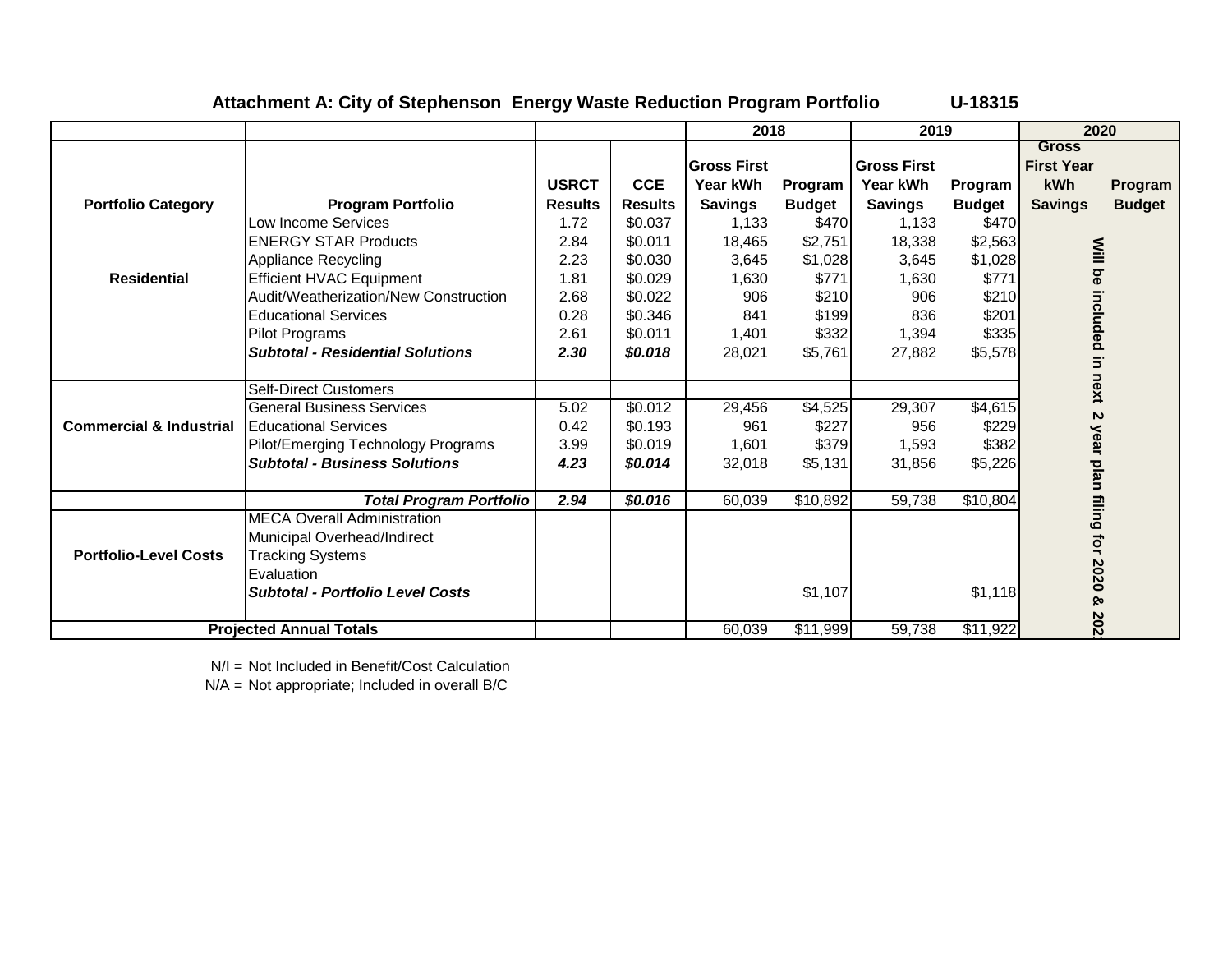|                                                                                                                                                                       |                               |                                          | 2018 Plan Filing                                 |                                                                        | 2019 Plan Filing                                 |                                                                        | 2020 Plan Filing                                        |                                                                        |
|-----------------------------------------------------------------------------------------------------------------------------------------------------------------------|-------------------------------|------------------------------------------|--------------------------------------------------|------------------------------------------------------------------------|--------------------------------------------------|------------------------------------------------------------------------|---------------------------------------------------------|------------------------------------------------------------------------|
| <b>Program Portfolio</b>                                                                                                                                              | <b>USRT</b><br><b>Results</b> | <b>CCE</b><br><b>Results</b>             | <b>Gross First</b><br>Year kWh<br><b>Savings</b> | Program<br><b>Budget</b>                                               | <b>Gross First</b><br>Year kWh<br><b>Savings</b> | Program<br><b>Budget</b>                                               | <b>Gross First</b><br><b>Year kWh</b><br><b>Savings</b> | Program<br><b>Budget</b>                                               |
| Low Income Services                                                                                                                                                   | <b>NA</b>                     | NA                                       | 66,870                                           | \$20,056                                                               | 67,755                                           | \$20,321                                                               | 68,093                                                  | \$20,423                                                               |
| <b>Residential Services</b><br><b>Educational Services</b><br><b>Pilot Programs</b><br>Administration<br>Evaluation<br><b>Subtotal - Residential Solutions</b>        | 9.78<br>0.38<br>3.22<br>7.81  | \$0.012<br>\$0.182<br>\$0.018<br>\$0.014 | 450,650<br>21,809<br>36,348<br>575,676           | \$72,513<br>\$3,901<br>\$6,502<br>\$6,502<br>\$3,901<br>\$113,374      | 456,613<br>21,809<br>36,348<br>582,524           | \$73,472<br>\$3,975<br>\$6,625<br>\$6,625<br>\$3,975<br>\$114,994      | 458,896<br>21,809<br>36,348<br>585,146                  | \$73,840<br>\$4,051<br>\$6,751<br>\$6,751<br>\$4,051<br>\$115,866      |
| <b>Business Services</b><br><b>Educational Services</b><br>Pilot/Emerging Technology Programs<br>Administration<br>Evaluation<br><b>Subtotal - Business Solutions</b> | 4.95<br>0.40<br>3.42<br>4.14  | \$0.010<br>\$0.152<br>\$0.015<br>\$0.012 | 1,567,893<br>78,615<br>131,025<br>1,777,533      | \$238,444<br>\$11,956<br>\$19,926<br>\$19,926<br>\$11,956<br>\$302,208 | ,588,638<br>80,109<br>133,515<br>1,802,262       | \$241,599<br>\$12,183<br>\$20,305<br>\$20,305<br>\$12,183<br>\$306,575 | 1,596,582<br>81,631<br>136,052<br>1,814,264             | \$242,807<br>\$12,414<br>\$20,691<br>\$20,691<br>\$12,414<br>\$309,017 |
| Total Program Portfolio                                                                                                                                               | 5.01                          | \$0.013                                  | 2,353,210                                        | \$415,582                                                              | 2,384,786                                        | \$421,568                                                              | 2,399,410                                               | \$424,883                                                              |

# **Attachment A: Sturgis' Energy Waste Reduction Program Portfolio U-18316**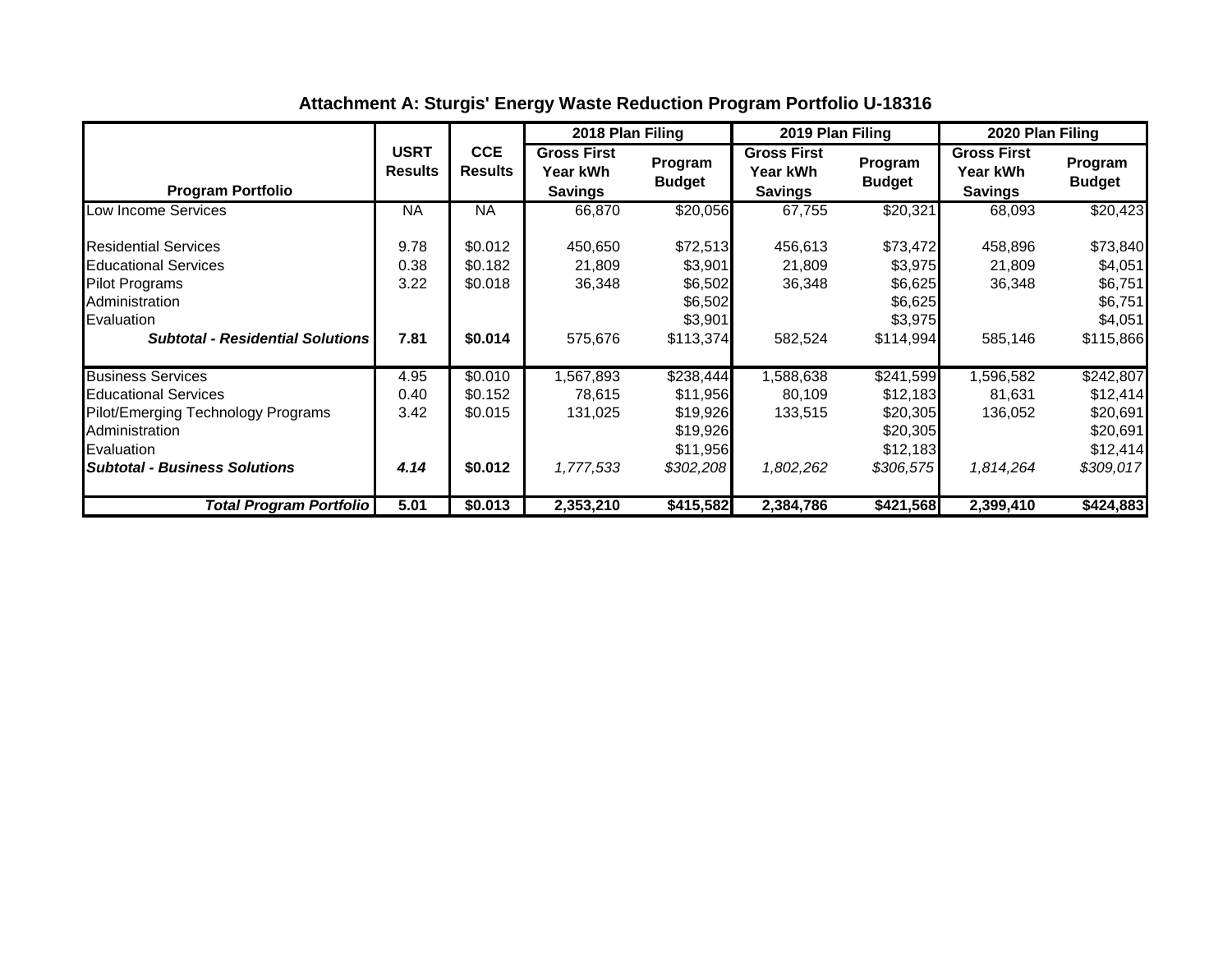|                                                                                                                                                                       |                               |                                          | 2018 Plan Filing                                 |                                                                        | 2019 Plan Filing                                 |                                                                        | 2020 Plan Filing                                        |                                                                        |
|-----------------------------------------------------------------------------------------------------------------------------------------------------------------------|-------------------------------|------------------------------------------|--------------------------------------------------|------------------------------------------------------------------------|--------------------------------------------------|------------------------------------------------------------------------|---------------------------------------------------------|------------------------------------------------------------------------|
| <b>Program Portfolio</b>                                                                                                                                              | <b>USRT</b><br><b>Results</b> | <b>CCE</b><br><b>Results</b>             | <b>Gross First</b><br>Year kWh<br><b>Savings</b> | Program<br><b>Budget</b>                                               | <b>Gross First</b><br>Year kWh<br><b>Savings</b> | Program<br><b>Budget</b>                                               | <b>Gross First</b><br><b>Year kWh</b><br><b>Savings</b> | Program<br><b>Budget</b>                                               |
| Low Income Services                                                                                                                                                   | <b>NA</b>                     | <b>NA</b>                                | 75,901                                           | \$22,765                                                               | 78,674                                           | \$23,596                                                               | 79,105                                                  | \$23,726                                                               |
| <b>Residential Services</b><br><b>Educational Services</b><br><b>Pilot Programs</b><br>Administration<br>Evaluation<br><b>Subtotal - Residential Solutions</b>        | 13.62<br>0.38<br>3.22<br>8.49 | \$0.011<br>\$0.177<br>\$0.018<br>\$0.013 | 463,612<br>21,095<br>35,159<br>595,767           | \$72,505<br>\$3,654<br>\$6,090<br>\$6,090<br>\$3,654<br>\$114,759      | 522,107<br>21,095<br>35,159<br>657,034           | \$80,557<br>\$3,678<br>\$6,130<br>\$6,130<br>\$3,678<br>\$123,769      | 570,939<br>21,095<br>35,159<br>706,298                  | \$86,976<br>\$3,840<br>\$6,400<br>\$6,400<br>\$3,840<br>\$131,181      |
| <b>Business Services</b><br><b>Educational Services</b><br>Pilot/Emerging Technology Programs<br>Administration<br>Evaluation<br><b>Subtotal - Business Solutions</b> | 4.89<br>0.40<br>3.42<br>4.26  | \$0.010<br>\$0.150<br>\$0.015<br>\$0.011 | 2,642,960<br>102,604<br>171,006<br>2,916,570     | \$395,284<br>\$15,346<br>\$25,576<br>\$25,576<br>\$15,346<br>\$477,127 | 2,662,041<br>100,354<br>167,256<br>2,929,650     | \$398,138<br>\$15,009<br>\$25,015<br>\$25,015<br>\$15,009<br>\$478,186 | 2,694,401<br>105,469<br>175,781<br>2,975,651            | \$402,978<br>\$15,774<br>\$26,290<br>\$26,290<br>\$15,774<br>\$487,106 |
| Total Program Portfolio                                                                                                                                               | 5.26                          | \$0.012                                  | 3,512,337                                        | \$591,885                                                              | 3,586,685                                        | \$601,955                                                              | 3,681,949                                               | \$618,287                                                              |

# **Attachment A: Traverse City Light and Power Energy Waste Reduction Program Portfolio U-18317**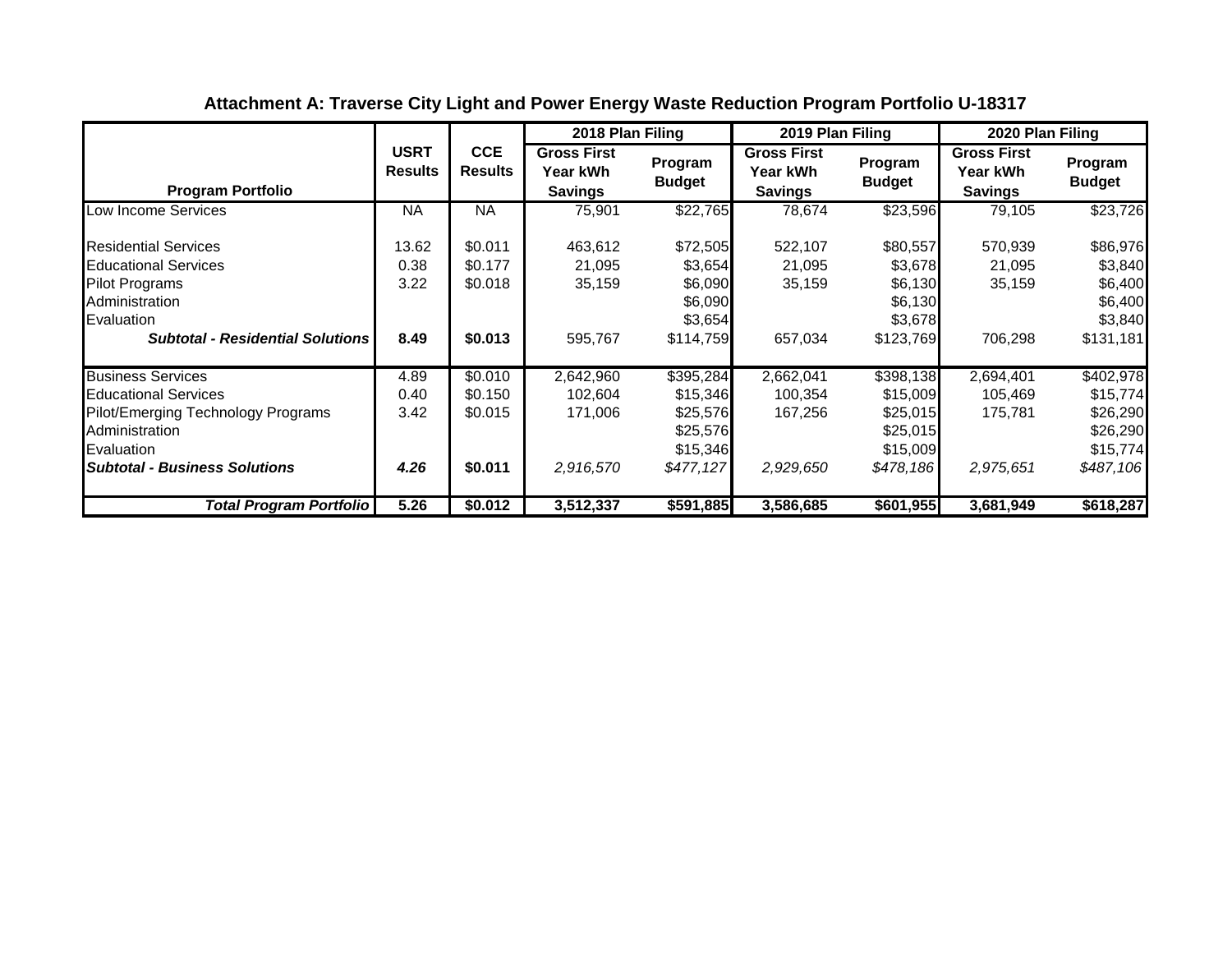## **Attachment A:Union City's Energy Waste Reduction Program Portfolio U-18318**

|                                                                                                 | <b>USRT</b>    | <b>CCE</b>       | 2018 Plan Filing          |                               | 2019 Plan Filing          |                               | 2020 Plan Filing          |                               |
|-------------------------------------------------------------------------------------------------|----------------|------------------|---------------------------|-------------------------------|---------------------------|-------------------------------|---------------------------|-------------------------------|
|                                                                                                 | <b>Results</b> | <b>Results</b>   | <b>Gross First</b>        | Program                       | <b>Gross First</b>        | Program                       | <b>Gross First</b>        | Program                       |
| <b>Program Portfolio</b>                                                                        |                |                  | Year kWh                  | <b>Budget</b>                 | Year kWh                  | <b>Budget</b>                 | <b>Year kWh</b>           | <b>Budget</b>                 |
| Low Income Services                                                                             | N/A            | N/A              | 2,098                     | \$1,903                       | 2,098                     | \$1,903                       | 2,098                     | \$1,903                       |
| <b>Residential Services</b>                                                                     | 3.83           | \$0.04           | 88,816                    | \$19,329                      | 88,816                    | \$19,329                      | 88,816                    | \$19,329                      |
| <b>Educational Services</b>                                                                     | 2.00           | \$0.04           | 2,384                     | \$571                         | 2,384                     | \$571                         | 2,384                     | \$571                         |
| <b>Subtotal - Residential Solutions</b>                                                         |                |                  | 93,298                    | \$21,803                      | 93,298                    | \$21,803                      | 93,298                    | \$21,803                      |
| <b>Business Services</b><br><b>Educational Services</b><br><b>Subtotal - Business Solutions</b> | 4.50<br>2.00   | \$0.02<br>\$0.04 | 63,258<br>2,384<br>65,642 | \$12,252<br>\$571<br>\$12,823 | 63,258<br>2,384<br>65,642 | \$12,252<br>\$571<br>\$12,823 | 63,258<br>2,384<br>65,642 | \$12,252<br>\$571<br>\$12,823 |
| <b>Total Program Portfolio</b>                                                                  |                |                  | 158,940                   | \$34,626                      | 158,940                   | \$34,626                      | 158,940                   | \$34,626                      |
| <b>Utility Administration</b>                                                                   |                |                  |                           | \$1,903                       |                           | \$1,903                       |                           | \$1,903                       |
| Evaluation (EM&V)                                                                               |                |                  |                           | \$1,522                       |                           | \$1,522                       |                           | \$1,522                       |
| <b>Subtotal - Admin/Evaluation</b>                                                              |                |                  |                           | \$3,425                       |                           | \$3,425                       |                           | \$3,425                       |
| <b>Projected Annual Totals</b>                                                                  | 3.9            | \$0.025          | 158,940                   | \$38,050                      | 158,940                   | \$38,050                      | 158,940                   | \$38,050                      |

Union City will continue operating under the current Commission approved Plan with no changes at this time.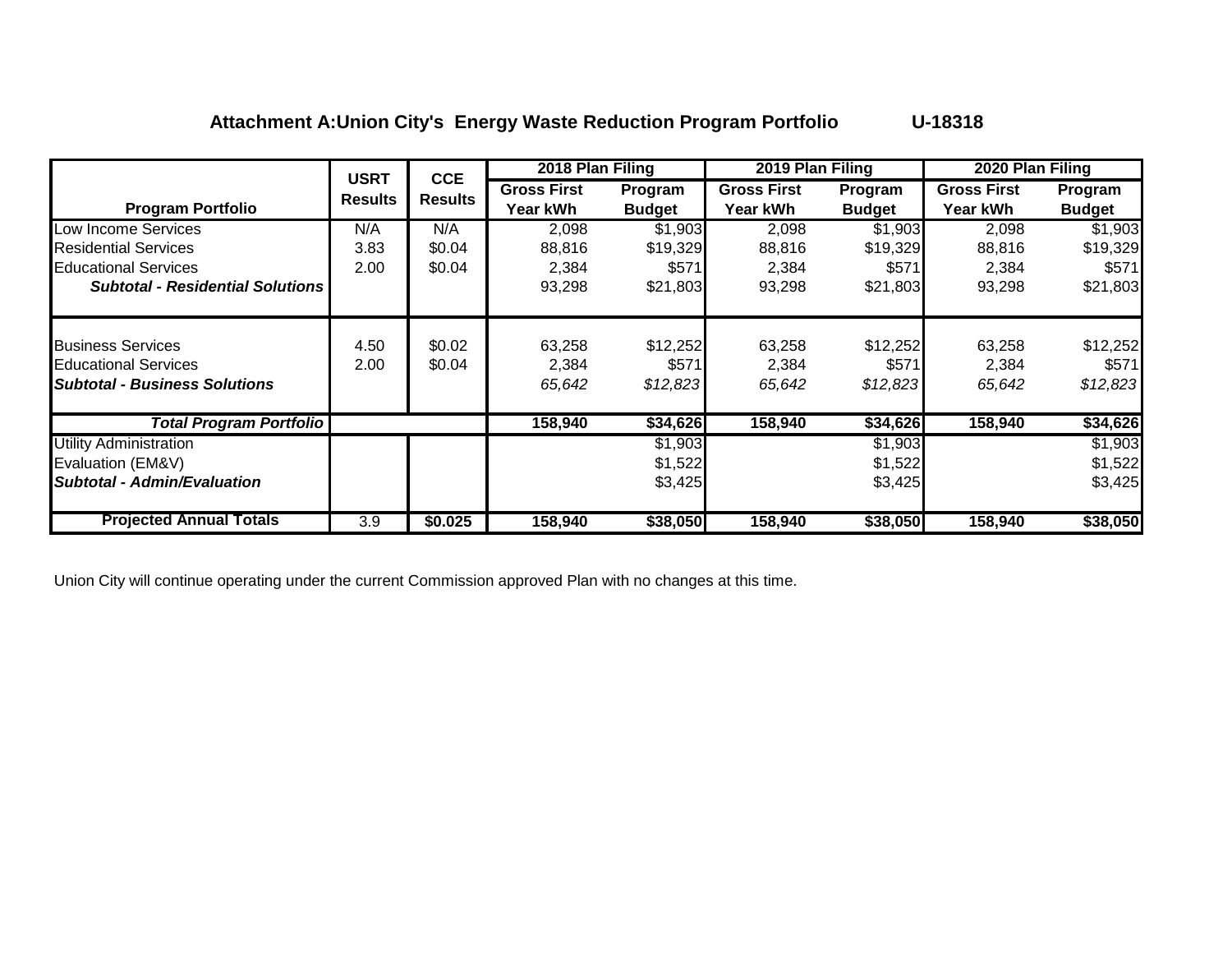# Attachment A: Wakefield Power and Light's Energy Waste Reduction Program Portfolio **U-18319**

|                                                                                                 | <b>USRT</b>    | <b>CCE</b>       | 2015 Plan Filing               |                             | 2016 Plan Filing               |                             | 2017 Plan Filing               |                             |
|-------------------------------------------------------------------------------------------------|----------------|------------------|--------------------------------|-----------------------------|--------------------------------|-----------------------------|--------------------------------|-----------------------------|
| <b>Program Portfolio</b>                                                                        | <b>Results</b> | <b>Results</b>   | <b>Gross First</b><br>Year kWh | Program<br><b>Budget</b>    | <b>Gross First</b><br>Year kWh | Program<br><b>Budget</b>    | <b>Gross First</b><br>Year kWh | Program<br><b>Budget</b>    |
| Low Income Services                                                                             | N/A            | N/A              | 3,899                          | \$2,477                     | 3,899                          | \$2,477                     | 3,899                          | \$2,477                     |
| <b>Residential Services</b>                                                                     | 4.70           | \$0.03           | 60,439                         | \$7,533                     | 60,439                         | \$7,533                     | 60,439                         | \$7,533                     |
| <b>Educational Services</b>                                                                     | 2.10           | \$0.04           | 1,950                          | \$310                       | 1,950                          | \$310                       | 1,950                          | \$310                       |
| <b>Subtotal - Residential Solutions</b>                                                         |                |                  | 66,288                         | \$10,320                    | 66,288                         | \$10,320                    | 66,288                         | \$10,320                    |
| <b>Business Services</b><br><b>Educational Services</b><br><b>Subtotal - Business Solutions</b> | 6.30<br>2.10   | \$0.02<br>\$0.04 | 61,739<br>1,950<br>63,688      | \$8,152<br>\$310<br>\$8,462 | 61,739<br>1,950<br>63,688      | \$8,152<br>\$310<br>\$8,462 | 61,739<br>1,950<br>63,688      | \$8,152<br>\$310<br>\$8,462 |
| <b>Total Program Portfolio</b>                                                                  |                |                  | 129,976                        | \$18,781                    | 129,976                        | \$18,781                    | 129,976                        | \$18,781                    |
| <b>Utility Administration</b><br>Evaluation (EM&V)<br><b>Subtotal - Admin/Evaluation</b>        |                |                  |                                | \$1,032<br>\$826<br>\$1,858 |                                | \$1,032<br>\$826<br>\$1,858 |                                | \$1,032<br>\$826<br>\$1,858 |
| <b>Projected Annual Totals</b>                                                                  | 4.6            | \$0.02           | 129,976                        | \$20,639                    | 129,976                        | \$20,639                    | 129,976                        | \$20,639                    |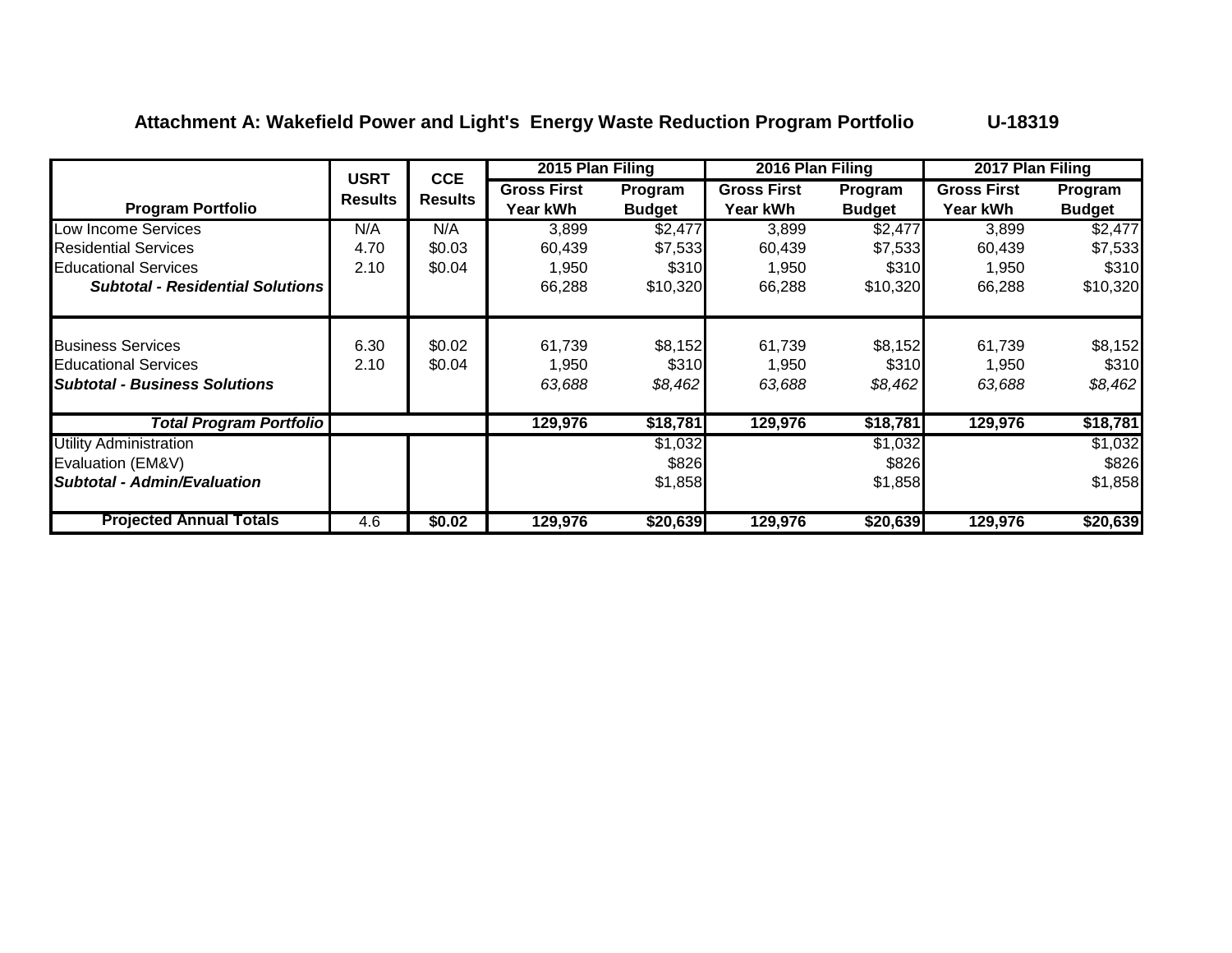|                                                                                                                                                                       |                               |                                          | 2018 Plan Filing                                 |                                                                       | 2019 Plan Filing                                 |                                                                      | 2020 Plan Filing                                        |                                                                      |
|-----------------------------------------------------------------------------------------------------------------------------------------------------------------------|-------------------------------|------------------------------------------|--------------------------------------------------|-----------------------------------------------------------------------|--------------------------------------------------|----------------------------------------------------------------------|---------------------------------------------------------|----------------------------------------------------------------------|
| <b>Program Portfolio</b>                                                                                                                                              | <b>USRT</b><br><b>Results</b> | <b>CCE</b><br><b>Results</b>             | <b>Gross First</b><br>Year kWh<br><b>Savings</b> | Program<br><b>Budget</b>                                              | <b>Gross First</b><br>Year kWh<br><b>Savings</b> | Program<br><b>Budget</b>                                             | <b>Gross First</b><br><b>Year kWh</b><br><b>Savings</b> | Program<br><b>Budget</b>                                             |
| Low Income Services                                                                                                                                                   | <b>NA</b>                     | <b>NA</b>                                | 105,508                                          | \$31,645                                                              | 102,531                                          | \$30,752                                                             | 92,595                                                  | \$27,772                                                             |
| <b>Residential Services</b><br><b>Educational Services</b><br><b>Pilot Programs</b><br>Administration<br>Evaluation<br><b>Subtotal - Residential Solutions</b>        | 11.04<br>0.38<br>3.22<br>7.23 | \$0.010<br>\$0.164<br>\$0.016<br>\$0.015 | 678,995<br>42,809<br>71,349<br>898.661           | \$101,132<br>\$7,245<br>\$12,076<br>\$24,152<br>\$14,491<br>\$190,741 | 659,831<br>42,809<br>71,349<br>876,520           | \$98,278<br>\$7,078<br>\$11,796<br>\$23,592<br>\$14,155<br>\$185,650 | 595,890<br>42,809<br>71,349<br>802,644                  | \$88,754<br>\$6,792<br>\$11,320<br>\$22,639<br>\$13,584<br>\$170,861 |
| <b>Business Services</b><br><b>Educational Services</b><br>Pilot/Emerging Technology Programs<br>Administration<br>Evaluation<br><b>Subtotal - Business Solutions</b> | 4.94<br>0.40<br>3.42<br>3.52  | \$0.010<br>\$0.152<br>\$0.015<br>\$0.014 | 561,561<br>34,599<br>57,665<br>653,824           | \$85,538<br>\$5,270<br>\$8,784<br>\$17,567<br>\$10,540<br>\$127,699   | 570,257<br>35,317<br>58,862<br>664,436           | \$86,863<br>\$5,380<br>\$8,966<br>\$17,932<br>\$10,759<br>\$129,899  | 617,833<br>40,659<br>67,764<br>726,256                  | \$94,109<br>\$6,193<br>\$10,322<br>\$20,644<br>\$12,386<br>\$143,655 |
| Total Program Portfolio                                                                                                                                               | 5.50                          | \$0.015                                  | 1,552,486                                        | \$318,440                                                             | 1,540,956                                        | \$315,549                                                            | 1,528,899                                               | \$314,516                                                            |

# **Attachment A: Wyandotte's Energy Waste Reduction Program Portfolio U-18320**